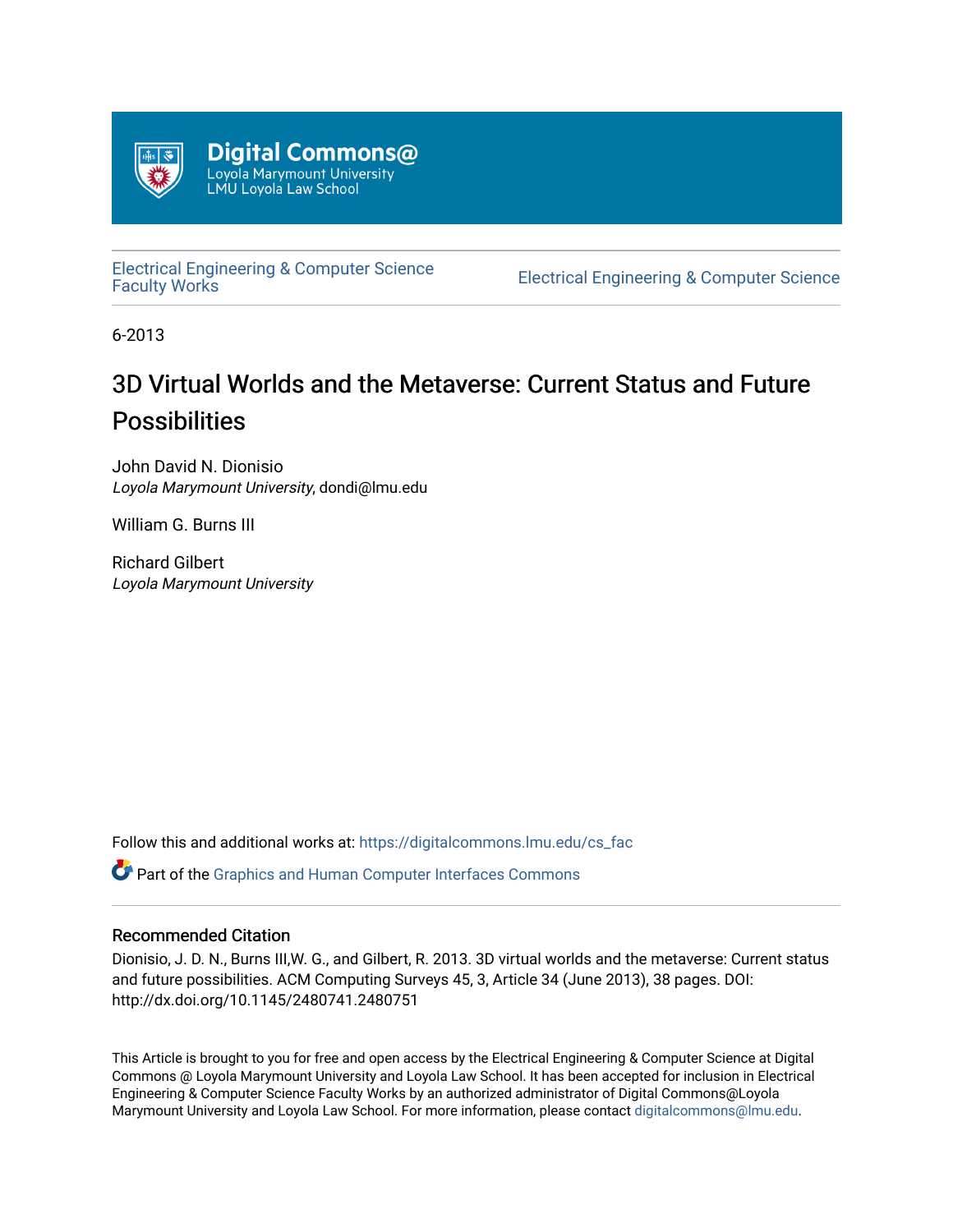# **3D Virtual Worlds and the Metaverse: Current Status and Future Possibilities**

JOHN DAVID N. DIONISIO, Loyola Marymount University WILLIAM G. BURNS III, Object Interoperability Lead for IEEE Virtual World Standard Group RICHARD GILBERT, Loyola Marymount University

Moving from a set of independent virtual worlds to an integrated network of 3D virtual worlds or Metaverse rests on progress in four areas: immersive realism, ubiquity of access and identity, interoperability, and scalability. For each area, the current status and needed developments in order to achieve a functional Metaverse are described. Factors that support the formation of a viable Metaverse, such as institutional and popular interest and ongoing improvements in hardware performance, and factors that constrain the achievement of this goal, including limits in computational methods and unrealized collaboration among virtual world stakeholders and developers, are also considered.

Categories and Subject Descriptors: C.2.4 [**Computer-Communication Networks**]: Distributed Systems—*Distributed applications*; H.5.2 [**Information Interfaces and Presentation**]: User Interfaces— *Graphical user interfaces (GUI), Voice I/O*; I.3.7 [**Computer Graphics**]: Three-Dimensional Graphics and Realism—*Virtual reality, Animation*

General Terms: Algorithms, Design, Human Factors, Performance, Standardization

Additional Key Words and Phrases: Immersion, Internet, second life, virtual worlds

#### **ACM Reference Format:**

Dionisio, J. D. N., Burns III, W. G., and Gilbert, R. 2013. 3D virtual worlds and the metaverse: Current status and future possibilities. ACM Comput. Surv. 45, 3, Article 34 (June 2013), 38 pages. DOI: http://dx.doi.org/10.1145/2480741.2480751

#### **1. INTRODUCTION TO VIRTUAL WORLDS AND THE METAVERSE**

#### **1.1. Definition and Significance of Virtual Worlds**

Virtual worlds are persistent online computer-generated environments where multiple users in remote physical locations can interact in real time for the purposes of work or play. Virtual worlds constitute a subset of *virtual reality* applications, a more general term that refers to computer-generated simulations of three-dimensional objects or environments with seemingly real, direct, or physical user interaction. In 2008, the National Academy of Engineering (NAE) identified virtual reality as one of 14 Grand Challenges awaiting solutions in the 21st Century [National Academy of Engineering 2008]. Although the NAE Grand Challenges Committee has a predominantly American perspective, it is informed by constituents with international backgrounds, with a U.K. member and several U.S.-based members who have close associations with Latin American, African, and Asian institutions (http://www.engineeringchallenges.org/ cms/committee.aspx). In addition, as Zhao [2011] notes, a 2006 report by the Chinese

-c 2013 ACM 0360-0300/2013/06-ART34 \$15.00 DOI: http://dx.doi.org/10.1145/2480741.2480751

Author's addresses: J. D. N. Dionisio, Department of Electrical Engineering & Computer Science, Loyola Marymount University; W. G. Burns III, IEEE Virtual World Standard Group; R. Gilbert, Department of Psychology, Loyola Marymount University; corresponding author's (Dionisio); email: dondi@lmu.edu.

Permission to make digital or hard copies of part or all of this work for personal or classroom use is granted without fee provided that copies are not made or distributed for profit or commercial advantage and that copies show this notice on the first page or initial screen of a display along with the full citation. Copyrights for components of this work owned by others than ACM must be honored. Abstracting with credit is permitted. To copy otherwise, to republish, to post on servers, to redistribute to lists, or to use any component of this work in other works requires prior specific permission and/or a fee. Permissions may be requested from Publications Dept., ACM, Inc., 2 Penn Plaza, Suite 701, New York, NY 10121-0701 USA, fax +1 (212) 869-0481, or permissions@acm.org.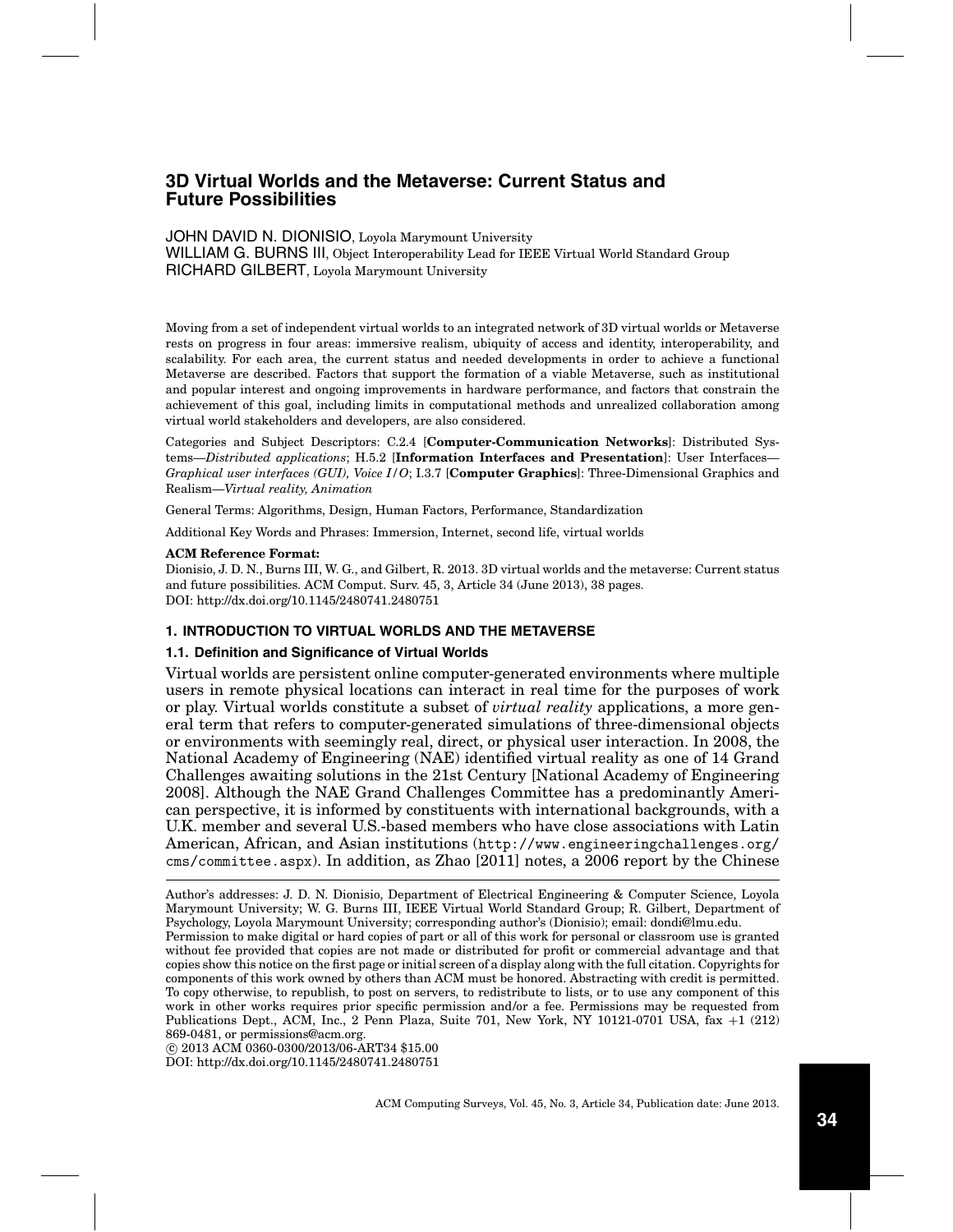government entitled *Development Plan Outline for Medium and Long-Term Science and Technology Development (2006–2020)* (http://www.gov.cn/jrzg/2006-02/09/content\_ 183787.htm) and a 2007 Japanese government report labeled *Innovation 2025* (http:// www.cao.go.jp/innovation/index.html) both included virtual reality as a priority technology worthy of development. Thus, there is international support for promoting advances in virtual reality applications.

### **1.2. Purpose and Scope of this Article**

This article surveys the current status of computing as it applies to 3D virtual spaces and outlines what is needed to move from a set of independent virtual worlds to an integrated network of 3D virtual worlds or *Metaverse* that constitutes a compelling alternative realm for human sociocultural interaction. In presenting this status report and roadmap for advancement, attention will be specifically directed to the following four features that are considered central components of a viable Metaverse.

- (1) *Realism.* Is the virtual space sufficiently realistic to enable users to feel psychologically and emotionally immersed in the alternative realm?
- (2) *Ubiquity.* Are the virtual spaces that comprise the Metaverse accessible through all existing digital devices (from desktops to tablets to mobile devices), and do the user's virtual identities or collective persona remain intact throughout transitions within the Metaverse?
- (3) *Interoperability.* Do the virtual spaces employ standards such that (a) digital assets used in the reconstruction or rendering of virtual environments remain interchangeable across specific implementations and (b) users can move seamlessly between locations without interruption in their immersive experience?
- (4) *Scalability.* Does the server architecture deliver sufficient power to enable massive numbers of users to occupy the Metaverse without compromising the efficiency of the system and the experience of the users?

In order to provide context for considering the present state and potential future of 3D virtual spaces, the article begins by presenting the historical development of virtual worlds and conceptions of the Metaverse. This history incorporates literary and gaming precursors to virtual world development as well as direct advances in virtual world technology, because these literary and gaming developments often preceded and significantly influenced later achievements in virtual world technology. Thus, they are most accurately treated as important elements in the technical development of 3D spaces rather than as unrelated cultural events.

#### **2. THE EVOLUTION OF VIRTUAL WORLDS**

#### **2.1. Five Phases of Virtual World Development**

The development of virtual worlds has a detailed history in which acts of literary imagination and gaming innovations have led to advances in open-ended, socially oriented virtual platforms (examples of narratives include those by Au [2008], Boellstorff [2008], and Ludlow and Wallace [2007]). This history can be broadly divided into five phases.

In the initial phase, beginning in the late 1970s, text-based virtual worlds emerged in two varieties. MUDs, or multi-user dungeons, involved the creation of fantastic realities that resembled Tolkien's *Lord of the Rings* or the role-playing dice game *Dungeons and Dragons*. MUSHs, or multi-user shared hallucinations, consisted of less-defined exploratory spaces where educators experimented with the possibility of collaborative creation [Turkle 1995].

The next phase of development occurred around a decade later when Lucasfilm, partly inspired by the 1984 publication of William Gibson's *Neuromancer*, introduced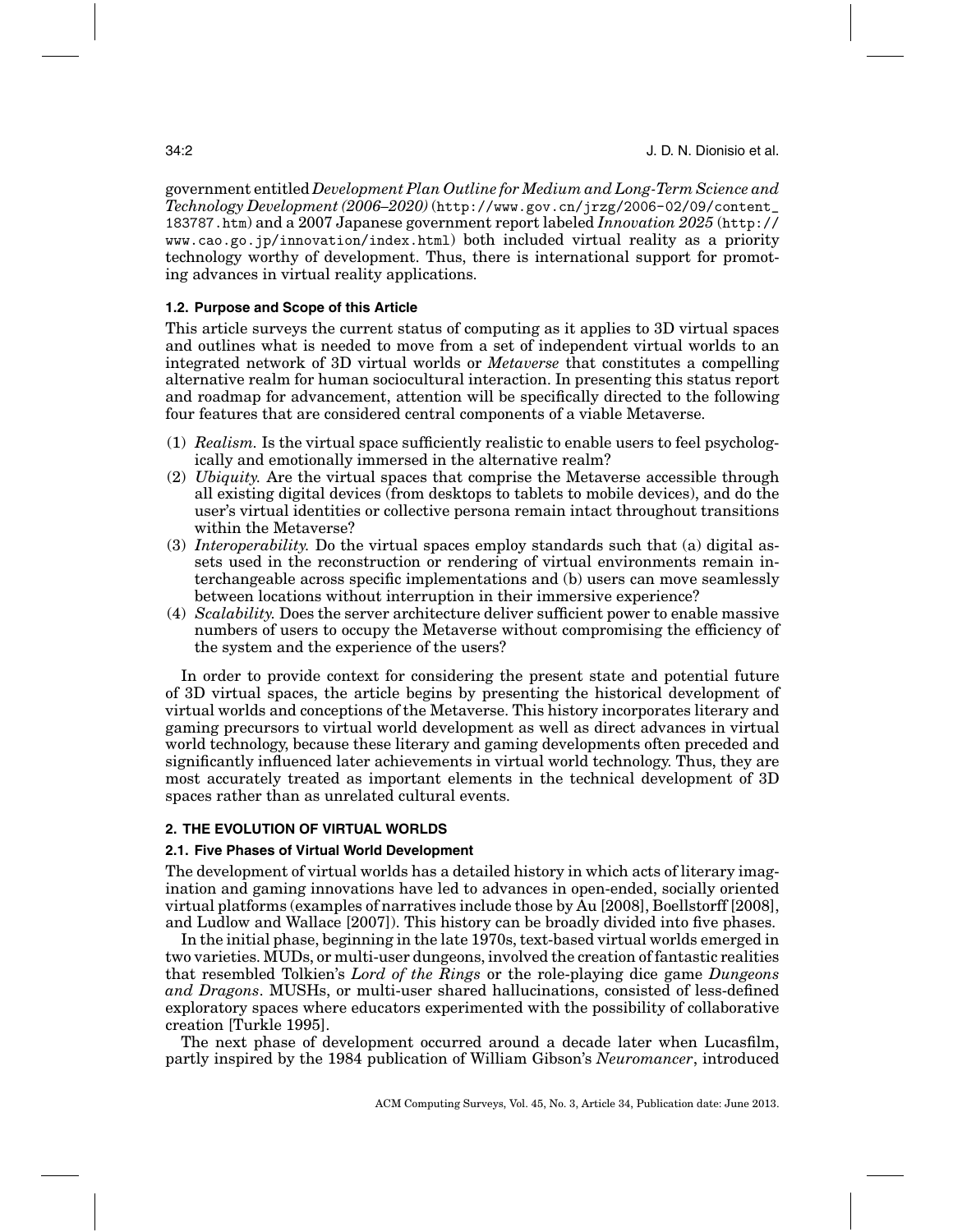Habitat for the Commodore 64 in 1986 and the Fujitsu platform in 1989. Habitat was the first high-profile commercial application of virtual world technology and the first virtual world to incorporate a graphical interface. This initial graphical interface was in 2D versus 3D, however, and the online environment appeared to the user as something analogous to a primitive cartoon operating at slow speeds via dial-up modems. Habitat was also the first virtual world to employ the term "avatar" (from the Sanskrit meaning "the deliberate appearance or manifestation of a deity on earth") to describe its digital residents or inhabitants. As with the original Sanskrit, the contemporary usage of the term avatar involves a transposition of consciousness into a new form. However, in contrast to the ancient usage, the modern transition in form involves movement from a human body to a digital representation rather than from a god to a man or woman. Pioneering work in virtual reality systems and user interfaces mark the transition from this phase of development to the next [Blanchard et al. 1990; Cruz-Neira et al. 1992; Lanier 1992; Krueger 1993].

The third phase of development, beginning in the mid-1990s, was a particularly vibrant one with advances in computing power and graphics underlying progress in several major areas, including the introduction of user-created content, 3D graphics, open-ended socialization, and integrated audio. In 1994, Web World offered a 2.5D (isometric) world that provided users with open-ended building capability for the first time. The incorporation of user-based content-creation tools ushered in a paradigm shift from precreated virtual settings to online environments that were contributed to, changed, and built by participants in real time. In 1995, Worlds, Inc. (http://www.worlds.com) became the first publicly available virtual world with full three-dimensional graphics. Worlds, Inc. also revived the open-ended non-game-based genre (originally found in text-based MUSHs) by enabling users to socialize in 3D spaces, thus moving virtual worlds further away from a gaming model toward an emphasis on providing an alternative setting or culture to express the full range and complexity of human behavior. In this way, the scope and diversity of activities in virtual worlds came to parallel that of the Internet as a whole, only in 3D and with corresponding modes of interaction. 1995 also saw the introduction of Activeworlds (http://www.activeworlds.com), a virtual world based entirely on the vision expressed in Neil Stephenson's 1992 novel *Snow Crash*. Activeworlds explicitly expected users to personalize and co-construct a full 3D virtual environment. Finally, in 1996, OnLive! Traveler became the first publicly available 3D virtual environment to include natively utilized spatial voice chat and movement of avatar lips via processing phonemes.

The fourth phase of development occurred during the postmillennial decade. This period was characterized by dramatic expansion in the user base of commercial virtual worlds (such as Second Life), enhanced in-world content creation tools, increased involvement of major institutions from the physical world (e.g., corporations, colleges and universities, and nonprofit organizations), the development of an advanced virtual economy, and gradual improvements in graphical fidelity. Avatar Reality's Blue Mars, released in 2009, involved the most ambitious attempt to incorporate a much higher level of graphical realism into virtual worlds by using the then state-ofthe-art CryEngine 2, which was originally developed by Crytek for gaming applications. Avatar Reality also allowed 3D objects to be created out-of-world as long as they could be saved in one of several open formats. Unfortunately, the effort to achieve greater graphical realism significantly raised the system requirements for client machines to a degree that was not cost-effective for Blue Mars's target user base, and this overreaching necessitated massive restructuring/scaling down of a once-promising initiative.

Overlapping the introduction of Second Life and Blue Mars has been a fifth phase of development. This phase, which began in 2007 and remains ongoing, involves opensource decentralized contributions to the development of 3D virtual worlds. Solipsis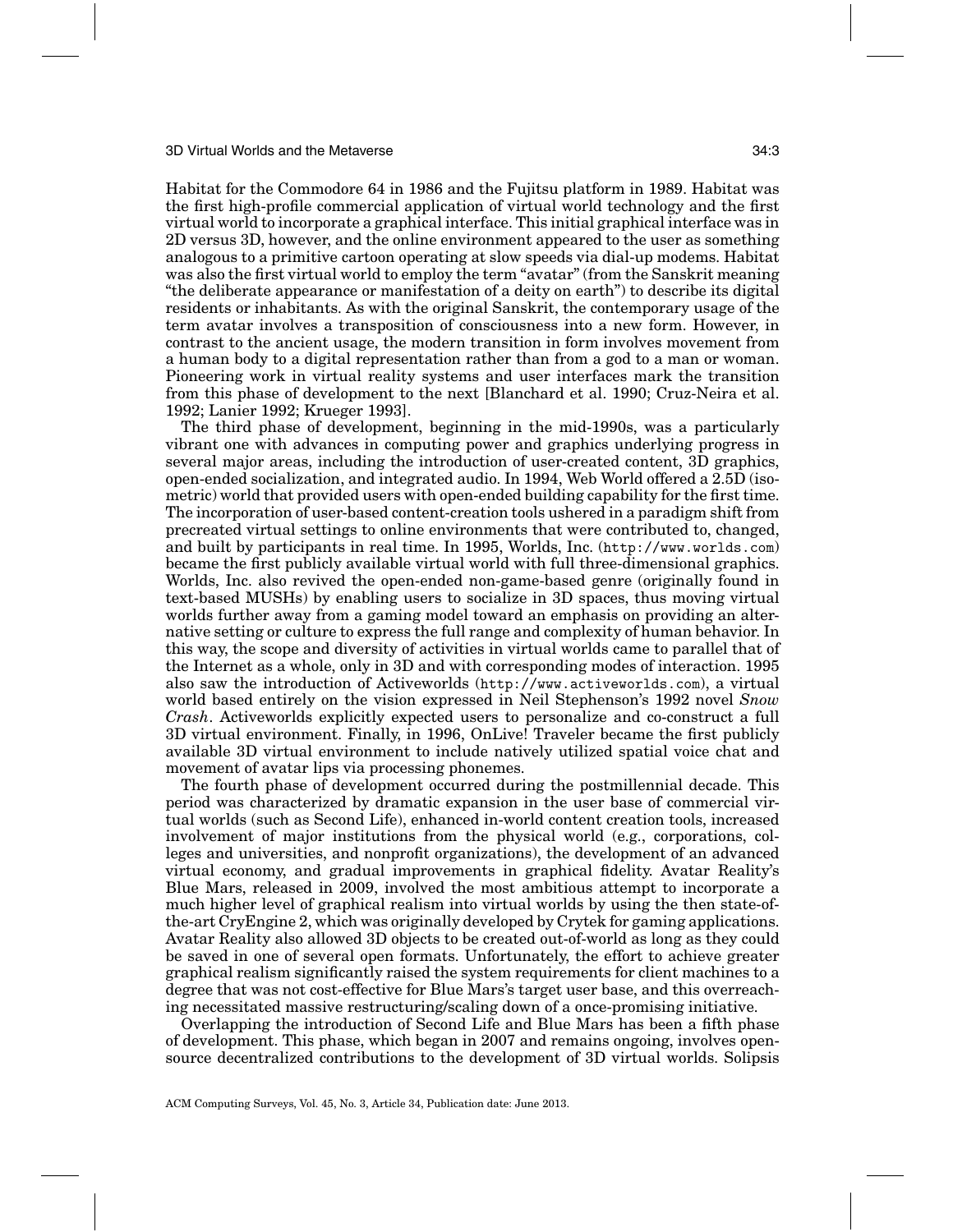| $Y_{EAR}(s)$ | LITERARY/NARRATIVE   | <b>SIGNIFICANCE</b>                                                                                                                                            |
|--------------|----------------------|----------------------------------------------------------------------------------------------------------------------------------------------------------------|
| 1955/1966    | Lord of the Rings    | Tolkien's foundational work of 20th-century fantasy literature<br>serves as a source of inspiration for many games and virtual<br>world environments.          |
| 1974         | Dungeons and Dragons | Originally designed by Gary Gygax and Dave Arneson. Widely<br>regarded as the beginning of modern role-playing games.                                          |
| 1981         | True Names           | Vernor Vinge's science fiction novella presents a fully<br>fleshed-out version of cyberspace. Influences later classics<br>such as Neuromancer and Snow Crash. |
| 1984         | Neuromancer          | William Gibson's seminal cyberpunk novel popularized the<br>early concept of cyberspace as "the Matrix."                                                       |
| 1992         | Snow Crash           | The term <i>Metaverse</i> was coined in Neal Stephenson's science<br>fiction novel to describe a virtual reality-based successor to the<br>Internet.           |

Table I. Major Literary/Narrative Influences to Virtual World Technology

is notable not only as one of the first open-source virtual world systems but also for its proposed peer-to-peer architecture [Keller and Simon 2002; Frey et al. 2008]. It has since been followed by a host of other open-source projects, including Open Cobalt [Open Cobalt Project 2011], Open Wonderland [Open Wonderland Foundation 2011], and OpenSimulator [OpenSimulator Project 2011].

Decentralized development has led to the decoupling of the client and server sides of a virtual world system, facilitated by convergence on the network protocol used by Linden Lab for Second Life as a de facto standard. The open-source Imprudence/Kokua viewer marked the first "third-party viewer" for Second Life [Antonelli (AV) and Maxsted (AV)  $2011$ ,<sup>1</sup> an application category that grew to include projects such as Phoenix (and later Firestorm) [Lyon (AV) 2011], Singularity [Gearz (AV) 2011], Kirstens [Cinquetti (AV) 2011], and Nirans (itself derived from Kirstens) [Dean (AV) 2011]. On the server side, the aforementioned OpenSimulator has emerged as a Second Life workalike and alternative and has itself spawned forks, such as Aurora-Sim [Aurora-Sim Project 2011] and realXtend [realXtend Association 2011]. The Second Life protocol itself remains proprietary under the full control of Linden Lab.

The emergent multiplicity of interoperable clients (viewers) and servers forms the basis of our fifth phase's ultimate endpoint: full interoperability and interchangeability across virtual world servers and clients, in the same way that the Worldwide Web consists of multiple client (browser) and server options centered around the standard HTTP(S) protocol. Open source availability has facilitated new integration possibilities, such as cloud-computing virtual world hosts and authentication using social network credentials [Trattner et al. 2010; Korolov 2011]. With activities such as these and continuing work on viewers and servers, it can be said that we have entered an open development phase for virtual worlds. Per Eric S. Raymond's well-known metaphor, the virtual worlds cathedral has evolved into a virtual worlds bazaar [Raymond 2001].

Tables I to III summarize the major literary/narrative influences to virtual world development and the advances in virtual world technology that have occurred during the 30-plus years since MUDs and MUSHs were introduced.

<sup>&</sup>lt;sup>1</sup>When individuals use an avatar name as opposed to their physical-world name for a paper or software product, we have added a parenthetical (AV), for avatar, after that name to signify this choice. This conforms to the real-world convention of citing an author's chosen pseudonym (e.g., Mark Twain) rather than his or her given name (e.g., Samuel Clemens). Any author name that is not followed by an (AV) references the author's physical-world name.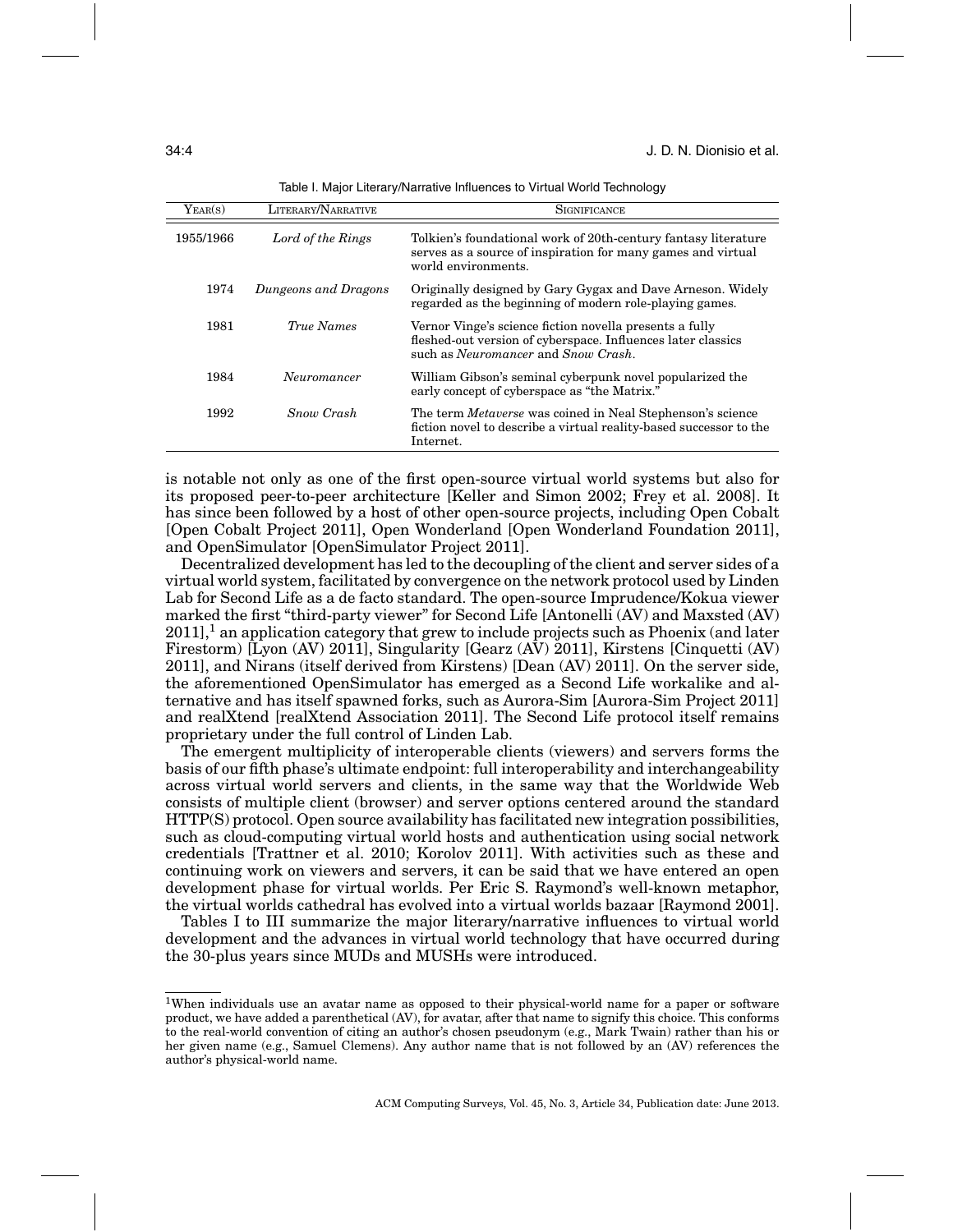Table II. Major 20th-Century Advances in Virtual World Technology

| Phase I: Text-Based Virtual Worlds-Late 1970s                                                     |                                                                          |                                                                                                                                                                                                                                                                                                                                                                       |  |  |  |
|---------------------------------------------------------------------------------------------------|--------------------------------------------------------------------------|-----------------------------------------------------------------------------------------------------------------------------------------------------------------------------------------------------------------------------------------------------------------------------------------------------------------------------------------------------------------------|--|--|--|
| <b>YEARS</b>                                                                                      | EVENT/MILESTONE                                                          | <b>SIGNIFICANCE</b>                                                                                                                                                                                                                                                                                                                                                   |  |  |  |
| 1979                                                                                              | MUDs and MUSHes                                                          | Roy Trubshaw and Richard Bartle complete the first<br>multi-user dungeon or multi-user domain—a multiplayer,<br>real-time, virtual gaming world described primarily in text.<br>MUSHes, text-based online environments in which multiple<br>users are connected at the same time for open-ended<br>socialization and collaborative work, also appear at this<br>time. |  |  |  |
| Phase II: Graphical Interface and Commercial Application—1980s                                    |                                                                          |                                                                                                                                                                                                                                                                                                                                                                       |  |  |  |
| 1986/1989                                                                                         | <b>Habitat for Commodore</b><br>64 (1986) and Fujitsu<br>platform (1989) | Partly inspired by William Gibson's Neuromancer. The first<br>commercial simulated multi-user environment using 2D<br>graphical representations and employing the term "avatar,"<br>borrowed from the Sanskrit term meaning the deliberate<br>appearance or manifestation of a deity in human form.                                                                   |  |  |  |
| early 1990s                                                                                       | Reality Built For Two.<br>CAVE, Artificial Reality                       | Prototype virtual reality systems and immersive<br>environments begin to proliferate.                                                                                                                                                                                                                                                                                 |  |  |  |
| Phase III: User-Created Content, 3D Graphics, Open-Ended Socialization, Integrated<br>Audio-1990s |                                                                          |                                                                                                                                                                                                                                                                                                                                                                       |  |  |  |
| 1994                                                                                              | Web World                                                                | The first 2.5D (isometric) world where tens of thousands<br>could chat, build, and travel. Initiated a paradigm shift from<br>precreated environments to environments contributed to,<br>changed, and built by participants in real time.                                                                                                                             |  |  |  |
| 1995                                                                                              | Worlds Inc.                                                              | One of the first publicly available 3D virtual user<br>environments. Enhanced the open-ended non-game-based<br>genre by enabling users to socialize in 3D spaces. Continued<br>moving virtual worlds away from a gaming model toward an<br>emphasis on providing an alternative setting or culture to<br>express the full range and complexity of human behavior.     |  |  |  |
| 1995                                                                                              | Activeworlds                                                             | Based entirely on Snow Crash, popularized the project of<br>creating an actual Metaverse. Offered basic content-creation<br>tools to personalize and co-construct the virtual<br>environment.                                                                                                                                                                         |  |  |  |
| 1996                                                                                              | <b>OnLive!</b> Traveler                                                  | The first publicly available system that natively utilized<br>spatial voice chat and incorporated the movement of avatar<br>lips via processing phonemes.                                                                                                                                                                                                             |  |  |  |

Reflecting these developments, Gilbert [2011] has identified five essential features that characterize a contemporary state-of-the art virtual world.

- (1) It has a 3D graphical interface and integrated audio. An environment with a text interface alone does not constitute an advanced virtual world.
- (2) It supports massively multi-user remote interactivity. Simultaneous interactivity among large numbers of users in remote physical locations is a minimum requirement, not an advanced feature.
- (3) It is persistent. The virtual environment continues to operate even when a particular user is not connected.
- (4) It is immersive. The environment's level of spatial, environmental, and multisensory realism creates a sense of psychological presence. Users have a sense of "being inside," "inhabiting," or "residing within" the digital environment rather than being outside of it, thus intensifying their psychological experience.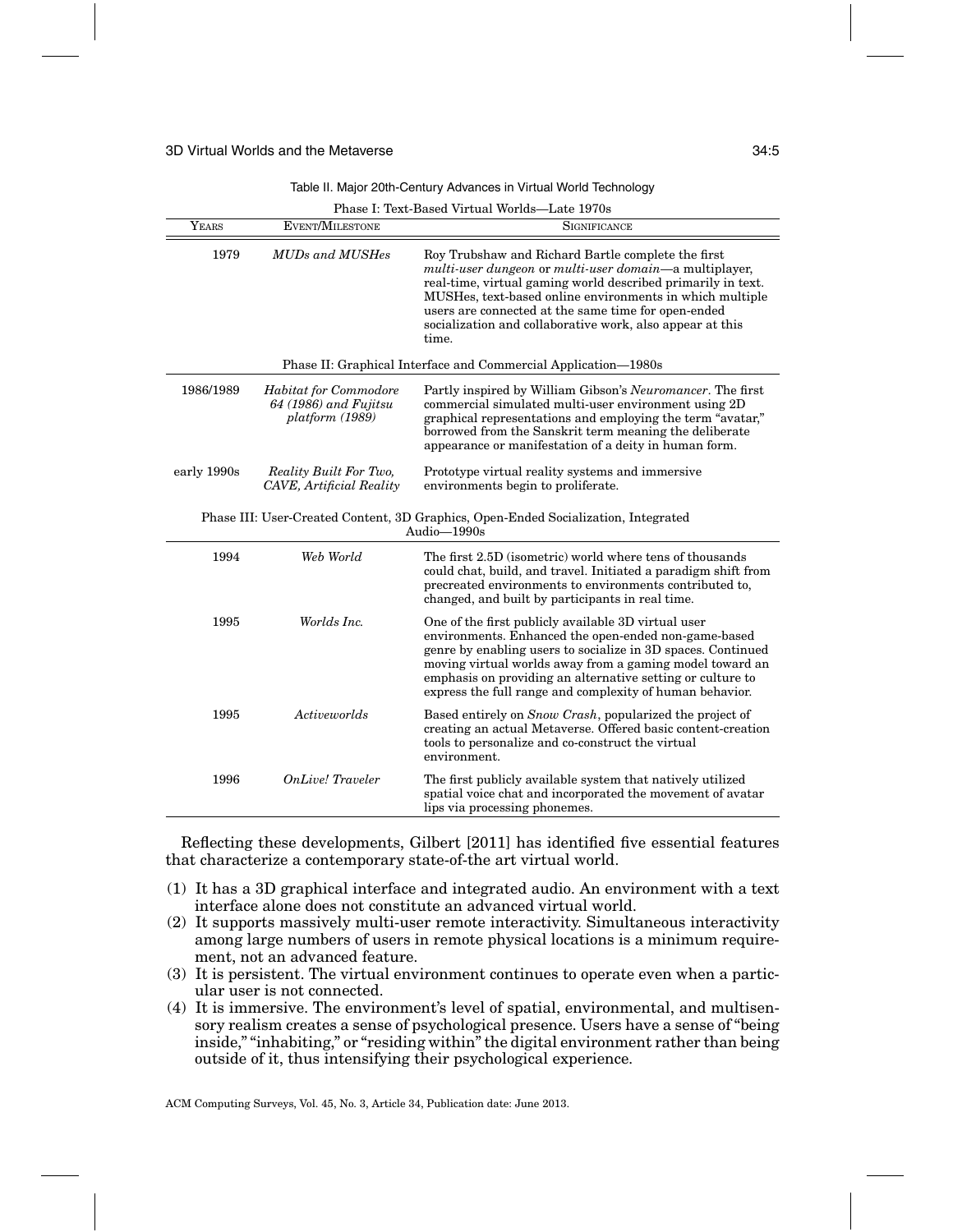| Phase IV: Major Expansion in Commercial Virtual World User Bases, Enhanced Content<br>Creation Tools, Increased Institutional Presence, Development of Robust Virtual Economy,<br>Improvements in Graphical Fidelity-Postmillennial Decade |                                      |                                                                                                                                                                                                                                                                                                                                                                                                                                   |  |  |  |  |
|--------------------------------------------------------------------------------------------------------------------------------------------------------------------------------------------------------------------------------------------|--------------------------------------|-----------------------------------------------------------------------------------------------------------------------------------------------------------------------------------------------------------------------------------------------------------------------------------------------------------------------------------------------------------------------------------------------------------------------------------|--|--|--|--|
| YEARS                                                                                                                                                                                                                                      | EVENT/MILESTONE                      | <b>SIGNIFICANCE</b>                                                                                                                                                                                                                                                                                                                                                                                                               |  |  |  |  |
| $2003$ -present                                                                                                                                                                                                                            | Second Life                          | Popular open-ended commercial virtual environment with<br>$(1)$ in-world live editing, $(2)$ ability to import externally<br>created 3D objects into the virtual environment, and<br>(3) advanced virtual economy. Primary virtual world for<br>corporate and educational institutions.                                                                                                                                           |  |  |  |  |
| $2009$ -present                                                                                                                                                                                                                            | Avatar Reality/<br><b>Blue Mars</b>  | A closed-source foray into much higher graphical realism<br>using 3D graphics engine technology initially developed in<br>the gaming industry.                                                                                                                                                                                                                                                                                    |  |  |  |  |
| Phase V: Open Decentralized Development—2007 and Beyond                                                                                                                                                                                    |                                      |                                                                                                                                                                                                                                                                                                                                                                                                                                   |  |  |  |  |
| 2007                                                                                                                                                                                                                                       | Solipsis                             | The first open-source decentralized virtual world system.<br>Open-source development theoretically allowed new server<br>and client variants to be created from the original code<br>base—something that would actually become a reality with<br>systems other than Solipsis.                                                                                                                                                     |  |  |  |  |
| 2008                                                                                                                                                                                                                                       | Imprudence / Kokua                   | One of the earliest alternative open-source viewers for an<br>existing virtual world server (Second Life). So-called<br>"third-party viewers" for Second Life have proliferated ever<br>since.                                                                                                                                                                                                                                    |  |  |  |  |
| 2009                                                                                                                                                                                                                                       | OpenSimulator                        | First instance of multiple servers following the same virtual<br>world protocol (Second Life), later accompanied by a choice<br>of multiple viewers that use this protocol. Although the<br>Second Life protocol has become a de facto standard, the<br>protocol itself remains proprietary and occasionally requires<br>reverse engineering.                                                                                     |  |  |  |  |
| 2010 and beyond                                                                                                                                                                                                                            | Open Development<br>of the Metaverse | Interoperability and interchangeability across servers and<br>clients through standard virtual world protocols, formats,<br>and digital credentials—users and providers can choose<br>among virtual world client and server implementations<br>respectively without worrying about compatibility or<br>authentication, just as today's Web runs multiple Web<br>servers and browsers with standards, such as OpenID and<br>OAuth. |  |  |  |  |

Table III. Major 21st-Century Advances in Virtual World Technology

(5) It emphasizes user-generated activities and goals and provides content creation tools for personalization of the virtual environment and experience. In contrast to immersive games, where goals—such as amassing points, overcoming an enemy, or fulfilling a quest—are built into the program, virtual worlds provide a more open-ended setting where, similar to physical life and culture, users can define and implement their own activities and goals. However, there are some immersive games, such as World of Warcraft, that include specific goals for the users but are still psychologically and socially complex. These intricate immersive environments stand at the border of games and virtual worlds.

#### **2.2. From Individual Virtual Worlds to the Metaverse**

The word Metaverse is a portmanteau of the prefix "meta" (meaning "beyond") and the suffix "verse" (shorthand for "universe"). Thus it literally means a universe beyond the physical world. More specifically this "universe beyond" refers to a computer-generated world, distinguishing it from metaphysical or spiritual conceptions of domains beyond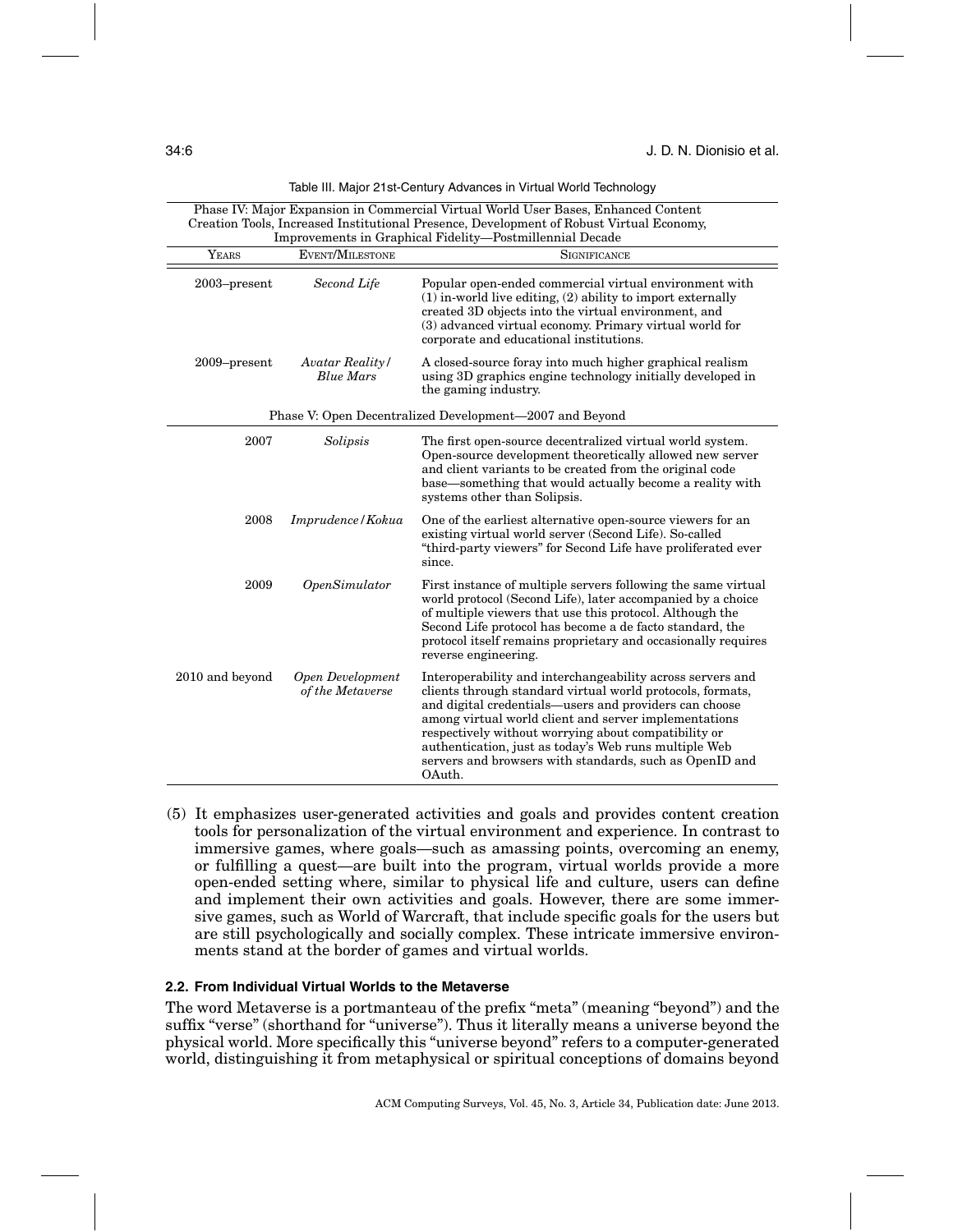the physical realm. In addition, the Metaverse refers to a fully immersive threedimensional digital environment in contrast to the more inclusive concept of *cyberspace* that reflects the totality of shared online space across all dimensions of representation.

Although the Metaverse always references an immersive three-dimensional digital space, conceptions about its specific nature and organization have changed over time. The general progression has been from viewing the Metaverse as an amplified version of an individual virtual world to conceiving it as a large network of interconnected virtual worlds. Neal Stephenson, who coined the term in his 1992 novel *Snow Crash*, vividly conveyed the *Metaverse as Virtual World* perspective. In Stephenson's conception of the Metaverse, humans-as-avatars interact with intelligent agents and each other in an immersive world that appears as a nighttime metropolis developed along a neon-lit, hundred-meter-wide grand boulevard called the Street, evoking images of an exaggerated Las Vegas strip. The Street runs the entire circumference of a featureless black planet considerably larger than Earth that has been visited by 120 million users, approximately 15 million of whom occupy the Street at a given time. Users gain access to the Metaverse through computer terminals that project a first-person perspective virtual reality display onto goggles and pump stereo digital sound into small earphones that drop from the bows of the goggles and plug into the user's ears. Users have the ability to customize their avatars with the sole restriction of height (to avoid mile-high avatars), to travel by walking or by virtual vehicle, to build structures on acquired parcels of virtual real estate, and to engage in the full range of human social and instrumental activities. Thus, the Metaverse that Stephenson brilliantly imagined is, in both form and operation, essentially an extremely large and heavily populated virtual world that operates, not as a gaming environment with specific parameters and goals, but as an open-ended digital culture that operates in parallel with the physical domain.

Since Stephenson's novel appeared, technological advances have enabled real-life implementation of virtual worlds and more complex and expansive conceptions of the Metaverse have developed. In 2007, the Metaverse Roadmap Project [Smart et al. 2007] offered a multifaceted conception of the Metaverse that involved both "simulation technologies that create physically persistent virtual spaces such as virtual and mirror worlds" and "technologies that virtually-enhance physical reality such as augmented reality" (i.e., technologies that connect networked information and computational intelligence to physical objects and spaces). Although this effort is notable in its attempt to view the Metaverse in broader terms than an individual virtual world and is itself advancing quite rapidly (but then again what technology isn't), the inclusion of augmented reality technologies served to redirect attention from the core qualities of immersion, three-dimensionality, and simulation that are the foundations of virtual world environments. We consider the augmented reality space to be a subset of the Metaverse that constitutes a crossroads between purely virtual environments and purely real or visceral environments. Like any virtual world system, augmented reality constructs also access assets and data from a self-contained or shared world state, overlaying them on a view of the physical world rather than a synthetic one.

In contrast to the Metaverse Roadmap, a 2008 white paper on Solipsis, an opensource architecture for creating large systems of virtual environments using a peerto-peer topology, provided the first published account of the contemporary *Metaverse as Network of Virtual Worlds* perspective. The Solipsis white paper defined the concept as "a massive infrastructure of inter-linked virtual worlds accessible via a common user interface (browser) and incorporating both 2D and 3D in an Immersive Internet" [Frey et al. 2008]. Frey et al. and the IEEE Virtual World Standard Group (http://www.metaversestandards.org) also offered a clear developmental progression from an individual virtual world to the Metaverse using concepts and terminology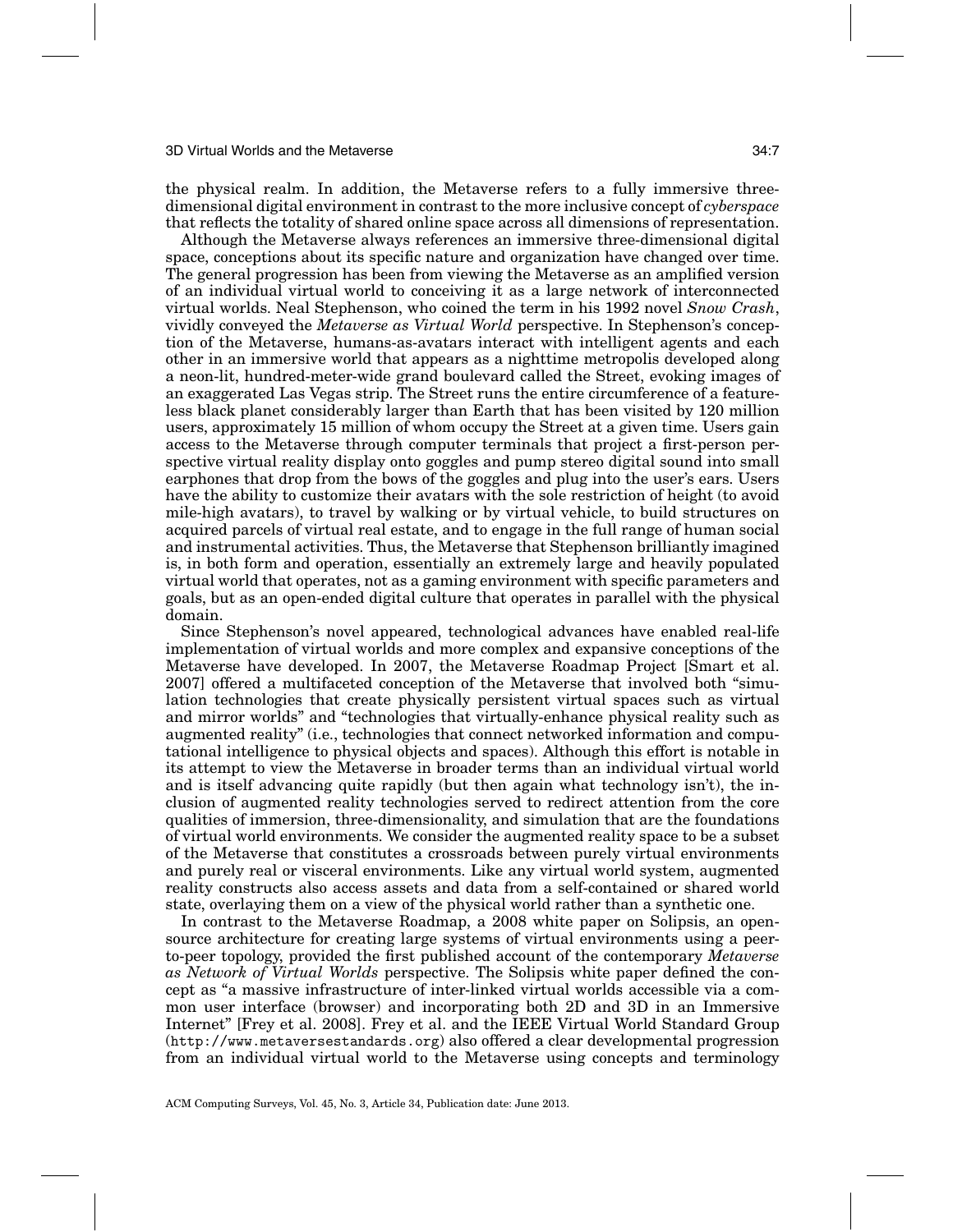aligned with the organization of the physical universe [Burns 2010; IEEE VW Standard Working Group 2011b]. This progression starts with separate virtual worlds or *MetaWorlds* (analogous to individual physical planets) with no interworld transit capabilities (e.g., Second Life, Entropia Universe, and the Chinese virtual world of Hipihi). *MetaGalaxies* (sometimes referred to as *hypergrids*) then involve multiple virtual worlds clustered together as perceived collectives under a single authority. MetaGalaxies, such as Activeworlds and OpenSim Hypergrid-enabled virtual environments, permit perceived teleportation or space travel. In such environments, users have the perception of leaving one "planet" or perceived contiguous space and arriving at another. The progression of development culminates in a complete Metaverse that involves multiple MetaGalaxies and MetaWorld systems. A standardized protocol and set of abilities would allow users to move between virtual worlds in a seamless manner regardless of the controlling entity for any particular virtual region.

#### **2.3. Computational Advances and the Metaverse**

Although there are multiple virtual worlds currently in existence and arguably one hypergrid or MetaGalaxy in Activeworlds, the Metaverse itself remains a concept awaiting full implementation. As noted in Section 1.2, the creation of a fully realized Metaverse will rest on continued progress with regard to four essential features of virtual world technology: psychological realism, ubiquity of access and identity, interoperability of content and experience across virtual environments, and scalability. In the section to follow, the current status of each of these features will be presented along with developments in each area that could contribute to the attainment of a viable psychologically compelling Metaverse.

In considering this framework for advancing virtual world technology, it is important to note two qualifications. First, in the interest of clarity of organization and presentation, the four features of the Metaverse will be mainly presented as separate and distinct variables even though overlap exists among these factors (e.g., increased graphical realism will have implications for server requirements and scalability).

Second, it is important to acknowledge the likelihood that rapid changes in computing (as popularized by Moore's law and Kurzweil's law of accelerating returns [Moore 1965; Kurzweil 2001]) will impact the currency of some aspects of this survey. Thus, examples will be cited from time to time for illustrative purposes with full knowledge that the time it takes to prepare, review, and disseminate this document will render some of these examples outdated or obsolete. Nevertheless, although many specifics that make up the virtual realm are subject to rapid change, the general principles and computing issues related to the formation of a fully operational Metaverse that are the primary focus of the present work will continue to be relevant over time [Lanier and Biocca 1992; National Academy of Engineering 2008; Zhao 2011].

#### **3. FEATURES OF THE METAVERSE: CURRENT STATUS AND FUTURE POSSIBILITIES**

#### **3.1. Realism**

We immediately qualify our use of the term *realism* to mean, in this context, *immersive* realism. In the same way that realism in cinematic computer-generated imagery is qualified by its believability rather than devotion to detail (though certainly a sufficient degree of detail is expected), realism in the Metaverse is sought in the service of a user's psychological and emotional engagement within the environment. A virtual environment is perceived as more realistic based on the degree to which it transports a user into that environment and on the transparency of the boundary between the user's physical actions and those of his or her avatar. By this token, virtual world realism is not purely additive nor, visually speaking, strictly photographic: in many cases, strategic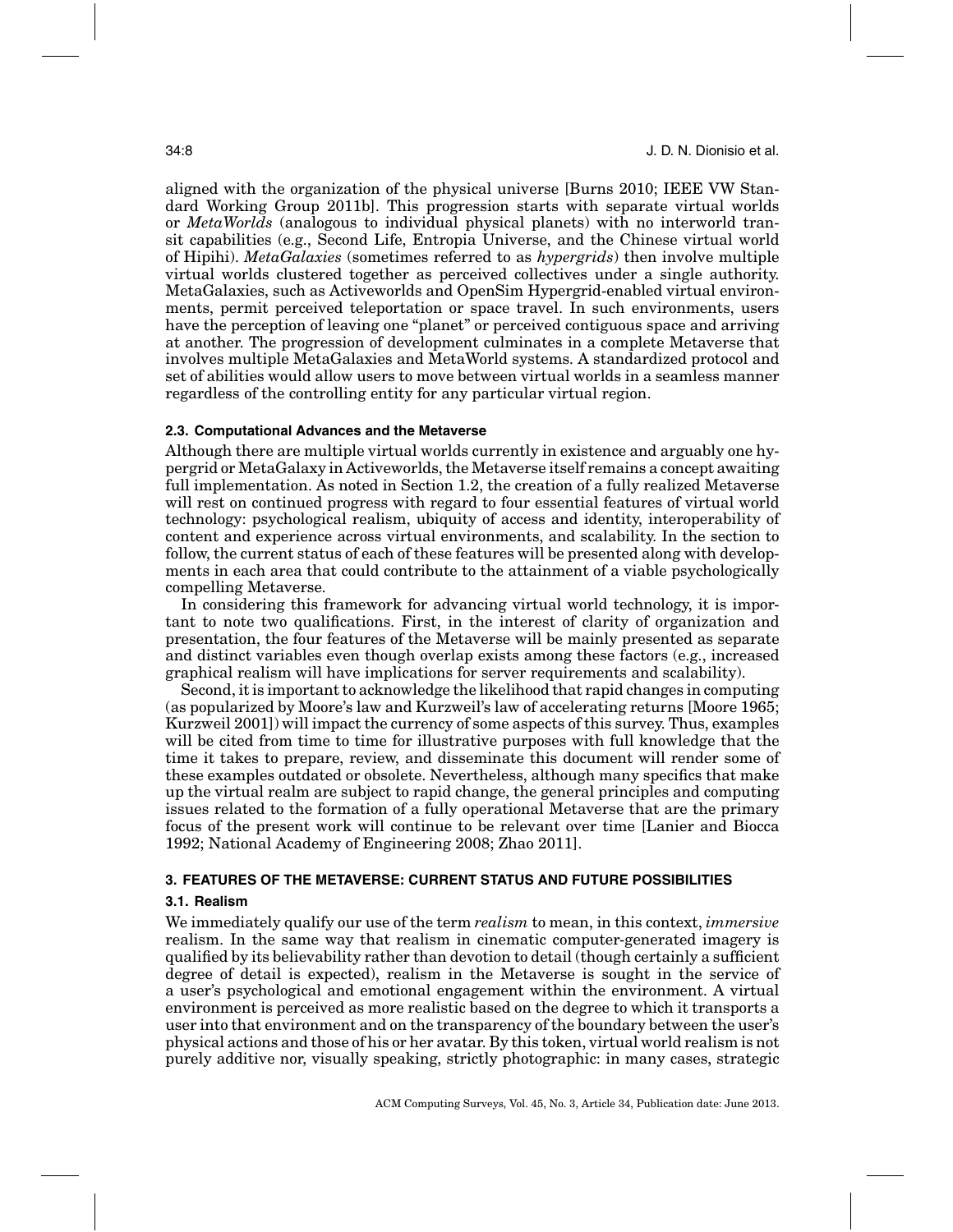rendering choices can yield better returns than merely adding polygons, pixels, objects, or bits in general across the board.

What does remain constant across all perspectives on realism is the *instrumentation* through which human beings interact with the environment, that is, their senses and their bodies, particularly through their faces and hands. We thus approach realism through this structure of perception and expression.

We treat the subject at a historical and survey level in this article, examining current and future trends. Greater technical detail and focus solely on the (perceived) realism of virtual worlds can be found in the cited work and tutorial materials, such as Glencross et al. [2006].

3.1.1. Sight. Not surprisingly, sight and visuals comprise the sensory channel with the most extensive history within virtual worlds. As described in Section 2, the earliest visual medium for virtual worlds—and for all of computing for that matter—was plain text. Text was used to form imagery within the mind's eye and, to a certain degree, it remains a very effective mechanism for doing so. In the end, however, words and symbols are indirect: they describe a world and leave specifics to individuals. Effective visual immersion involves eliminating this level of indirection—a virtual world's visual presentation seeks to be as information-rich to our eyes as the real world is. The brain then recognizes imagery rather than synthesizing or recalling it (as it would when reading text).

To this end, the state of the art in visual immersion has until recently hewn very closely to the state of the art in real-time computer graphics. The precise meaning of real-time visual perception is complicated and fraught with nuances and external factors, such as attention, fixation, and nonvisual cues [Hayhoe et al. 2002; Recanzone 2003; Chow et al. 2006]. For this discussion, "real-time" refers to the simplified metric of frame rate, or the frequency with which a computer graphics system can render a scene. As graphics hardware and algorithms have pushed the threshold of what can be computed and displayed at 30 or more frames per second—a typically accepted minimum frame rate for real-time perception [Kumar et al. 2008; Liu et al. 2010] virtual world applications have provided increasingly detailed visuals commensurate with the techniques of the time. Thus, alongside games, 3D modeling software, and to a certain extent 3D cinematic animation (qualified as such because the real-time constraint is lifted for the final product), virtual worlds have seen a progression of visual detail from flat polygons to smooth shading and texture mapping and finally to programmable shaders, which can apply transformations and other computations to graphical elements with great efficiency and flexibility.

Initially, visual richness was accomplished simply by increasing the amount of data used to render a scene: more and smaller polygons, higher-resolution textures, and interpolation techniques, such as anti-aliasing and smooth shading. The fixed-function graphics pipeline, so named because it processed 3D models in a uniform manner, facilitated the stabilization of graphics libraries and incremental performance improvements in graphics hardware, but it also restricted the options available for delivering detailed objects and realistic rendering [Olano et al. 2004; Olano and Lastra 1998]. This served the area well for a time as hardware improvements accommodated the increasing bandwidth and standards emerged for representing and storing 3D models. Ultimately, however, using increased data for increased detail resulted in diminishing returns, as the cost of developing the information (3D models, 2D textures, animation rigging) can easily surpass the benefit seen in visual realism.

The arrival of programmable shaders allowed key portions of the computer graphics rendering pipeline to be written in a specialized language, resulting in unprecedented flexibility. Shaders and shader languages also deliver great efficiency thanks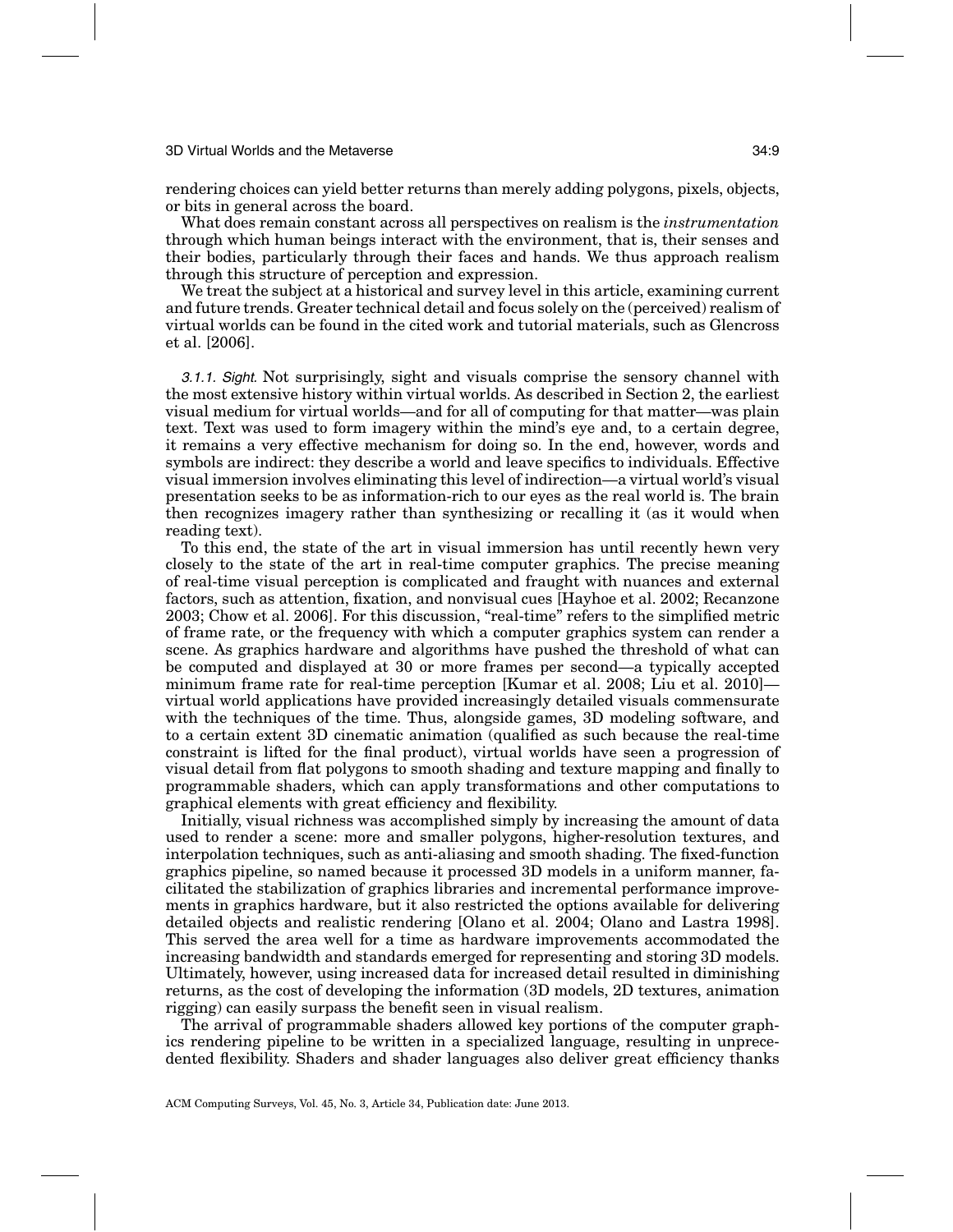to accompanying hardware that is highly optimized and frequently parallelized specifically for them. Their eventual establishment as a new functional baseline for 3D libraries, such as OpenGL, represented a significant step for virtual world visuals, as it did for computer graphics applications in general [Rost et al. 2009]. With programmable shaders, many aspects of 3D models—whether in terms of their geometry (vertex shaders) or their final image rendering (fragment shaders)—became expressible algorithmically, thus eliminating the need for larger numbers of polygons or textures while at the same time sharply expanding the variety and flexibility with which objects can be rendered or presented. This degree of flexibility has produced compelling real-time techniques for a variety of object and scene types. The separation of vertex and fragment shaders has also facilitated the augmentation of traditional approaches involving geometry and object models with image-space techniques [Roh and Lee 2005; Shah 2007].

Some of these techniques can see immediate applicability in virtual world environments, as they involve exterior environments, such as terrain, lighting, bodies of water, precipitation, forests, fields, and the atmosphere [Hu et al. 2006; Wang et al. 2006; Bouthors et al. 2008; Boulanger et al. 2009; Seng and Wang 2009; Elek and Kmoch 2010] or common objects, materials, or phenomena, such as clothing, reflected light, smoke, translucence, or gloss [Adabala et al. 2003; Lewinski 2011; Sun and Mukherjee 2006; Ghosh 2007; Shah et al. 2009]. Techniques for specialized applications, such as surgery simulation [Hao et al. 2009] and radioactive threat training [Koepnick et al. 2010], have a place as well, because virtual world environments strive to be as open-ended as possible with minimal restrictions on the types of activities that can be performed within them (just as in the real world).

Most virtual world client applications or *viewers* currently stand in transition between fixed function rendering (explicit polygon representations, texture maps for small details) and programmable shaders (particle generation, bump mapping, atmosphere and lighting, water) [Linden Lab 2011a]. Virtual world viewers tend to lag behind other graphics applications such as games, visual effects, or 3D modeling. Realtime lighting and shadows, for instance, were not implemented in the official Second Life viewer until June 2011, long after these had become fairly standard in other graphics application categories [Linden Lab 2011b].

The relative dominance of Second Life as a virtual world platform has resulted in an ecology of viewers that can all connect to the same Second Life environment but do so with varying features and functionalities, some of which pertain to visual detail [Antonelli (AV) and Maxsted (AV) 2011; Gearz (AV) 2011; Lyon (AV) 2011].<sup>2</sup> In particular, Kirstens Viewer [Cinquetti (AV) 2011] had, as one of its explicit goals, the extension and integration of graphics techniques, such as realistic shadows, depth of field, and other functionalities, that take better advantage of the flexibility afforded by programmable shaders.

It was stated earlier that visual immersion has hewn very closely to real-time computer graphics until recently. This divergence corresponds to the aforementioned *type* of realism that is demanded by virtual world applications, which is not necessarily detail but more particularly a sense of transference, of transportation into a different environment or perceived reality. It can be stated that the visual fidelity afforded by improved processing power, display hardware, and graphics algorithms (particularly as enabled by programmable shaders) has crossed a certain threshold of sufficiency, such that improving the sense of visual immersion has shifted from pure detail to specific visual elements.

 $2$ This multiplicity of viewers for the same information space is analogous to the availability of multiple browser options for the Worldwide Web.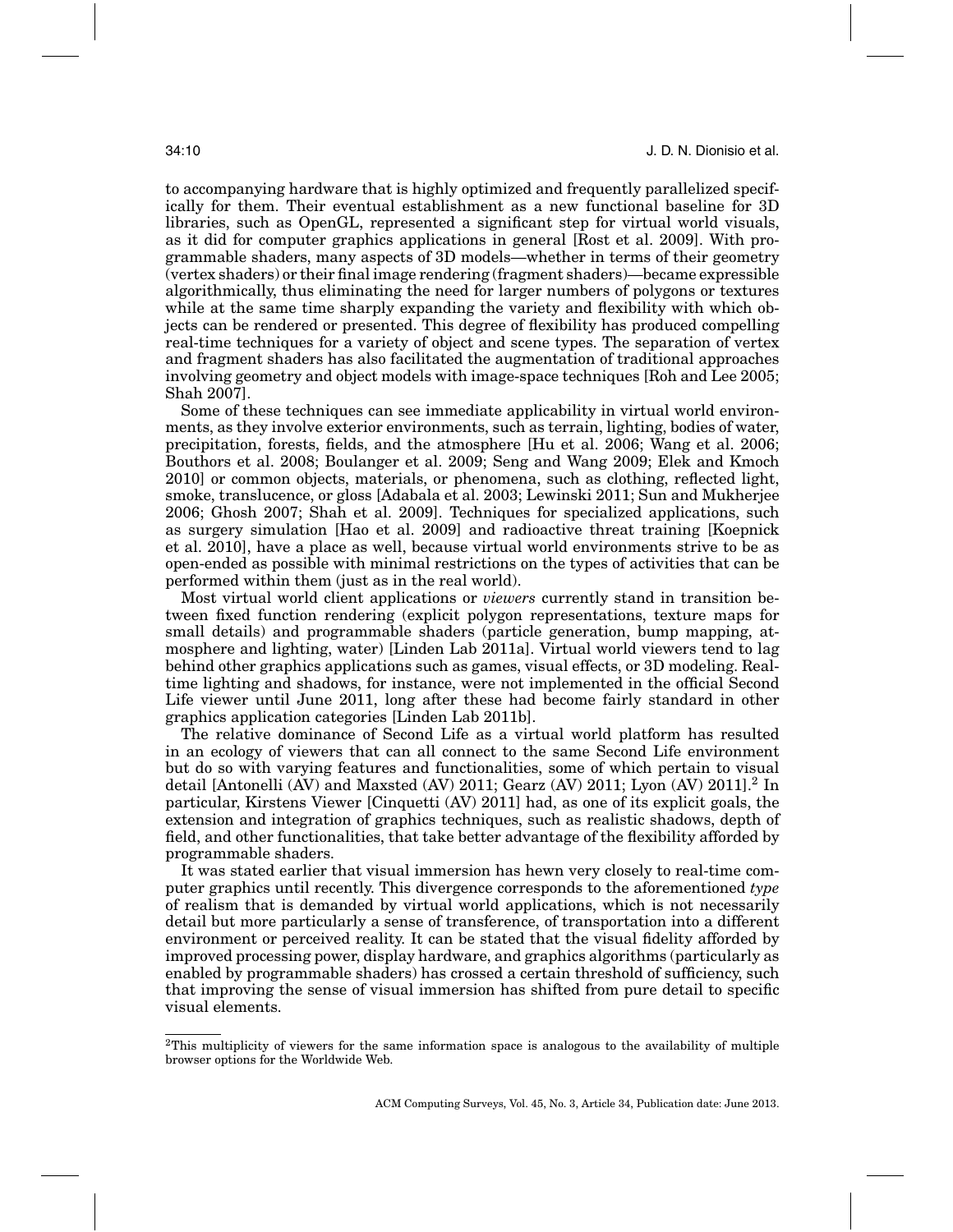One might consider then that stereoscopic vision may be a key component of visual immersion. This, to a degree, has been borne out by the recent surge in 3D films and particularly exemplified by the success of films with genuine three-dimensional data, such as *Avatar* and computer-animated work.

A limiting factor of 3D viewing, however, is the need for special glasses in order to fully isolate the imagery seen by the left and right eyes. Although such glasses have become progressively less obtrusive and may eventually become completely unnecessary, they still represent a hindrance of sorts, and represent a variant of the "come as you are" constraint taken from gesture-based interfaces, which states that ideally user interfaces must minimize the need for attachments or special constraints [Triesch and von der Malsburg 1998; Wachs et al. 2011].

3.1.2. Sound. Like visual realism, the digital replication or generation of sound finds applications well beyond those of virtual worlds and can be argued to have had a greater impact on society as a whole than computer-generated visuals thanks to the CD player, MP3 and its successors, and home theater systems. Unlike visuals which are quite literally "in one's face" when interacting with current virtual world environments, the role of audio is dual in nature, consisting of distinctly conscious and un- or subconscious sources of sound.

- (1) *Conscious* or *front-and-center* audio in virtual worlds consists primarily of speech: Speaking and listening are our most natural and facile forms of verbal communication, and the availability of speech is a significant factor in psychologically immersing and engaging ourselves in a virtual world because it engages us directly with other inhabitants of that environment, perhaps more so than reading their (virtual) faces, posture, and movement.
- (2) *Ambient* audio in virtual worlds consists of sound that we may not consciously process but whose presence or absence subtly influences the sense of immersion within that environment. This sense of sound immersion derives directly from the aural environment of the real world: we are at all times enveloped in sound, whether or not we are consciously listening to it. Such sound provides important positional and spatial cues, the perception of which contributes significantly to our sense of placement within a particular situation [Blauert 1996].

For the first conscious form of audio stimulus, we note that high-quality voice chat which reasonably captures the nuances of verbal communication is now generally available [Short et al. 1976; Lober et al. 2007; Wadley et al. 2009]. In this regard, the sense of hearing is somewhat ahead of sight in capturing avatar expression and interaction. Future avenues in this area include voice masking and modulation technologies that not only capture the user's spoken expressions but also customize the reproduced vocals seamlessly and effectively [Ueda et al. 2006; Xu et al. 2008; Mecwan et al. 2009].

Ambient audio, however, merits additional discussion. The accurate reproduction of individual sounds serves as a starting point: sound sample quality is limited today solely by storage and bandwidth availability as well as the dynamic range of audio output devices. However, as anyone who has listened to an extremely faithful lossless recording on a single speaker will attest, such one-dimensional accuracy is only the beginning.

In some respects, the immersiveness of sound can be seen as a broader-based pursuit than immersive visuals, with the ubiquity of sound systems on everything from mobile devices to game consoles to PCs to top-of-the-line studios and theaters. Over the years, stereo has given way to 2.1, 5.1, 7.1 systems and beyond, where the first value indicates the number of distinct directional channels and the second represents the number of omnidirectional low-frequency channels. The very buzzword "surround sound"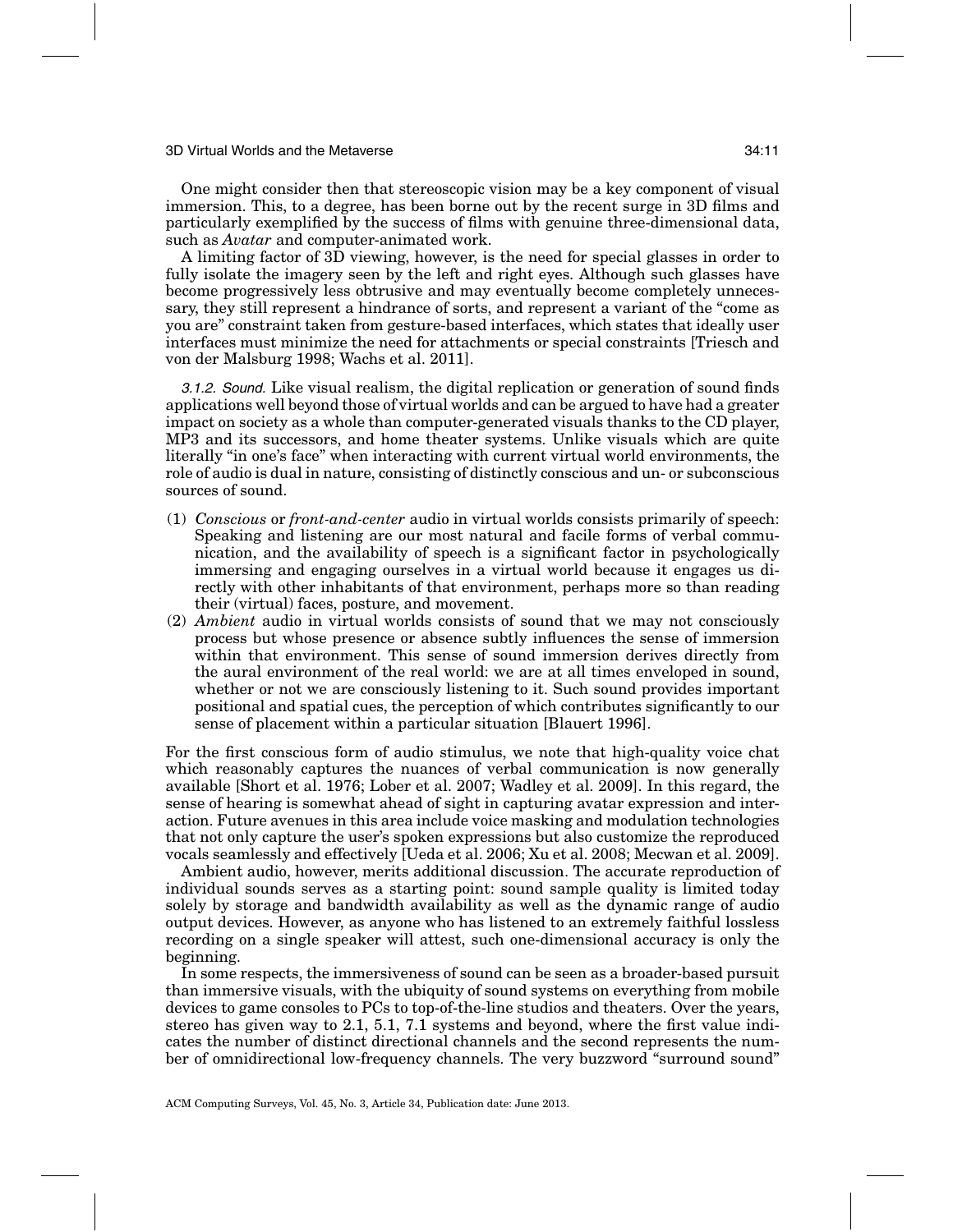communicates our desire to be completely enveloped within an audio environment and we know it when we hear it. We just don't hear it very often outside of the real world itself.

The correlation of *immersiveness* to *number of directional channels* is a straightforward if ultimately simplistic approximation of how we perceive sound. Sound from the environment reaches our two ears at subtly different levels and frequencies, differences which the human brain can seamlessly merge and parse into strikingly complete positional information [Blauert 1996]. Multichannel sound attempts to replicate these variations by literally projecting different levels of audio from different locations. However, genuine three-dimensional sound perception is more complicated than mere division into channels, as such perception is subject to highly individualized factors, such as the size and shape of the head, the shape of the ears, and years or decades of training and fine-tuning.

The study of *binaural sound*, as opposed to discrete multichannel reproduction, seeks to record and reproduce sound in a manner that is more faithful to the way we hear in three dimensions. Such precision is modeled as a *head-related transfer function* (HRTF) that specifies how the ear receives sound from a particular point in space. The HRTF captures the effect of the myriad variables involved in true spatial hearing—acoustic properties of the head, ears, etc.—and determines precisely what must reach the left and right ears of the listener. As a result, binaural audio also requires headphones to have the desired effect, much the same way that stereoscopic vision requires glasses. Both sensory approaches require the precise isolation and coordination of stimuli delivered to the organ involved, so that the intended perceptual *computation* occurs in the brain.

The theory and technology of binaural audio has actually been around for a strikingly long time, with the first such recordings being made as far back as 1881 and occasional milestones and products being developed through the 20th century [Kall Binaural Audio 2010]. Not surprisingly, binaural audio synthesis, thanks to the mathematics of HRTFs, has also been studied and implemented [Brown and Duda 1998; Cobos et al. 2010; Action = Reaction Labs 2010]. What is surprising is its lack of application in virtual world technology, with no known systems adopting binaural synthesis techniques to create a genuinely spatial sound field for its users. The implementation of binaural audio in virtual worlds thus represents a clear signpost for increased realism (and thus immersiveness) in this area.

Like 3D viewing, binaural audio requires clean isolation of left- and right-side signals in order to be perceived properly, with headphones serving as the aural analog of 3D glasses. Unlike 3D viewing, individual physical differences affect the perceived sound field as well, such that perfect binaural listening cannot really be achieved unless recording conditions (or synthesis parameters) accurately model the listener's anatomy and environment. Algorithmic tuning within the spatial audio environment in order to allow each listener to specifically match his/her hearing situation would be ideal. Much like we train voice recognition or use an equalizer in audio for best effect to the listener, binaural settings and tuning would allow the listener to adjust to their specific circumstances and gain the most from the experience. It can be argued, however, that the increased spatial fidelity that is achieved even by non-ideal binaural sound would still represent appreciable progress in the audio realism of a virtual world application.

Binaural sound synthesis algorithms take as input a prerecorded sound sample, positional information, and one or more HRTFs. Multiplexing these samples may then produce the overall spatial audio environment for a virtual world. However, in much the same way that image textures of static resolution and variety quickly reveal their limitations as tiles and blocks, so does a collection of mixed-and-matched samples eventually exhibit a degree of repetitiveness, even when presented spatially.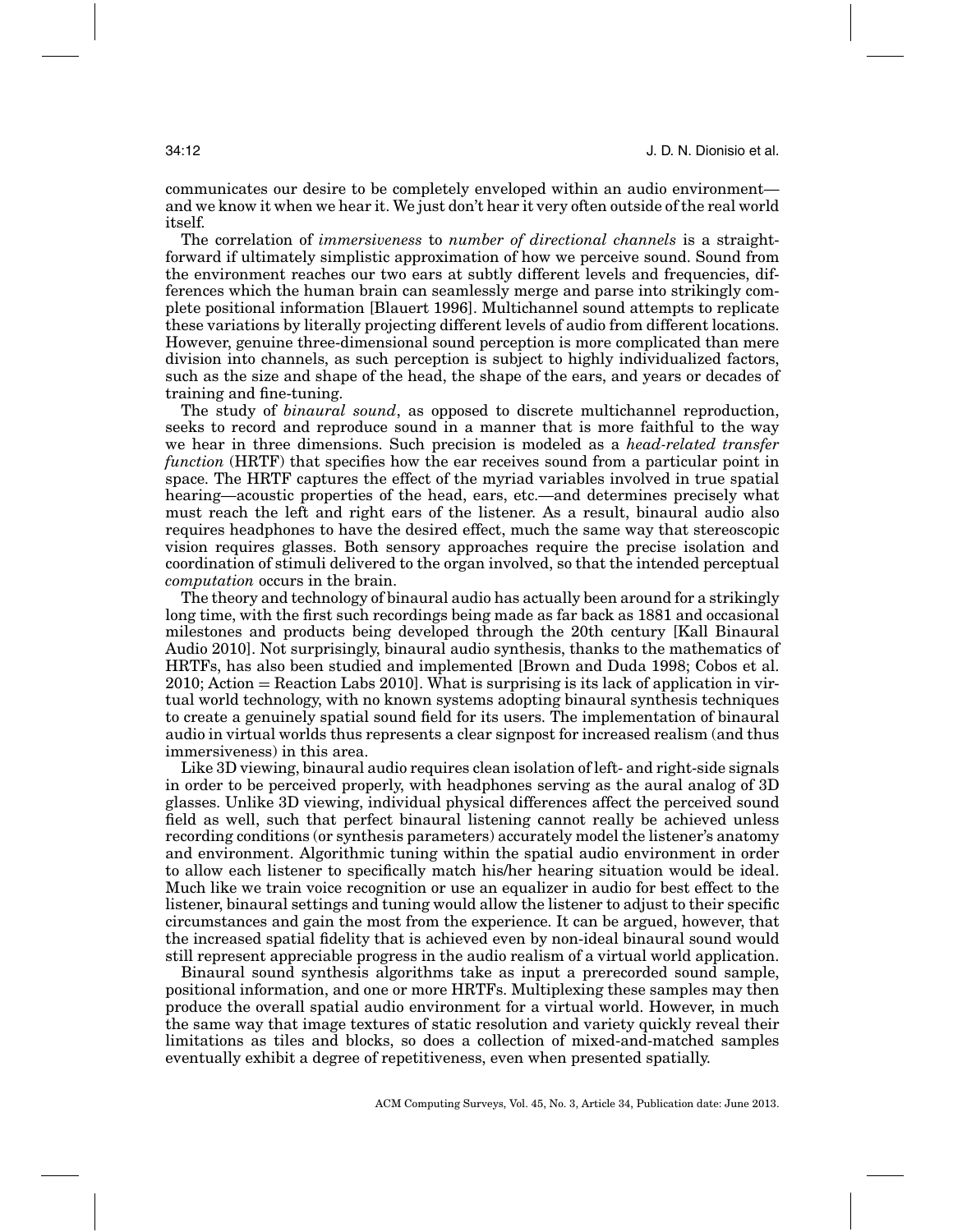|                       | Sight                    | Sound                                  |
|-----------------------|--------------------------|----------------------------------------|
| Static representation | textures, fixed function | prerecorded samples, discrete channels |
| Procedural approach   | programmable shaders     | dynamic sound synthesis                |
| Spatial presentation  | stereoscopic vision      | binaural audio                         |
| Spatial equipment     | goggles/glasses          | headphones                             |
| Avatar expression     | face, gesture            | voice chat, masking                    |

Table IV. Conceptual Equivalents in Visual and Audio Realism

An additional layer of audio realism can be achieved through synthesis of the actual samples based on the characteristics of the objects generating the sound. Wind blowing through a tunnel will sound different from wind blowing through a field; a footfall should vary based on the footwear and the ground being traversed. Though subtle such audio cues influence our perception of an environment's realism and thus our sense of immersion within it. When placed in the context of an open-ended virtual world, does this obligate the system to load up a vast library of prerecorded samples? In the same way that modern visuals cannot rely solely on predrawn textures for detail, one can say that the ambient sound environment should also explore the dynamic synthesis of sound effects—a computational foley artist, so to speak [van den Doel et al. 2001].

Work on precisely this type of dynamic sound synthesis, based on factors ranging from rigid body interactions, such as collisions, fractures, scratching, or sliding [O'Brien et al. 2002; Bonneel et al. 2008; Chadwick et al. 2009; Zheng and James 2010], to adjustments based on the rendered texture of an object [Schmidt and Dionisio 2008], exists in the literature. Synthesis of fluid sounds is also of particular interest, as bodies of water and other liquids are sometimes prominent components of a virtual environment [Zheng and James 2009; Moss et al. 2010]. These techniques have not, however, seen much implementation in the virtual world milieu.

Imagine the full effect of a virtual world audio environment where every subtle interaction of avatars and objects produces a reasonably unique and believable sound, which is then rendered, through real-time sound propagation algorithms and binaural synthesis, in a manner that accurately reflects its spatial relationship with the user's avatar. This research direction for realistic sound within the Metaverse has begun to produce results and constitutes a desirable endpoint for truly immersive audio [Taylor et al. 2009].

Table IV seeks to summarize the realism discussion thus far, highlighting technologies and approaches that are analogous to each other across these senses.

3.1.3. Touch. After sight and sound, the sense of touch gets most of the remaining attention in terms of virtual world realism. It turns out that in virtual worlds the very notion of touch is more open to interpretation than sight and sound.

The classic and perhaps most literal notion of touch in virtual environments is haptic or force feedback. The idea behind haptic feedback is to convert virtual contacts into physical ones. Force feedback is a specific, somewhat simpler form of haptic feedback that pertains specifically to having physical devices push against or resist the user's body, primarily his or her hands or arms. Tactile feedback has been differentiated from haptic/force feedback as involving only the skin, as opposed to the muscles, joints, and entire body parts [Subramanian et al. 2005].

Haptics are a tale of two technologies: on the one hand, a very simple form of haptic feedback is widely available in game consoles and controllers in the form of vibrations timed to specific events within a game or virtual environment. In addition, user input delivered by movement and gestures, which by nature produces a sort of *collateral* haptic feedback, has also become fairly common, available in two forms: hand-in-hand with the vibrating controls of the same consoles and systems, and alongside mobile and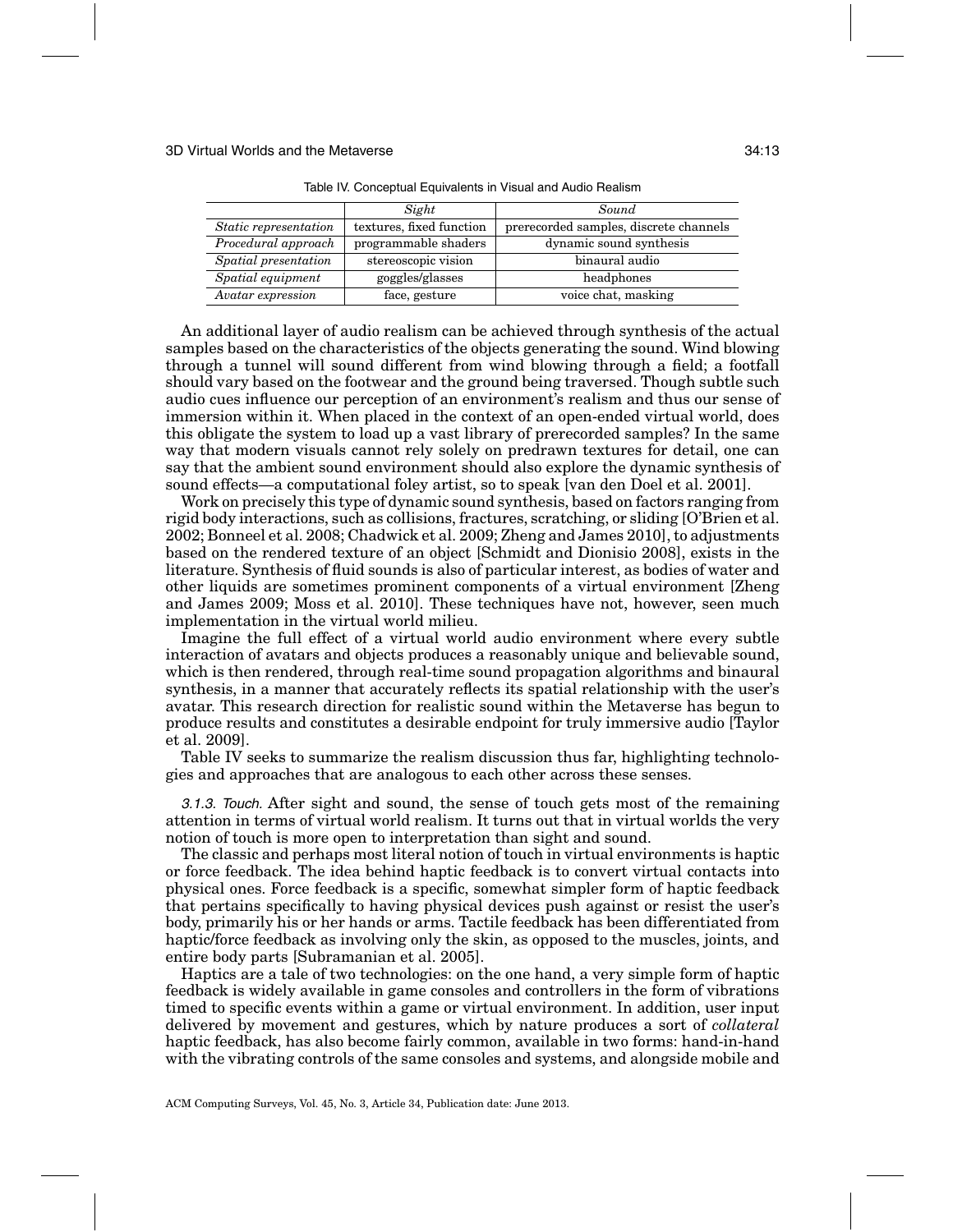ultramobile devices that are equipped with gyroscopes and accelerometers. Microsoft's Project Natal, which eventually became the Kinect product, took movement interfaces to a new phase with the first mainstream *come-as-you-are* motion system in which users no longer require a handheld or attached controller in order to convey movement.

Although this form of haptic feedback has become fairly commonplace, in many respects, such sensations remain limited, synthetic, and ultimately not very immersive. Feeling vibrations when colliding with objects or firing weapons, for example, constitutes a form of sensory mismatch and is ultimately interpreted as an indirect cue—hardly more realistic than say a system beep or an icon on the screen. Movement interfaces, although providing some degree of inertial or muscular sensation, ultimately only go halfway: if a sweeping hand gesture corresponds to a push in the virtual environment, the reaction to the user's action remains relegated to visual or aural cues, or at most a vibration on a handheld controller.

Thus, targeted haptic feedback—bodily sensations that map more naturally to the virtual environment—remains an area of research and investigation. The work ranges from implementations for specific applications [Harders et al. 2007; Abate et al. 2009] to work that is more integrated with existing platforms, facilitated by open-source development [de Pascale et al. 2008]. Other work focuses on the haptic devices themselves that is, the apparatus for delivering force feedback to the user [Folgheraiter et al. 2008; Bullion and Gurocak 2009; Withana et al. 2010]. Finally, the very methodology of capturing, modeling, and ultimately reproducing touch-related object properties has been proposed as *haptography* [Kuchenbecker 2008].

Any discussion of haptic or tactile feedback in virtual worlds would be incomplete without considering touch stimuli of a sexual nature. Sexually-motivated applications have been an open secret of technology adoption, and virtual worlds are no exception [Gilbert et al. 2011b]. So-called *teledildonic* devices, such as the Sinulator and the Fleshlight, seek to convey tactile feedback to the genital area with the goal of promoting the realism of virtual world sexual encounters [Lynn 2004]. Unfortunately, empirical studies of their effectiveness and overall role in virtual environments, if any, remain unpublished or unavailable.

Less sexual but potentially just as intimate are avatar interactions, such as hugs, cuddles, and tickles. Explorations in this direction have been made as well, in an area termed *mediated social touch* [Haans and IJsselsteijn 2006]. Such interactions require haptic garments or jackets that provide force or tactile feedback beyond the user's hands [Tsetserukou 2010; Rahman et al. 2010]. A suite of such devices has even been integrated with Linden Lab's open-source Second Life viewer to facilitate multimodal, affective, nonverbal communication among avatars in that virtual world [Tsetserukou et al. 2010]. Although such technologies still require additional equipment that may limit widespread adoption and use, they do reflect the aforementioned focus on enhanced avatar interaction as a particular component of virtual world realism and immersion.

Despite the work in this area, the very presence of a physical device may ultimately dilute users' sense of immersion (another manifestation of the come-as-you-are principle). Even with such attachments, no single device can yet convey the full spectrum of force and tactile stimuli that a real-world environment conveys. As a result, some studies have shown that user acceptance of such devices remains somewhat lukewarm or indifferent [Krol et al. 2009]. For networked virtual worlds in particular, technical issues such as latency detract from the effectiveness of haptic feedback [Jay et al. 2007]. The work continues however, as other studies have noted that haptic feedback, once it reaches sufficient fidelity to real-life interactions, does indeed increase one's feeling of social presence [Sallnäs 2010].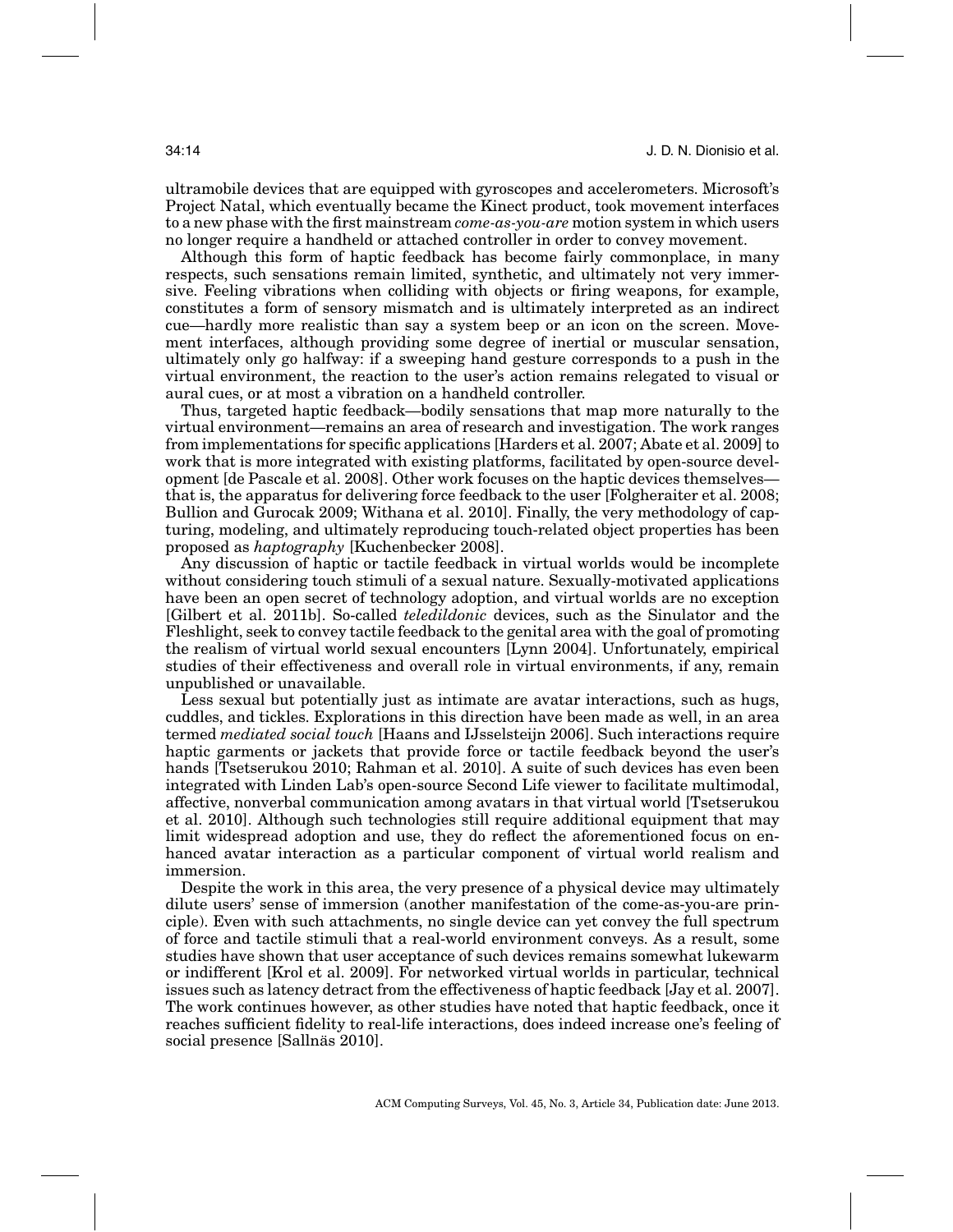The physical constraints of "true" haptic feedback, particularly as imposed by the need for physical attachments to the user, has triggered some interesting alternative paths. Pseudo-haptic feedback seeks to convey the perception of haptics by exploiting connections between visual and haptic stimuli [Lécuyer 2009]. Further, the responsiveness of objects to an avatar's proximity and collisions conveys a sense of involvement and interaction that may stand in for actual haptic or force feedback. Such proxemic interactions are in fact sufficiently compelling that research in this area is being conducted even for real-world systems [Greenberg et al. 2011]. Interestingly, virtual proxemic interfaces have an advantage of sorts over their real-world counterparts: in a virtual environment, sensing the state of the world is a non-issue, because the environment itself manages that state. Having such an accurate reading of virtual objects' and avatars' locations, velocities, materials, and shapes can facilitate very rich and detailed proxemic behavior. Such behavior can in turn promote a sense of touch-related immersion without having to deliver actual force or touch stimuli at all.

3.1.4. Other Senses and Stimuli. Smell and taste, as well as other perceived stimuli such as balance, acceleration, temperature, kinaesthesia, direction, time, and others, have not generally been as well-served by virtual world technologies as sight, sound, and touch. Of these, balance and acceleration have perhaps seen the most attention through motion and flight simulators. Such simulators take "immersion" literally, that is, complete physical enclosure—ultimately not practical for all but the most devout (and wealthy!) of virtual world users.

3.1.5. Gestures and Expressions. It can be argued that the presence of and interactions with fellow human beings, as mediated through virtual world avatars, contributes strongly to the immersive experience that is deemed central to virtual world realism. As such, the more natural and expressive an avatar seems to be, the greater the perceived reality of the virtual environment. Traditional rendered detail for avatars has given way to affective cues like poses, incidental sounds, and facial expressions. Such cues range from the subtle, such as blinking, to the integrative, such as displaying mouth movement while audio chat is taking place. Anything that can make the avatar look more "alive" is worth exploring, as the appearance of life (or liveliness) translates to the sense of immersion [Paleari and Lisetti 2006; Martin et al. 2007; Geddes 2010]. Blascovich and Bailenson use the term *human social agency* to denote this characteristic. The primary variables of such agency have been stratified as movement realism (gestures, expressions, postures, etc.), anthropometric realism (recognizable human body parts), and photographic realism (closeness to actual human appearance), with the first two variables carrying greater weight than the third [Blascovich and Bailenson 2011].

Based on this premise, emerging work on the real-time rendering of human beings is anticipated as the next great sensory surge for virtual worlds. Such work includes increasingly realistic display and animation of the human form, not only of the body itself but of clothes and other attachments [Stoll et al. 2010; Lee et al. 2010]. In this effort, the face may be a particular area of focus—perhaps the new window to the "virtual soul," at least until the rendering of eyes alone can capture the richness and depth of human emotion [Chun et al. 2007; Jimenez et al. 2010].

Alongside the output of improved visuals, audio, and touch is the requirement for the nonintrusive input of the data that inform such sensory stimuli, particularly with respect to avatar interaction and communication. As mentioned, many sensory technologies rely on additional equipment beyond standard computing devices, ranging from the relatively common (headphones) to the rare or inconvenient (haptic garments) and these are just for sensory output. Input devices are currently even more limited (keyboard, mouse) or somewhat untapped (camera), with only the microphone (in the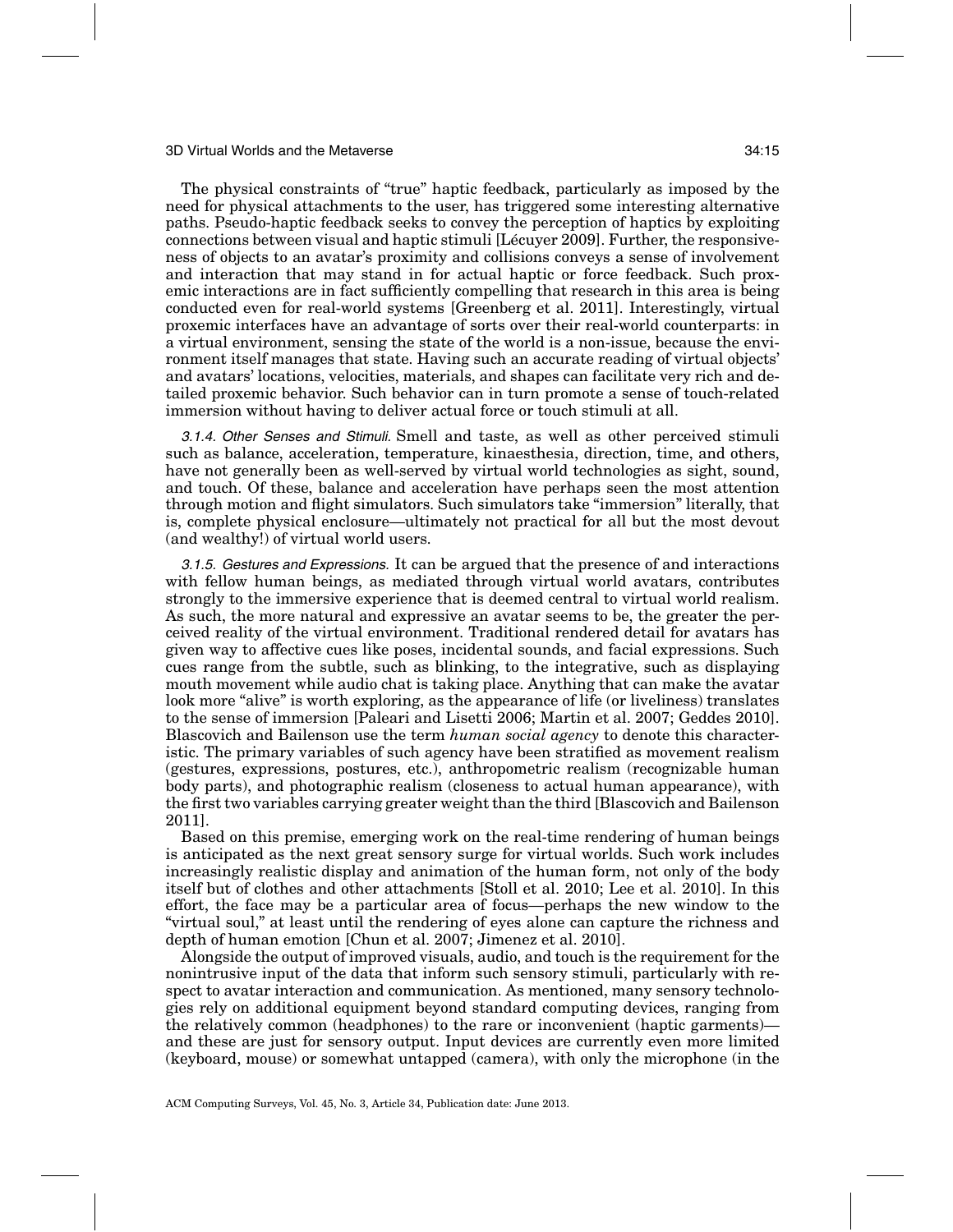audio category) being close to fulfilling the multiple constraints that an input device be highly available and unobtrusive while delivering relative fidelity and integration into a virtual world environment.

Multiple research opportunities thus exist for improving the sensory input that can be used by virtual worlds, especially the kinds of input that enhance interaction among avatars, which, as we have proposed, is a crucial contributor to a system's immersiveness and thus realism. On the visual side, capturing the actual facial expression of the user at a given moment [Chandrasiri et al. 2004; Chun et al. 2007; Bradley et al. 2010] serves as an ideal complement to aforementioned facial rendering algorithms [Jimenez et al. 2010] and effectively removes artificial indirection or mediation via keyboard or mouse for facial expressions between real and virtual environments. Some work covers the whole cycle, again indicative of the synergy between capture and presentation [Sung and Kim 2009].

Some input approaches are multimodal, integrating input for one sense with output for another. For example, head tracking, motion detection, or full-body video capture can produce more natural avatar animations [Kawato and Ohya 2000; Newman et al. 2000; Kim et al. 2010] and more immersive or intuitive user interfaces [Francone and Nigay 2011; Rankine et al. 2011]. Such cues can also be synchronized with supporting stimuli, such as sounds (speech, breathing), environmental visuals (depth of field, subjective lighting), and other aspects of the virtual environment [Arangarasan and Phillips Jr. 2002; Latoschik 2005]. Integrating technologies so that the whole becomes greater than the sum of its parts is a theme that is particularly compelling for virtual worlds—a supposition that not only makes intuitive sense but has also seen support from published studies [Biocca et al. 2001; Naumann et al. 2010] and integrative presentations on the subject at conferences, particularly at SIGGRAPH [Fisher et al. 2004; Otaduy et al. 2009].

The need to have multiple devices, wearables, and other equipment for delivering these stimuli diverges from the come-as-you-are principle and poses a barrier to widespread use. This has motivated the pursuit of neural interfaces which seek to deliver the full suite of stimuli directly to and from the brain [Charles 1999; Gosselin and Sawan 2010; Cozzi et al. 2005]. Although this technology is extremely nascent and preliminary, it may represent the best potential combination of high-fidelity, high-detail delivery of sensory stimuli with low device intrusiveness.

3.1.6. The Uncanny Valley Revisited. Our discussion of realism in virtual worlds concludes with *the uncanny valley*, a term coined by Masahiro Mori to denote an apparent discontinuity between the additive likeness of a virtual character or robot to a human being and an actual human being's reaction to that likeness. As seen in Figure  $1<sup>3</sup>$ , the recognized humanity of a character or robot appears to increase steadily up to a certain point, at which human reactions turn negative or eerie at best, before "full" human likeness is attained [Mori 1970]. The phenomenon, observable in both computer-generated characters and humanoid physical devices, suggests that recognizing "full humanity" may involve a diverse collection of factors, including sensory subtleties, emotional or empathetic tendencies, diverse behaviors, and perceptual mechanisms for processing faces [Seyama and Nagayama 2007, 2009; Misselhorn 2009; Tinwell et al. 2011].

Although the term is frequently seen in the context of video games, computer animation, and robotics, the uncanny valley takes on a particular significance for virtual world realism, because this form of realism involves psychological immersion, driven primarily by how we perceive and interact with avatars. As we become more proficient

 ${}^{3}$ Based on a translation by Karl F. MacDorman and Takashi Minato, manually rendered and uploaded to Wikimedia Commons [Smurrayinchester (AV) and Voidvector (AV) 2008].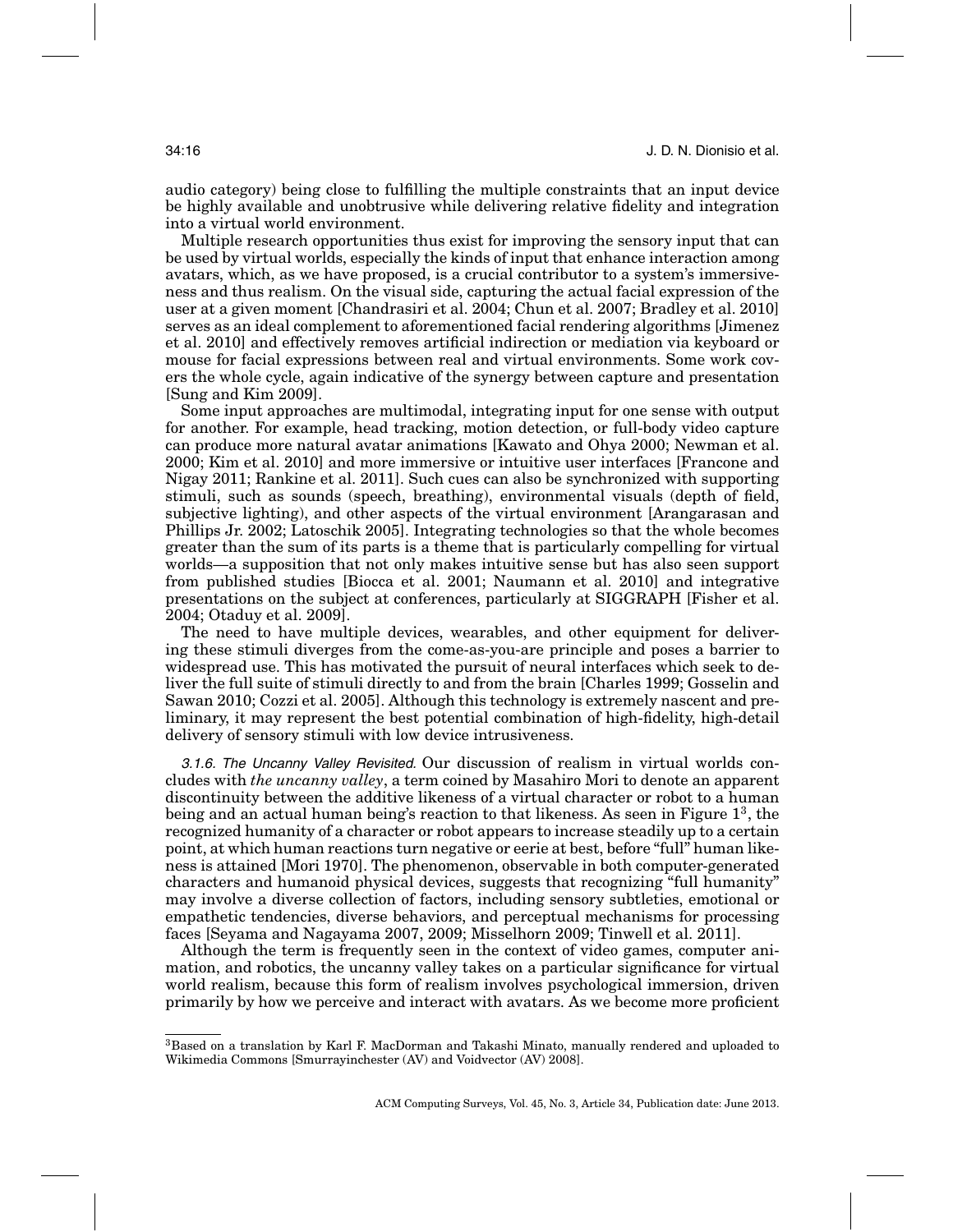

Fig. 1. Masahiro Mori's uncanny valley. (credit: http://commons.wikimedia.org/wiki/File:Main\_ Uncanny\_Valley.svg.)

at rendering certain types of realism, we then have to try to understand which components of that realism have the greatest psychological impact, both individually and in concert with each other (the so-called multimodal approaches mentioned previously). Factors such as static facial detail versus animation, as well as body shape and movement have been studied for their ability to convey emotional content or to elicit trust [Hertzmann et al. 2009; McDonnell et al. 2009; McDonnell and Breidt 2010]. Some studies suggest that the uncanny valley response may also vary based on factors beyond the appearance or behavior of the human facsimile, such as by the gender, age, or even technological sophistication of the human observers [Ho et al. 2008; Tinwell and Grimshaw 2009].

As progress has been made in studying the phenomenon itself, so also has progress been made in crossing or transcending it. The computer graphics advances presented in this section have contributed to this progress in general, with research in facial modeling and rendering leading the way in particular. Proprietary algorithms developed by Kevin Walker and commercialized by Image Metrics use computer vision and image analysis of prerecorded video from human performers to generate virtual characters that are recognizably lifelike and can credibly claim to cross the uncanny valley [Image Metrics 2011]. The company's Faceware product has seen effective applications in a variety of computer games and animated films as well as research that specifically targets the uncanny valley phenomenon [Alexander et al. 2009]. These techniques are still best applied to pre-rendered animations, with dynamic real-time synthesis posing an ongoing challenge [Joly 2010]. Alternative approaches include the modeling of real facial muscular anatomy [Marcos et al. 2010] and rendering of the entire human form for applications, such as sports analysis or telepresence [Vignais et al. 2010; Aspin and Roberts 2011].

For virtual world avatars to cross the uncanny valley, the challenge of effective visual rendering is compounded by (1) the need to achieve this rendering fully in real time and (2) the use of real-time input (e.g., camera-captured facial expressions, synchronized voice chat, appropriate haptic stimuli). In these respects, virtual world environments pose the ultimate uncanny valley challenge, demanding bidirectional real-time capture, processing, and rendering of recognizably lifelike avatars. Such avatars in turn are instrumental in producing the most immersive psychologically compelling experience possible.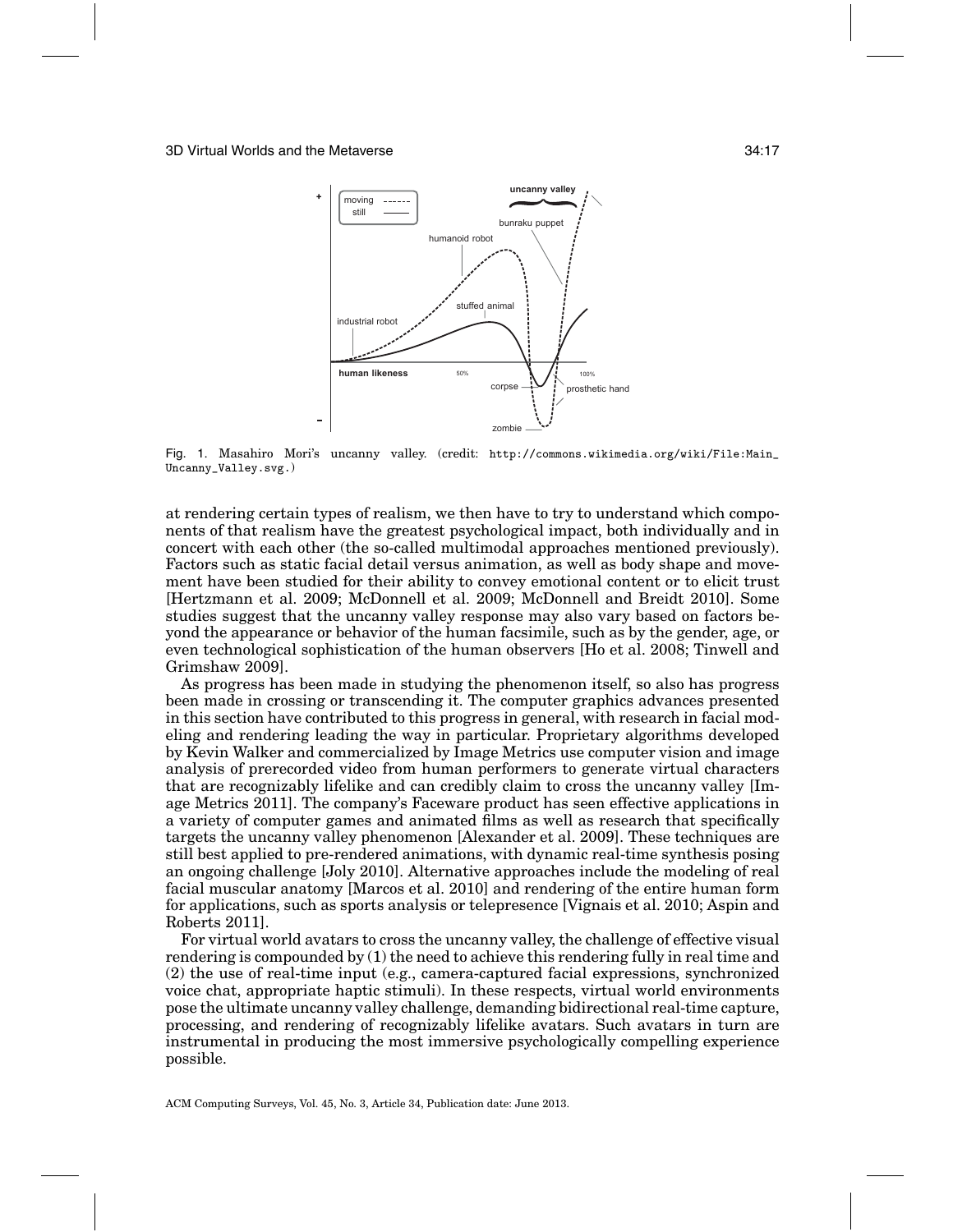#### **3.2. Ubiquity**

The notion of ubiquity in virtual worlds derives directly from the prime criterion that a fully-realized Metaverse must provide a milieu for human culture and interaction that, as with the physical world, is psychologically compelling for the user. The real world is ubiquitous in a number of ways. First, it is literally ubiquitous—we unavoidably dwell in, move around, and interact with it at all times, in all situations. Second, our presence within the real world is *ubiquitously manifest*—that is, our identity and persona are, under normal circumstances, universally recognizable, primarily through our physical embodiment (face, body, voice, fingerprints, retina) but augmented by a small universally-applicable set of artifacts, such as our signature, key documents (birth certificates, passports, licenses, etc.), and identifiers (social security numbers, bank accounts, credit cards, etc.). Our identity is further extended by what we produce and consume: books, music, or movies that we like; the food that we cook or eat; and memorabilia that we strongly associate with ourselves or our lives [Turkle 2007].

Although our perception of the real world may sometimes fluctuate—such as when we are asleep—the real world's literal ubiquity persists regardless of what our senses say (and whether or not we are even alive). Similarly, although our identities may sometimes be doubted, inconclusive, forged, impersonated, or stolen, in the end, these situations are borne of errors, deceptions, and falsehoods: there always remains a real "me" with a core package of artifacts (physical, documentary, etc.) that authoritatively represent "me."

To serve as a rich alternative venue for human activity and interaction, virtual worlds must support some analog of these two aspects of real-world ubiquity. If a virtual world does not retain some constant presence and availability, then it feels remote and far-removed and, thus, to some degree not as "real" as the physical world. If there are barriers, artificial impedances, or undue inconveniences involved with identifying ourselves and the information that we create or use within or across virtual worlds, this distances our sense of self from these worlds, and we lose a certain degree of investment or immersion within them. We thus divide the remainder of this section between these two aspects of ubiquity: ubiquitous availability and access, and ubiquitous persona and presence.

3.2.1. Availability and Access of Virtual Worlds. Ubiquitous availability of and access to virtual worlds can be viewed as a specific instance of *ubicomp* or *ubiquitous computing*, as first proposed by Mark Weiser [1991, 1993]. The general definition of ubiquitous computing is the massive pervasive presence of digital devices throughout our realworld surroundings. Ubiquitous computing applications include pervasive information capture, surveillance, interactive rooms, crowdsourcing, augmented reality, biometrics and health monitoring, and any other computer-supported activity that involves multiple, autonomous, and sometimes mobile loci of information input, processing, or output [Jeon et al. 2007].

The pervasive device aspect of ubicomp research—embedded systems, audio/video capture, ultramobile devices—can be of great service to the virtual worlds realm, especially in terms of a world's ubiquitous availability. Physical access to virtual worlds has predominantly been the realm of traditional computing devices: PCs and laptops ideally equipped with headsets, microphones, high-end graphics cards, and broadband connectivity. Visiting virtual worlds involves physically locating oneself at an appropriate station, whether it be a fixed desktop or a suitable setting for a laptop. Peripheral concerns, such as connecting a headset, finding a network connection, or ensuring an appropriate aural atmosphere (i.e., no excessive noise) frequently arise, and it is only after one is "settled in" that entry into the virtual environment may satisfactorily take place.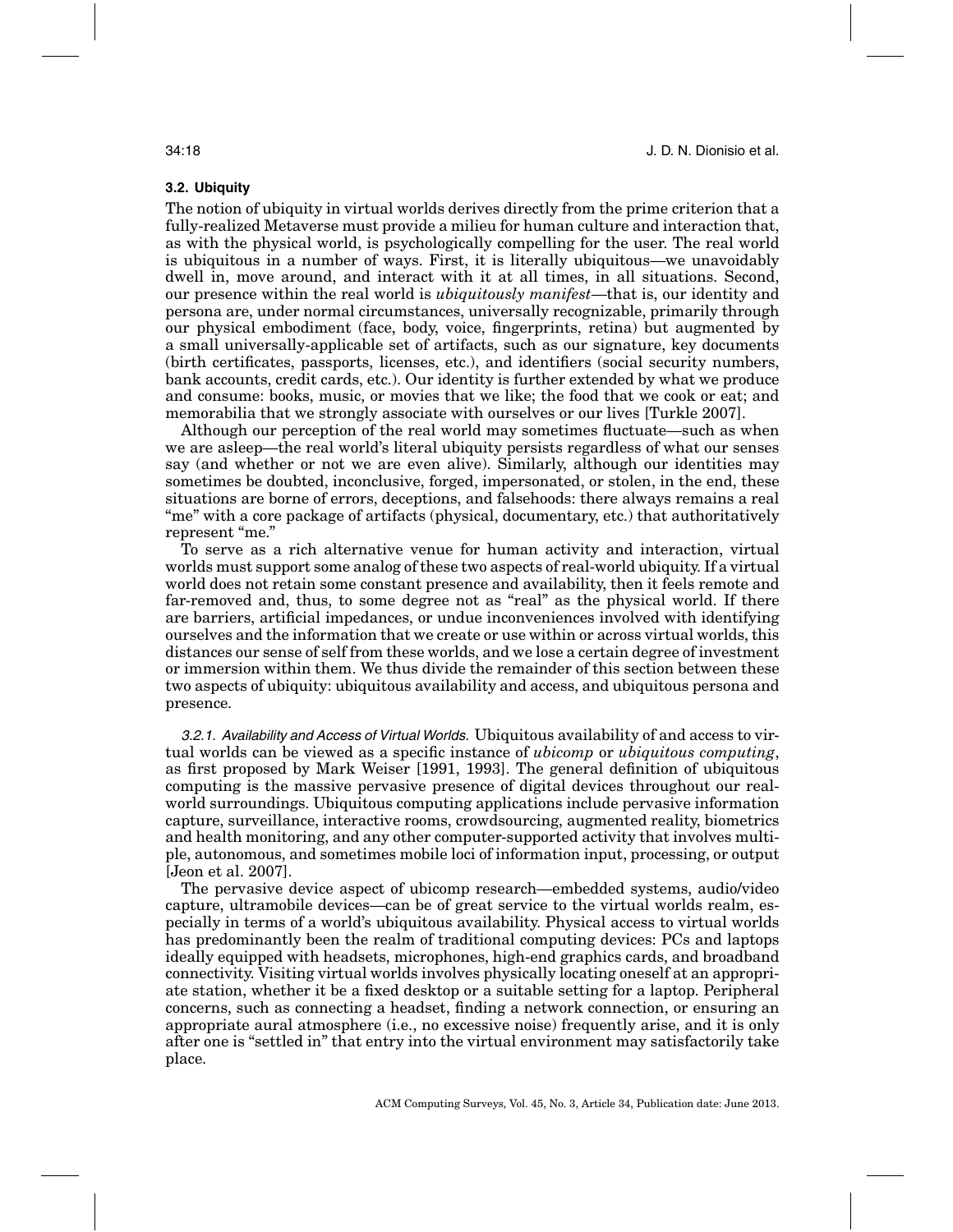Although other features, such as realism and scalability (Section 3.4), may continue to be best served by traditional desktop and laptop stations, the current near-exclusivity of such devices as portals into virtual worlds hinders the perceived ubiquity of such worlds. When one is traveling away from one's "usual" system or is in an otherwise "unwired" real-world situation, the inability to access or interact with a virtual world diminishes that world's capacity to serve as an alternative milieu for cultural, social, and creative interaction—the very measure by which we differentiate virtual worlds from other 3D, networked, graphical, or social computer systems. Ubiquitous computing lays the technological roadmap that leads away from this current desktop and laptop hegemony toward pervasive versatile availability and access to the Metaverse.

The latest wave of mobile and tablet devices comprises one aspect of the ubiquitous computing vision that has recently hit mainstream status. Combined with existing alternative access points to virtual worlds, such as email and text-only chat protocols, these devices form the beginnings of ubiquitous virtual world access [Pocket Metaverse 2009]. Going forward, the increasing computational and audiovisual power of such devices may allow them to run viewers that approach current desktop/laptop viewers in fidelity and immersiveness. In addition, the new form factors and user interfaces enabled by such devices, with front-facing cameras, accelerometers, gyroscopes, and multitouch screens, should also facilitate new forms of interaction with virtual worlds beyond the keyboard-mouse-headset combination that is almost universally used today [Baillie et al. 2005; Francone and Nigay 2011]. Such technologies make the ubiquitous availability of virtual worlds more compelling and immersive in a manner that is different from traditional desktop/laptop interaction.

In parallel, modern Web applications and Web browsers, with their full programmability, standardized networking, 3D, and media interfaces, and zero-overhead installation or access mechanisms, comprise a software-side enabler toward virtual world ubiquity. Modern Web architectures and browsers have already facilitated the ubiquity of e-Commerce, social networking, and other applications. Virtual worlds can also attain this degree of availability as Web standards, in conjunction with the platforms on which they run, begin to fulfill the requirements of a 3D virtual environment. The potential of such a platform has seen early demonstrations in systems like the Aves engine [Bakaus 2010b; 2010a]. Aves graphics were restricted to isometric 2D, but there is no reason to doubt that full 3D rendering using WebGL will eventually arrive.<sup>4</sup>

It should be noted that not all *browser-based* virtual environments are entirely browser-native, requiring third-party plugins to deliver an immersive experience. Such implementations only partially fulfill the ubiquity potential of a browser-based virtual world viewer and may require significant porting or redesign to become browser-based in the true sense of the word.

In the end, the broad permeation of real-world portals into a virtual world, along the lines envisioned by ubiquitous computing, will elevate a virtual world's ability to be an alternative and equally rich environment to the physical world: a true parallel existence to and from which we can shuttle freely with a minimum of technological or situational hindrances. The current candidate platform for this vision of ubiquitous availability and access is a modern Web application built on open-standard browsernative technologies, such as HTML5, Ajax, and WebGL, which, through its reliance solely on a Web browser without third-party plugins, can then run on the full spectrum of devices with standards-compliant browsers.

<sup>&</sup>lt;sup>4</sup>The Aves project was acquired by Zynga and has been brought completely inhouse. However, the prospect of an open or freely available engine of this type remains likely and bright.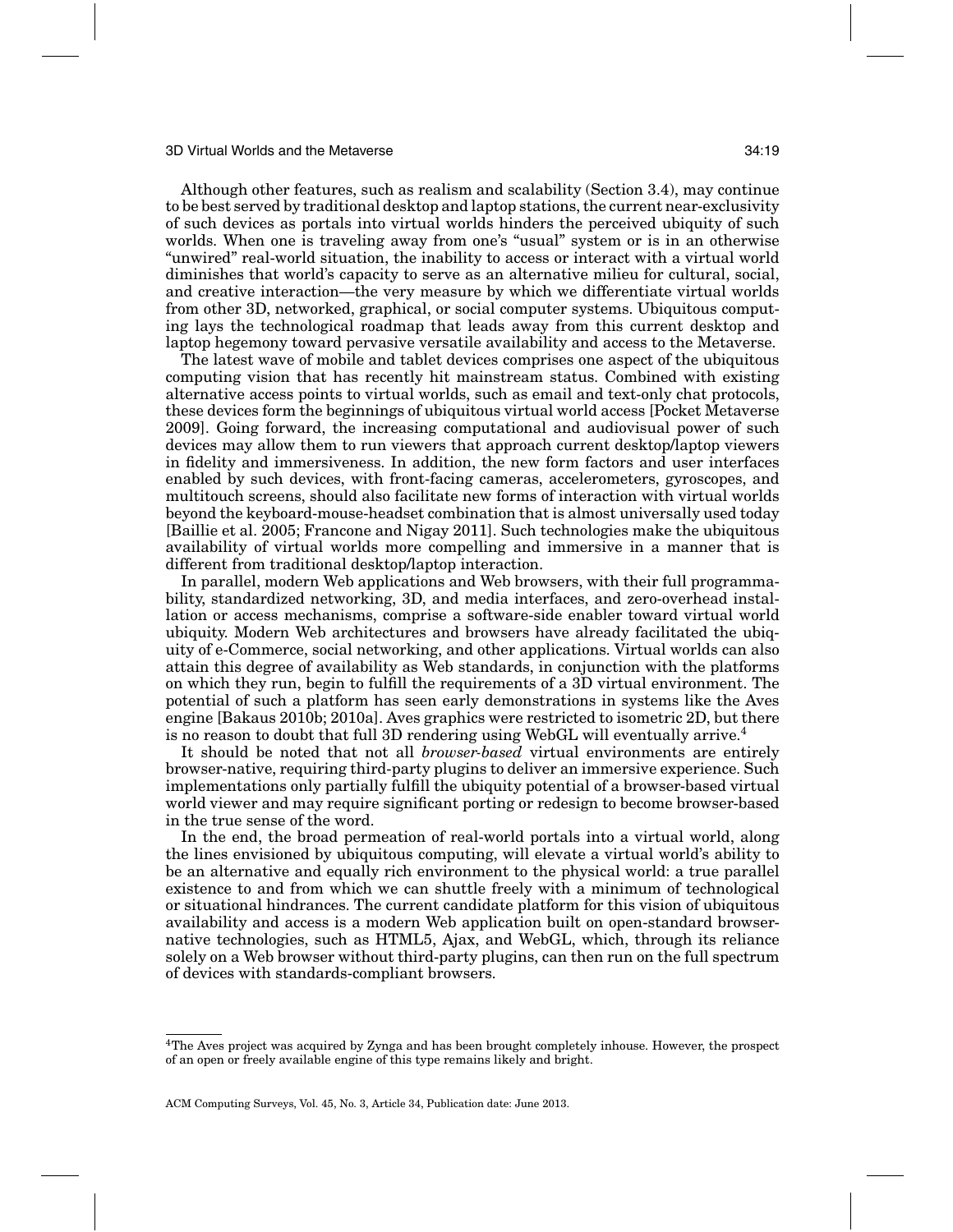3.2.2. Manifest Persona and Presence. As mentioned, in the real world, we have a unified presence, centered on our physical body but otherwise permeating other locations and aspects of life through artifacts or credentials that represent us. Bank accounts, credit cards, memberships in various organizations, and other affiliations carry our manifest persona, the sum total of which contributes to our overall presence in society and the world.

This aggregation of data pertaining to our identity has begun to take place within personal, social, medical, financial, and other information spaces. The strength of this data aggregation varies, ranging from seamless integration (e.g., between two systems that use the same electronic credentials) to total separation within the digital space, only integrated outside via user input or interaction. If current trends continue, these informational fragments of identity should tend toward consolidation and interoperability, producing a distributed ubiquitous electronic presence [Gilbert et al. 2011a; Gilbert and Forney 2013]. This form of ubiquity must also be modeled by virtual environments as a condition for their being a sufficient alternative existence to the real world.

As information systems have evolved from passive recorders of transactions, with the types of transactions themselves evolving from financial activity to interpersonal communication, documents, and audiovisual media, and finally to social outlets, the flow of such information has also shifted from separated producers and consumers to so-called *prosumers* that simultaneously create, view, and modify content.<sup>5</sup> A persona in this context is the virtual aggregate of a person's online presence, in terms of the digital artifacts that he or she creates, views, or modifies.

The prosumer culture has entrenched itself well in blogs, mashups, and audiovisual and social media. Their close association to the individuals that produce and consume this content has provided greater motivation toward consolidation of persona than traditional information *wells* such as finance and commerce. Common information from social networks can be utilized across systems through published protocols and services resulting in increasing unification and consolidation of one's individuality [Facebook 2011; Twitter 2011; Yahoo! Inc. 2011; OAuth Community 2011; OpenID Foundation 2011]. This interconnectivity and transfer of persona when and where it is required by the user has yet to see adoption or implementation within virtual worlds. Virtual worlds are currently balkanized information silos with the credentials required being just as disjoint and uncoordinated.

Shared credentials and the bidirectional flow of current information types, such as writings, images, audio, and video, across virtual worlds represent only the initial phases of bringing a ubiquitous unified persona and presence into this domain. The actual content that can be produced/consumed within virtual environments expands as well, now covering 3D models encapsulating interactive and physics-based behaviors as well as *machinima* presentations delivering self-contained episodes of virtual world activity [Morris et al. 2005]. Where interoperability (covered in the next section) concerns itself with the development of sufficiently extensible standards for conveying or transferring such digital assets, ubiquity concerns itself with consistently identifying and associating such assets with the personas that produce or consume them. Virtual worlds must provide this aggregation of virtual artifacts under a unified omnipresent electronic "self" in order to serve as a viable real-world alternative existence. Digital assets which comprise a virtual self must also be seamlessly available from all points of virtual access, as illustrated in Figure 2.

 $5$ The term "prosumer" here combines the terms "producer" and "consumer," and not "professional consumer," as the term is used in other domains.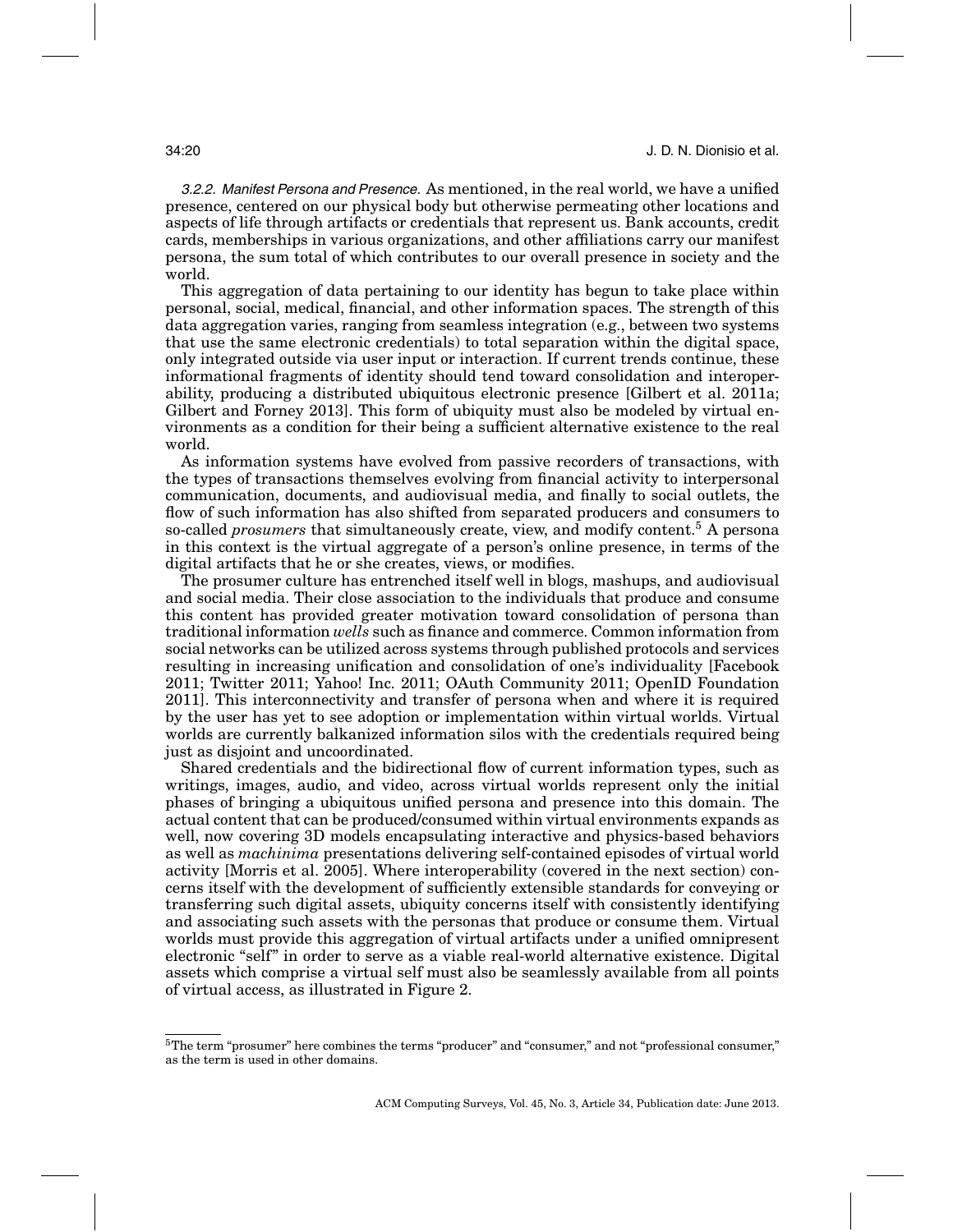

Fig. 2. Interactions (or lack of) among social media networks and virtual environments.

To date, no system facilitates ease of migration for the virtual environment persona across virtual worlds, unlike the interchange protocols in place for social media outlets and a host of other information hosting and sharing services. There are some efforts to create unified standards for virtual environments [IEEE VW Standard Working Group 2011a; COLLADA Community 2011; Arnaud and Barnes 2006; Smart et al. 2007]. At present, these efforts have yet to bear long-term fruit.

In order to truly offer a ubiquitous persona in virtual environments, the individual must be able to seamlessly and transparently cross virtual borders while remaining connected to existing legally-accessible information assets. A solution for this requirement may involve not only industry consensus but also some technical innovation that can connect these systems and store assets securely for transfer while remaining independent of any single central influence.

#### **3.3. Interoperability**

In terms of functionality alone, interoperability in the virtual world context is little different from the general notion of interoperability: it is the ability of distinct systems or platforms to exchange information or interact with each other seamlessly and, when possible, transparently. Interoperability also implies some type of consensus or convention which then become standards when formalized.

As specifically applied to virtual worlds, interoperability might be viewed as merely the enabling technology required for ubiquity, as described in the previous section. Although this is not inaccurate, interoperability remains a key feature of virtual worlds in its own right, because it is interoperability that puts the capital M in the Metaverse: just as the singular capitalized Internet is borne of layered standards which allow disparate heterogeneous networks and subnetworks to communicate with each other transparently, so too will a singular capitalized Metaverse only emerge if corresponding standards also allow disparate heterogeneous virtual worlds to seamlessly exchange or transport objects, behaviors, and avatars.

This desired behavior is analogous to travel and transport in the real world. As our bodies move between physical locations, our identity seamlessly transfers from point to point with no interruption of experience. Our possessions can be sent from place to place, and under normal circumstances, they do not substantially change in doing so. Thus, real-world travel has a continuity in which we and our things remain largely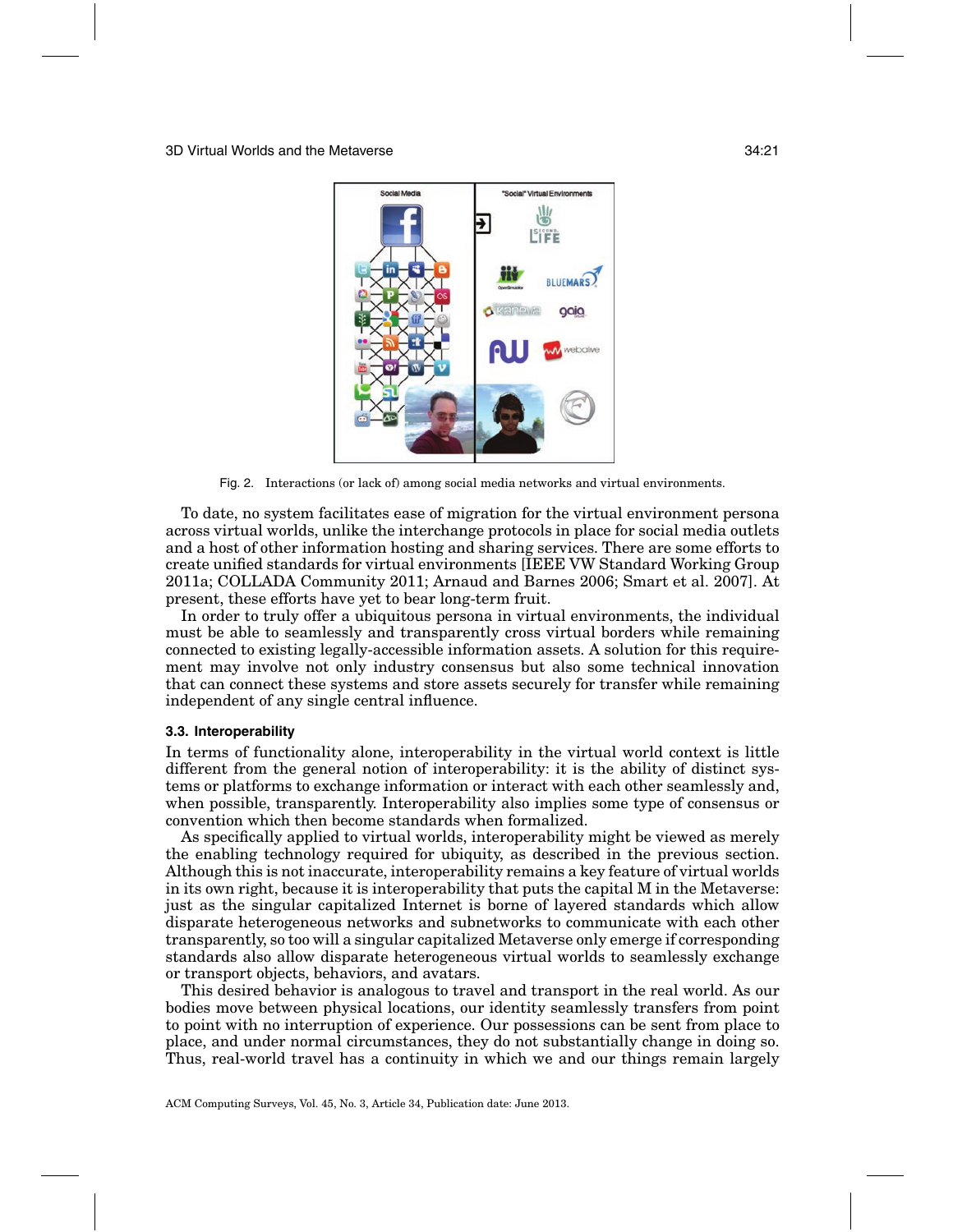intact in transit. We take this continuity for granted in the real world where it is indeed a matter of course. With virtual worlds, however, this effect ranges from highly disruptive to completely nonexistent.

The importance of having a single Metaverse is connected directly to the long-term endpoint of having virtual worlds offer a milieu for human sociocultural interaction that, like the physical world, is psychologically rich and compelling. Such integration immediately makes all compatible virtual world implementations, regardless of lineage, parts of a greater whole. With interoperability, especially in terms of a transferable avatar, users can finally have full access to any environment without the disruption of changing login credentials or losing one's chain of cross-cutting digital assets.

3.3.1. Existing Standards. The first (relatively) widely-adopted standard relating to virtual worlds was VRML (Virtual Reality Modeling Language). Originally envisioned as a 3D-scene analog to the then-recently-emergent HTML document standard, VRML captured an individual 3D space as a single "world" file that can be downloaded and displayed with any VRML-capable browser. VRML, like HTML, utilized URLs to facilitate navigation from one world to another, thus enabling an early form of virtual world interoperability.

VRML has since been succeeded by X3D. X3D expands on the graphics capabilities of VRML while also adjusting its syntax to align it with XML. Both formats reached formal ISO recognition as standards but neither has gained truly mainstream adoption. Barriers to this adoption include the lack of a satisfactory widely-available client for effectively displaying this content, competition from proprietary efforts, and most importantly, a lack of critical mass with regard to actual virtual world content and richness. Efforts are currently under way for making X3D a first-class citizen of the HTML5 specification in the same way that other XML dialects, like SVG and MathML, have been integrated. Such inclusion may solve the issue of client availability as Web browser developers would have to support X3D if they are to claim full HTML5 compliance, but overcoming the other barriers—especially that of insufficient content—would require additional effort and perhaps some degree of advocacy.

Technologically distinct and more recent than VRML and X3D is COLLADA [COLLADA Community 2011; Arnaud and Barnes 2006]. COLLADA has a different design goal: it is not as much a complete virtual world standard as it is an interchange format. Widespread COLLADA adoption would facilitate easier exchange of objects and behaviors from one virtual world system to another; in fact, COLLADA's scope is not limited to virtual worlds because it can be used as a general-purpose 3D object interchange mechanism.

On the opposite side of the standards aisle is the *de facto* standard established by Linden Lab which stems purely from the relative success of Second Life. Unlike X3D and VRML before it, Second Life crossed an adoption threshold that spawned a fairly viable ecology of alternative viewers and servers. Beyond this widespread use, however, Second Life user credentials, protocols, and data formats fall short. They remain proprietary with an array of restrictions on how and where they can be used. For instance, only viewers (clients) have official support from Linden Lab; alternative server implementations, such as OpenSimulator, are actually reverse-engineered and not directly sanctioned.

As with other areas with interoperability concerns, virtual world interoperability is not an entirely technical challenge. Many of its current players actually benefit from a lack of interoperability in the short term and thus understandably resist it or are apathetic to it. Similar to other areas (such as the emergence of the Worldwide Web above proprietary online information services), a potential push toward interoperability requires multilateral contributions and momentum from standards groups, commercial developers, and the open-source community.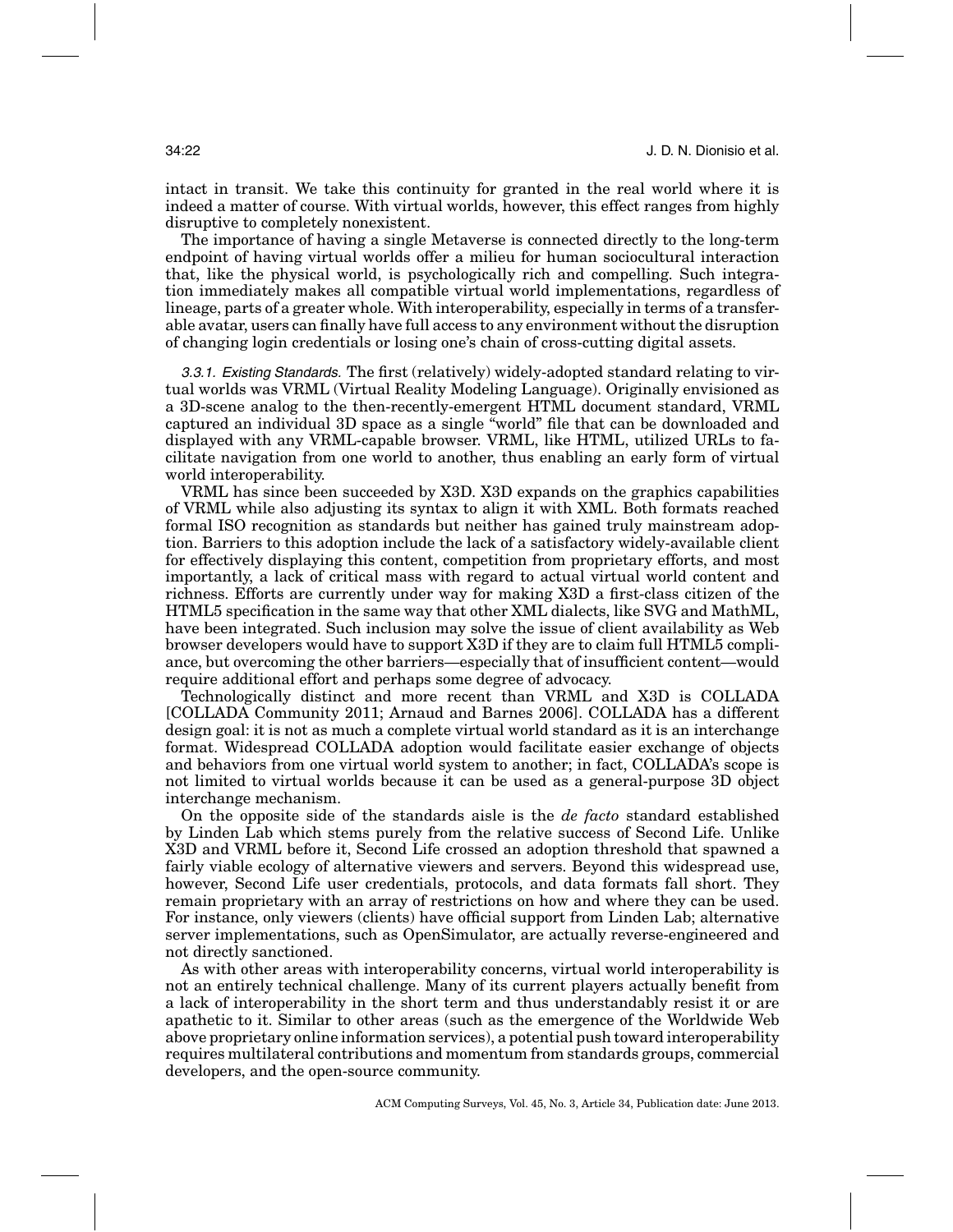3.3.2. Virtual World Interoperability Layers. The promise of virtual world interoperability as envisioned in this article—the kind that facilitates a single Metaverse and not a disjointed partitioned scattering of incompatible environments—is currently a work in progress. Ideally, such a standard would have the rigor and ratification achieved by VRML and X3D while also attaining a critical mass of active users and content. In addition this standard should actually be a family of standards, each concerned with a different layer of virtual world technology.

- (1) A *model standard* should sufficiently capture the properties, geometry, assets, and perhaps behavior of virtual world environments. VRML, X3D, and COLLADA are predominantly model standards. Note that a model standard's main purpose is to facilitate object interchange across different virtual world systems. The systems themselves may represent objects using a private or proprietary mechanism as long as they seamlessly read from and write to the nonproprietary open standard. Modeling is the most obvious area that needs standardization, but this alone will not facilitate the capital-M Metaverse.
- (2) A *protocol standard* defines the interactive and transactional contract between a virtual world client or viewer and a virtual world server. This layer enables a mixand-match situation with multiple choices for virtual world clients and servers, none of which would be "wrong" from the perspective of compatibility. As mentioned, Second Life has established a de facto protocol standard solely through its widespread use. Full standardization, at this writing, does not appear to be part of this protocol's road map.

Open Cobalt currently represents the most mature effort other than Second Life that can potentially fulfill the role of a virtual world protocol standard [Open Cobalt Project 2011]. As an open-source platform under the flexible MIT free software license, Open Cobalt certainly offers fewer limits or restrictions to widespread adoption. Like VRML and X3D, however, the protocol will need connections to diverse and compelling content in order to gain critical mass.

- (3) A *locator standard* identifies places or landmarks across virtual worlds. Technologically, this may be the easiest standard to establish because it already exists: uniform resource locators (URLs), a subset of the uniform resource identifier (URI) standard [Berners-Lee et al. 2005], are completely adaptable for virtual world landmarks and have in fact been used by Linden Lab for Second Life locations (Second Life URLs or SLURLs). The missing piece is universal consensus and adoption of a virtual world URL scheme (VWURLs, so to speak, or MVURLs if the preferred phrase is *Metaverse URL*) so that, regardless of the virtual world system or viewer, the same scheme can be recognized and used to move easily from virtual place to virtual place.
- (4) An *identity standard* defines a unified set of user credentials and capabilities that can cross virtual world platform boundaries: This would be the virtual world equivalent of efforts such as OpenID and the Facebook Connect [OpenID Foundation 2011; Facebook 2011]. The importance of an identity standard was covered in Section 3.2.2.
- (5) A *currency standard* quantifies the value of virtual objects and creations, facilitating their trade and exchange. Linden Dollars within Second Life represent the dominant virtual world currency, but it can be used only within Second Life and is meaningful only within that system (until exchanged for a real-world currency). Bitcoin is not controlled by any particular authority, with a number of mechanisms in place for tracking or validating its transactions while retaining a peer-to-peer nature [Nakamoto 2009; Piotrowski and Terzis 2011]. A standard such as this may form the basis for interoperable Metaverse currency.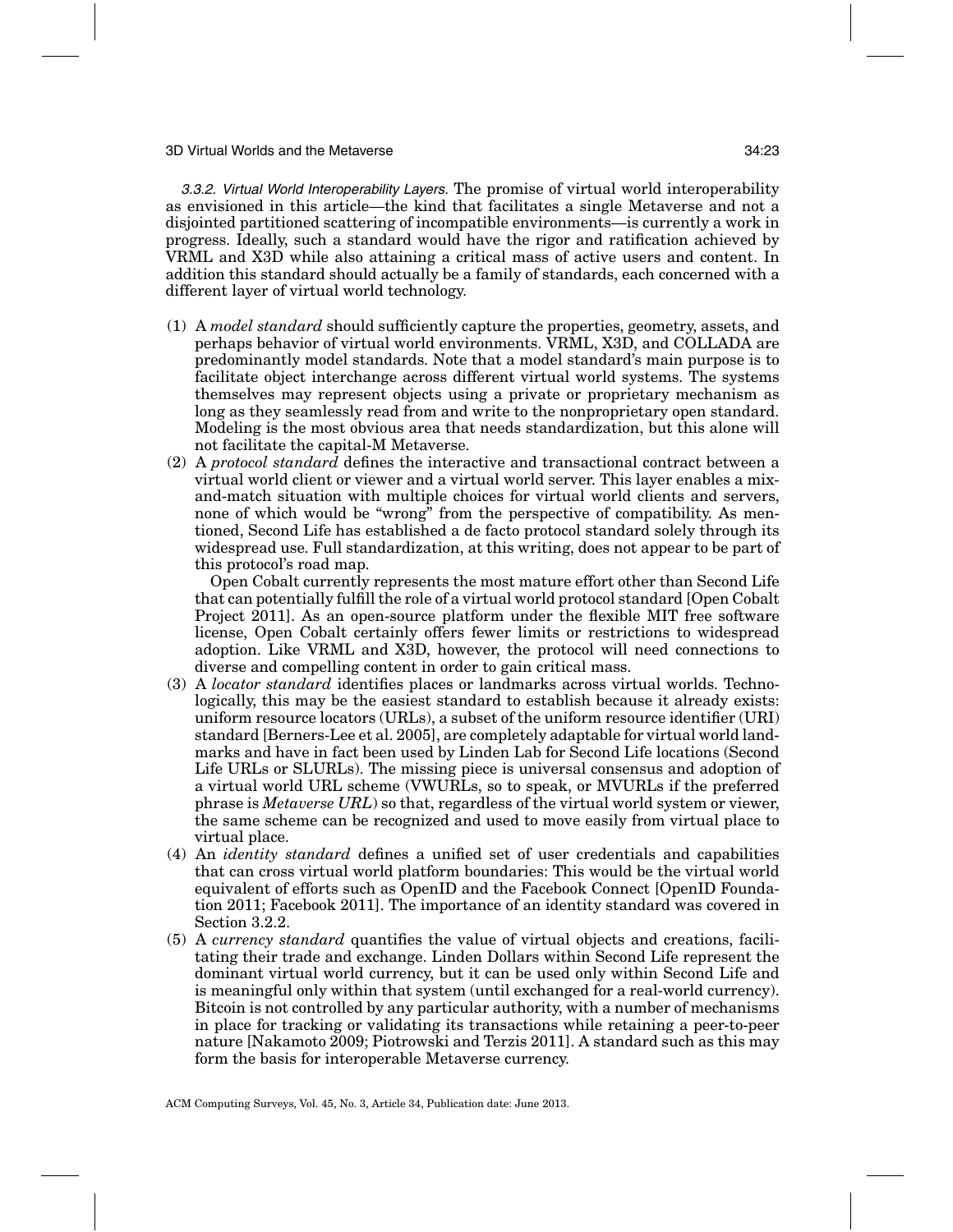As with Internet standards, this layering is defined only to separate the distinct virtual world concerns, to help focus on each area's particular challenges and requirements. Ultimately, standards at every layer will need to emerge, with the combined set forming an overall framework around which virtual worlds can connect and coalesce into a single unified Metaverse capable of growing and evolving in a parallel, decentralized, and organic manner.

#### **3.4. Scalability**

As with the features discussed in the previous sections, virtual worlds have scalability concerns that are similar to those that exist with other systems and technologies, while also having some distinct and unique issues from the virtual world perspective. Based on this article's prime criterion that a fully-realized Metaverse must provide a milieu for human culture and interaction, scalability may thus be the most challenging virtual world feature of all, as the physical world is of enormous and potentially infinite scale on many levels and dimensions. Three dimensions of virtual world scalability have been identified in the literature [Liu et al. 2010].

- (1) *Concurrent Users/Avatars:* The number of users interacting with each other at a given moment.
- (2) *Scene Complexity:* The number of objects in a particular locality and their level of detail or complexity in terms of both behavior and appearance.
- (3) *User/Avatar Interaction:* The type, scope, and range of interactions that are possible among concurrent users (e.g., intimate conversations within a small space vs. large-area crowd-scale activities such as "the wave").

In many respects, the virtual world scalability problem parallels the computer graphics rendering problem: what we see in the real world is the constantly updating result of multitudes of interactions among photons and materials governed by the laws of physics—something that computers can only approximate and never absolutely replicate. Virtual worlds add further dimensions to these interactions, with the human social factor playing a key role (as previously expressed in the first and third dimensions). Thus it is no surprise that most of the scientific problems listed by Zhao [2011] focus on theoretical limits to virtual world modeling and computation; because in the end, what else is a virtual world but an attempt to simulate the real world in its entirety, from its physical makeup all the way to the activities of its inhabitants?

3.4.1. Traditional Centralized Architectures. Historically, virtual world architectures can be viewed as the progeny of graphics-intensive 3D games and simulations, and thus they share the strengths and weaknesses of both [Waldo 2008]. Graphics-intensive 3D games focus on scene complexity and detail, particularly in terms of object rendering or appearance, and strongly emphasize real-time performance. Simulations focus on interactions among numerous elements (or *actors*) with a focus on repeatability, accuracy, and precision.

Both 3D games and simulations, along with many other application categories at the time, were predominantly single-threaded and centralized when the first virtual world systems emerged. Processing followed a single serialized computational path, with some central entity serving as the locus of such computations, the authoritative repository of system state, or both. Virtual world implementations were no exception; as 3D-game-and-simulation hybrids, however, they consisted of two *centers*: clients or viewers that rendered the virtual world for its users and received the actions of its avatars (derived from 3D games) and servers that tracked the shared virtual world state, changing it as avatar and scripted directives were received from the clients connected to them (derived from simulations).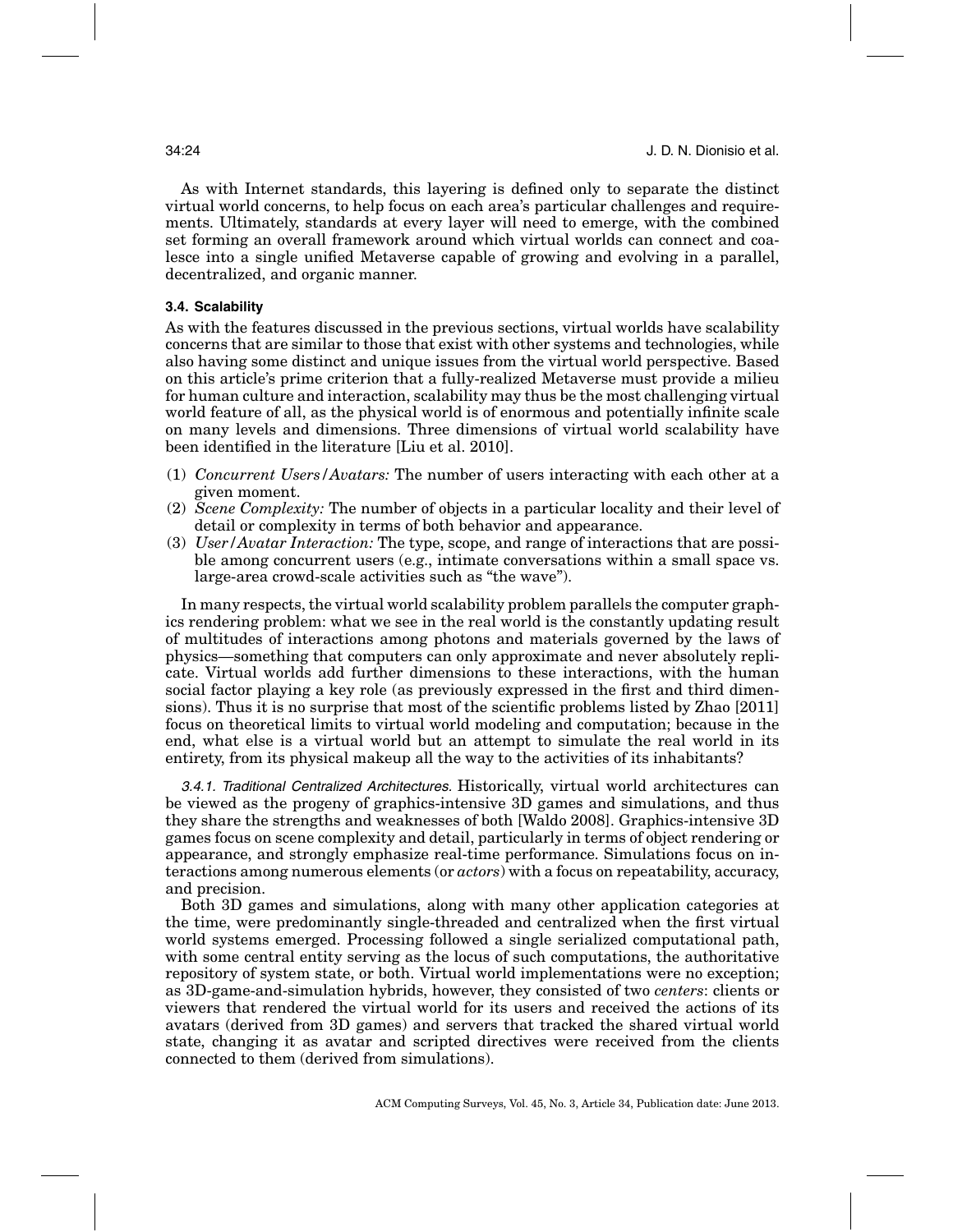This initial paradigm was in many respects unavoidable and quite natural, because it was the reigning approach for most applications at the time, including the 3D game and simulation technologies that converged to form the first virtual world systems. However, this initial paradigm also established a form of technological inertia, with succeeding virtual world iterations remaining conceptually centralized despite early evidence that such an architecture ultimately does not scale along any one of the aforementioned dimensions (concurrent avatars, scene complexity, avatar interactions) much less all three [Lanier 2010; Morningstar and Farmer 1991]. This "technology lock-in" resulted in successive attempts at virtual world scalability that addressed the symptoms of the problem and not its ultimate cause [Lanier 2010].

3.4.2. Initial Distribution Strategies: Regions and Shards (Distribution by Geography). The role of clients/viewers as renderers of an individual user's view of the virtual world was perhaps the most obvious initial boundary across which computational load can be clearly distributed: the same geometric, visual, and environmental information can be used by multiple clients to compute differing views of the same world in parallel. Outside of this separation, the maintenance and coordination of this geometric, visual, and environmental data—the shared state of the virtual world—then became the initial focus of scalability work.

Initial approaches to distributing the maintenance of shared state fall within two broad categories: *regions* and *shards*. Both distribution strategies are based on the virtual world's *geography*. In the region approach, the total expanse of a virtual world is divided into contiguous, frequently uniform chunks, with each chunk being given to a distinct computational unit or *sim*. This division is motivated by an assumption that activities which affect each other are most likely to take place within a relatively small area (i.e., spatial locality). Spatial locality implies that an individual avatar is primarily concerned with or affected by activities within a finite radius of that avatar. The *scaling* rationale thus sees the growth of a virtual world as the accretion of new regions, reflected by an increase in active sims. Individual avatars are then serviced by only one computational unit or host at a time because events of concern are thought to be restricted to within a small radius of that avatar.

The shard approach is also based on a virtual world's geography, with portions of that geography being replicated rather than partitioned across multiple hosts or servers. Shards prioritize concurrent users over a single world state. Because parts of the virtual world are effectively copied across multiple servers, more users can seem to be located in a given area at a given time. Trade-offs for this concurrency include not being able to interact with every user in the same area (because users are separated over multiple servers). Most severely, as mentioned, the virtual world loses its single shared state. Thus shards are applicable primarily to transient virtual environments, such as massively multiplayer online games, and not to general virtual worlds that must maintain a single, persistent, and consistent state.

The region approach has been the de facto distribution strategy for many virtual world systems, including Second Life [Wilkes 2008]. However, as pointed out by Ian Wilkes and borne out by subsequent empirical studies [Gupta et al. 2009; Liu et al. 2010], partitioning by region fails on key virtual world use cases.

- (1) *Number of concurrent users in a single region*. Even the most powerful sims saturate at around 100 concurrent users (and thus a potential of 4,950 concurrent user-to-user interactions, not to mention interactions with objects).
- (2) *Varying complexity and detail in regions.* The spatial basis for regions does not take into account the possibility that one region may be relatively barren and inactive while another may include tens of thousands of objects with multiple concurrent users.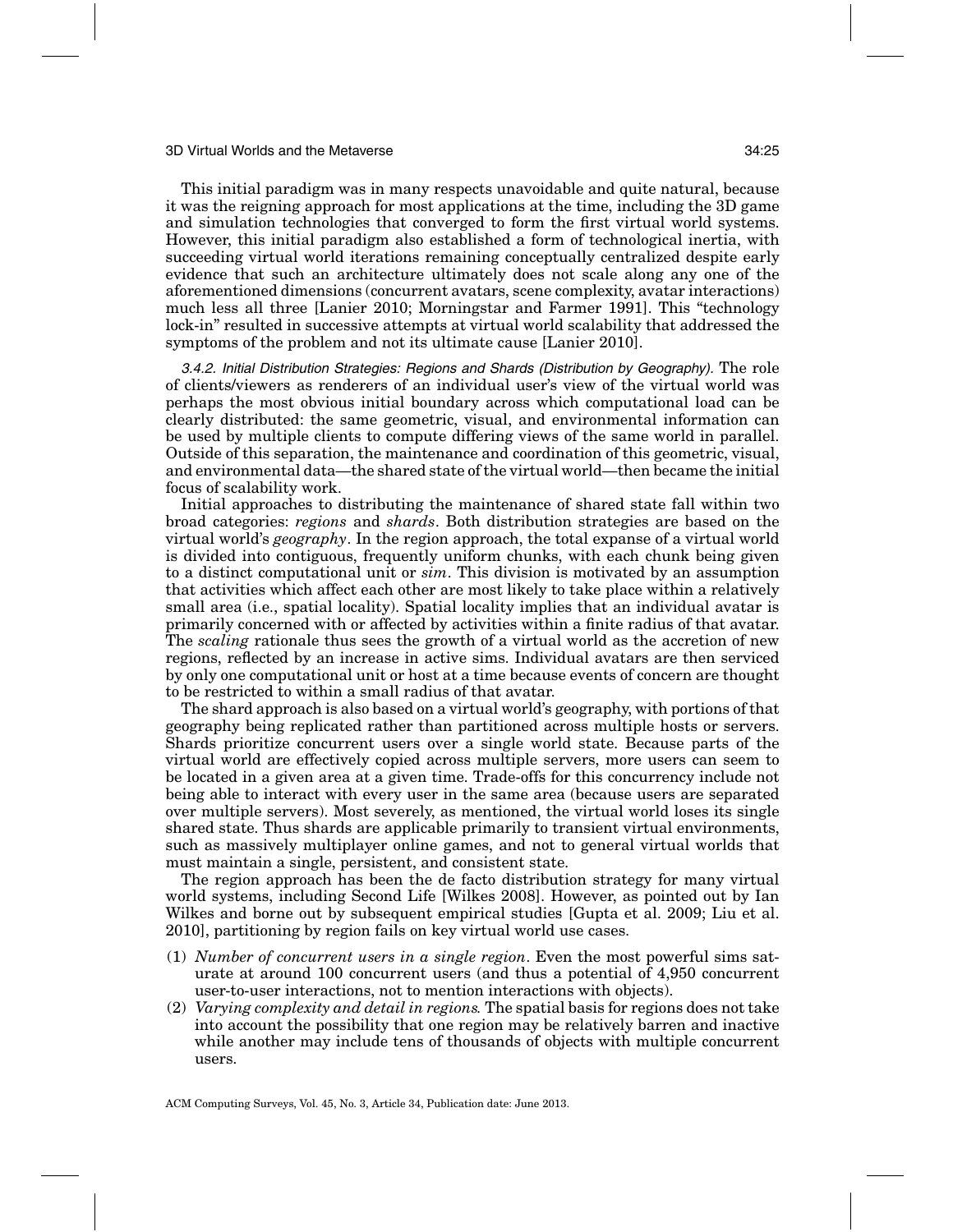- (3) *Scope of user interaction.* Virtual world users do not necessarily interact solely with users within the same region; services such as instant messaging and currency exchange may cross region boundaries.
- (4) *Activity at region boundaries.* Because region boundaries are actually transitions from one sim (host) to another, activities across such boundaries (travel, avatar interaction) incur additional latency due to data/state transfer.

In the case of Second Life [Wilkes 2008], the third use case is addressed through the creation of separate services distinct from the grid of region sims. Such services include user/login management, voice chat, and raw data or asset storage. The separation of these subsystems did lighten the load on regions somewhat, but only for very specific types of load.

The fourth case is addressed by policy, through avoiding adjacent regions when possible. The first and second cases remain unresolved beyond the use of increasingly powerful individual servers and additional network bandwidth. OpenSimulator, as a reverse-engineered port of the Second Life architecture, thus also manifests the same strengths and weaknesses of that architecture [OpenSimulator Project 2011]. It has, however, also served as a basis for more advanced work on virtual world scalability [Liu et al. 2010].

3.4.3. Distribution by Regions and Users. Future iterations of Second Life propose to separate computation and information spaces into two distinct dimensions: separation of user/avatar state from region state and the establishment of multiple such user and region grids [Wilkes 2008]. The overall interaction space and computational load are thus divided by two linear factors: user/avatar versus region interactions and distinct clusters of users/avatars and regions. It is currently unknown whether this transition has been accomplished by Linden Lab.

This direction, particularly the accommodation of multiple grids of user and region servers and the ability to add, remove, or reallocate distinct computational units for handling user and world interactions, resembles a peer-to-peer (P2P) architecture in topology. However, unless interfaces for these units are cleanly abstracted and published and until new instances of user or region servers are permitted to start/stop on any Internet-connected host, this projected approach remains strictly within the boundaries of Linden Lab.

The Solipsis and OpenCobalt projects do not have such boundaries and so can be viewed as P2P architectures in terms of both technology and policy [Keller and Simon 2002; Frey et al. 2008; Open Cobalt Project 2011]. Both systems allow instances to dynamically augment the virtual world network's geography (through *nodes* in Solipsis and *spaces* in OpenCobalt) and user space (a user's running peer serves as the origin for that user's avatar within the virtual world). Solipsis uses neighborhood algorithms to locate and interact with other nodes, while OpenCobalt employs an LDAP registry to publish available spaces, with private spaces remaining accessible if a user knows typical network parameters, such as an IP address and port number. Interactions in Solipsis are scoped through an area of interest (AOI) approach (awareness radius), while OpenCobalt employs reliable replicated computation based on David Reed's TeaTime protocol [Open Cobalt Project 2011; Reed 2005].

3.4.4. Distribution by Region State, Users, and State-Changing Functions. With the widely acknowledged limitations of existing virtual world architectures, ongoing work on virtual world scalability centers on additional axes of computational distribution as well as the overall system topology of multiple virtual worlds (*metagalaxies*). At this point, no single approach has yet publicly presented both a stable, widely-used reference implementation alongside empirical, quantitative evidence of significant scalability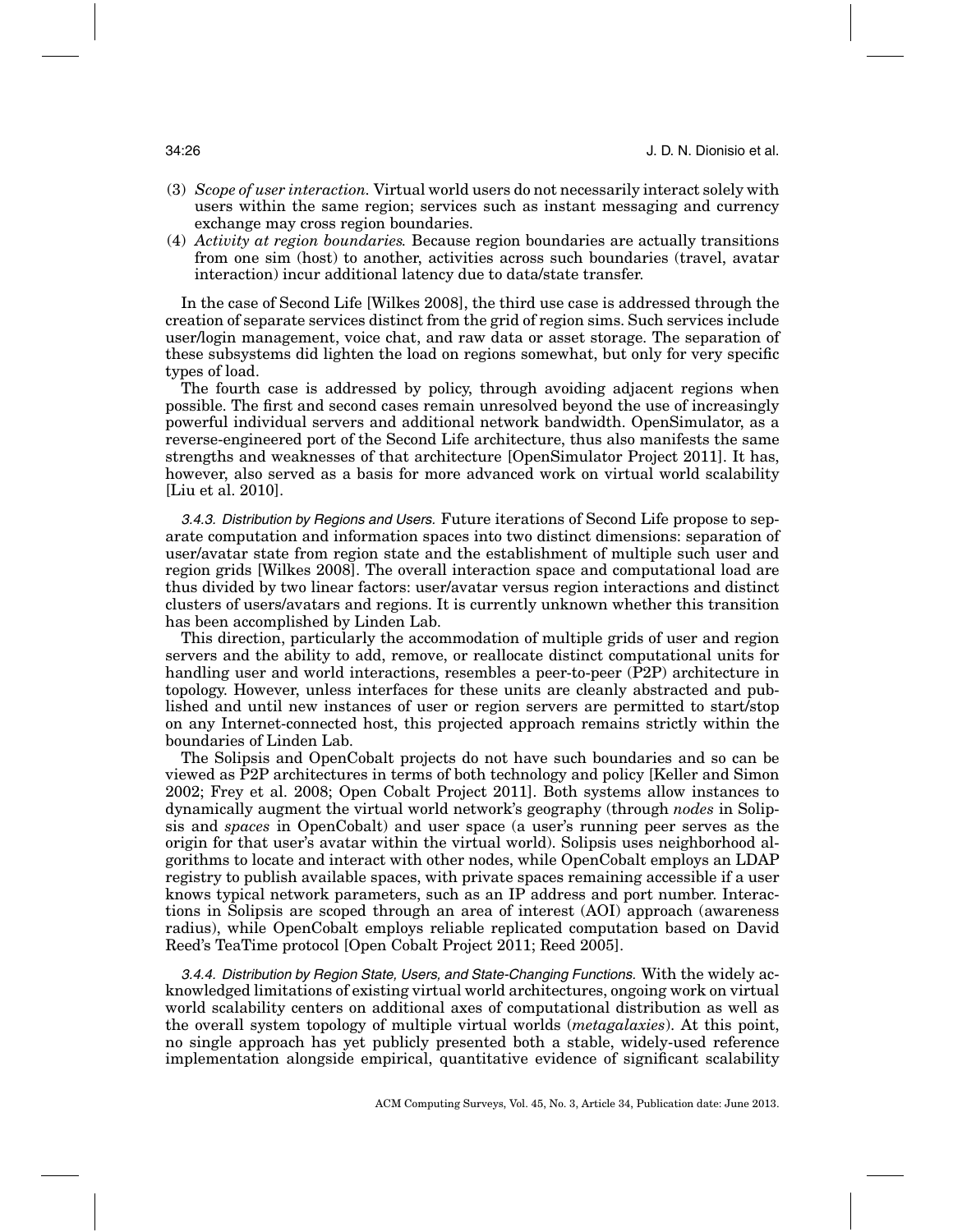improvement. A fundamental issue behind any approach to virtual world scalability is that concurrent interactions are unavoidably quadratic: for any *n* concurrently interacting avatars, agents, or objects—whether concurrent by location, communication, or any other relationship—there can always be on the order of  $n^2$  updates among that cluster of participants. Approaches to addressing this quadratic growth range from constraints on the possible interactions or number of interacting objects to replicating computations so that the same result can be reached by multiple computational units with minimal messaging.

The RedDwarf Server project, formerly Project Darkstar, takes a converse approach to scalability by allowing clients a perceived single-threaded centralized system, where the server is itself a container for distributed synchronization, data storage, and dynamic reallocation of computational tasks [Waldo 2008; RedDwarf Server Project 2011]. The project itself is not exclusively targeted for virtual worlds, with online games and non-immersive social networks as possible applications as well. Returning briefly to online games, Trion Worlds's *Rift* is noteworthy here because its server architecture also claims to use a similar dynamic reallocation approach as Project Darkstar along with the distribution of computational load by functions beyond shards [Gladstone 2011; Gamasutra Staff 2011].

SEVE (Scalable Engine for Virtual Environments) uses an action-based protocol that leverages the semantics of virtual world activities to both streamline the communication between servers and clients as well as optimistically replicate state changes across all active hosts [Gupta et al. 2009]. Virtual world agents generate a queue of action– result pairs, with actions sent to the server as they are performed at each client. The role of the server is to reconcile the actions of multiple agents into a single authoritative *state of the world*. Successive changes to the state of the world are redistributed to affected clients periodically, with adjustments made to each client's rendering of the world as needed. SEVE has been shown to scale well in terms of concurrent clients and complex actions, though individual clients themselves may require additional power and storage because they replicate the world state while running.

The distributed scene graph (DSG) approach separates the state of the virtual world into multiple scenes, with computational actors each focused on specific types of changes to a scene (e.g., physics, scripts, collision detection) and communicationintensive client managers serving as liaisons between connected clients/viewers and the virtual world [Liu et al. 2010]. This separation strategy isolates distinct computational concerns from the data/state of the world and communications among clients that are subscribed to that world. This approach appears to be very amenable to dynamic load balancing, because specific types of work (e.g., physics calculations, script execution, avatar interaction) can be distributed among multiple machines, with the *state of the scene* serving as the unifying target of each server's work. Liu et al. are also experimenting with dynamic level-of-detail reduction, allowing viewers that see broad areas of a virtual world to receive and process less scene data—an optimization suggested by work on realism and perception [Blascovich and Bailenson 2011; Glencross et al. 2006]. The system is implemented on top of OpenSim.

3.4.5. Proposed Architectural Direction. The constraints and requirements of virtual world scalability, including the need to maximize distribution in the face of limited bandwidth, have constituted a long-standing challenge to the field [Morningstar and Farmer 1991]. All told, although no single system has yet established itself as a clear next step, the components needed for such a system appear to have emerged among the various works surveyed in this section.

In terms of an overall strategy, the distributed scene graph (DSG) architecture offers the broadest degree of distribution, the performance of which has been supported by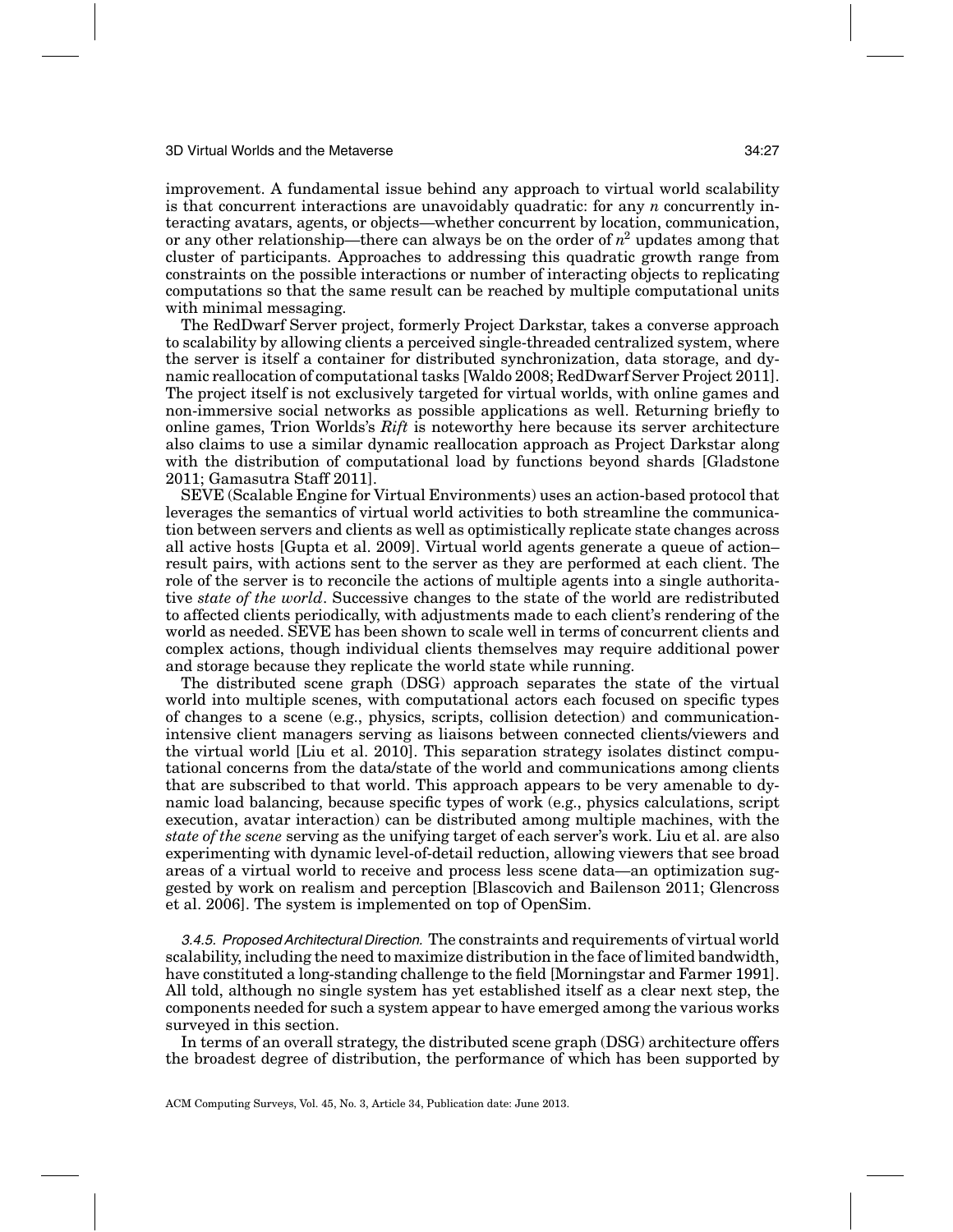an OpenSim-based prototype and preliminary studies [Liu et al. 2010]. The core of this architecture, which is a set of scene servers whose sole responsibility is to manage the state of a specific region within the virtual world, may best be implemented using a system such as RedDwarf, whose features and strengths correspond well with the role of a DSG scene server. With RedDwarf-driven scene servers or grids, scene management itself can scale internally based on the size and activity within a particular section of the virtual world. Although no specific recommendations can be made for the other components of the DSG strategy at this time—physics engines, scripting machines, user managers, etc.—the very separation of other virtual world functions across these broad categories facilitates open innovation and experimentation in these areas.

Assuming that a standard *scene transaction* protocol exists for scene servers (whether DSG's, RedDwarf's, or any other functionality sufficient specification), another key architectural element would be the dynamic, open-ended capabilities afforded by the peerto-peer (P2P) approach taken by Solipsis and OpenCobalt. P2P complements DSG very well in a variety of ways: first, P2P facilitates open growth of a virtual world system by allowing new scene servers (and thus new places) to join it at any time from anywhere on the Internet. An architecture that includes the replicated computation functionality of OpenCobalt will also allow individual scenes to accrue additional servers as needed for particularly busy or heavily-populated periods.

DSG's distribution across multiple axes (region, user, function) also benefits greatly from P2P. With the separation of scripting servers from scene servers, for example, P2P will permit users' own machines, or others, to participate in the execution of scripts, thus distributing that computational load quite effectively. The ability to add more client managers as a particular concurrent user population grows addresses that particular axis of virtual world scalability. As mentioned earlier, P2P issues are not entirely technical; successful establishment of P2P in virtual worlds will require that no artificially restrictive policies prevent other systems from joining or contributing to the Metaverse as needed.

Where the DSG strategy addresses the distribution of computational load, the communication load, which increases quadratically as the number of peers increases, can be addressed by area of interest (AOI) or other clustering techniques, or by reducing or coalescing the information that is exchanged by servers, as seen in SEVE's semantic action-based protocol and others. This final piece completes the overall proposed blueprint for a fully scalable Metaverse architecture, illustrated in Figure 3 and derived from Figure 5 of Liu et al. [2010].

#### **4. SUMMARY AND CONCLUSIONS**

In the past three decades, considerable progress has been made in moving from textbased multiuser virtual environments to the technical implementation of advanced virtual worlds that previously existed only in the literary imagination. Contemporary virtual worlds are now complex immersive environments with increasingly realistic 3D graphics, integrated spatial voice, content creation tools, and advanced economies. These progressive capabilities enable them to serve as elaborate contexts for work, socialization, creativity, and play and to increasingly operate more like digital cultures than as games.

Virtual world development now faces a major new challenge: how to move from a set of sophisticated but completely independent immersive environments to a massive integrated network of 3D virtual worlds or Metaverse, thus establishing a parallel context for human interaction and culture. The current work has defined success in this effort as achieving significant progress with regard to four features that are considered central elements of a fully-realized Metaverse: realism (enabling users to feel fully immersed in an alternative realm), ubiquity (establishing access to the system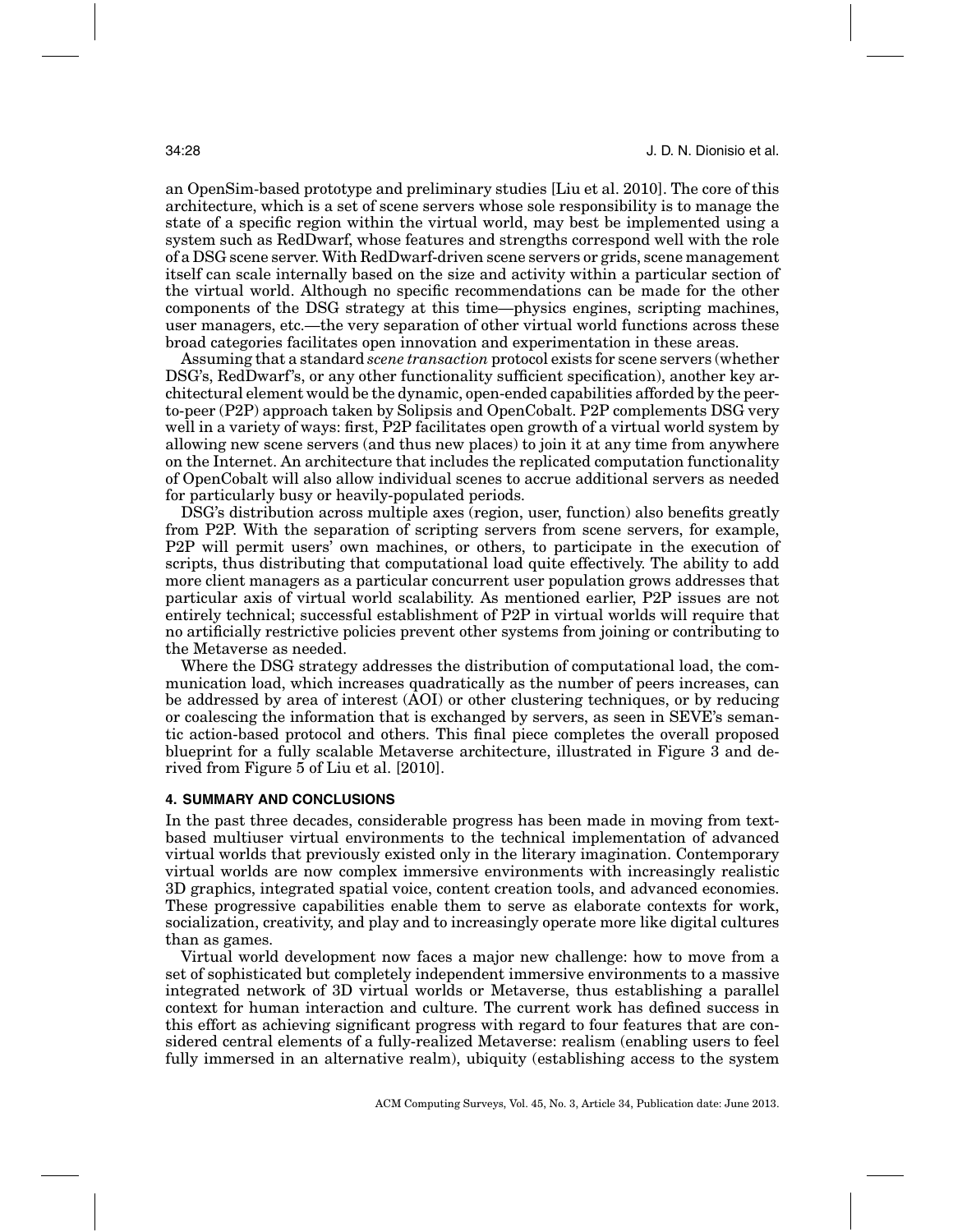

(user hosts may participate in computational, communication, and storage functions via P2P)

Fig. 3. Proposed architectural direction for a scalable Metaverse.

via all existing digital devices and maintaining the user's virtual identity throughout all transitions within the system), interoperability (allowing 3D objects to be created and moved anywhere and users to have seamless uninterrupted movement throughout the system), and scalability (permitting concurrent efficient use of the system by massive numbers of users). The current status and needed developments to move to a fully functioning Metaverse with respect to each of these essential features can be summarized as follows.

*Realism.* Technologies and techniques for improving immersive realism, especially for the senses of sight, hearing, and touch, continue to evolve independently of virtual worlds due to their applications in other domains, such as games, entertainment, and social media. Bringing these developments into the Metaverse is typically a phase behind innovations in these other contexts due to the additional requirement for bidirectional information flow (i.e., input and output) and real-time performance. Moving forward, realism-related work must achieve either concurrent input/output capability or real-time performance, or both, in order to achieve a useful role in virtual world applications. In addition, developments for all senses must be integrated to form a cohesive immersive whole, exemplified by the challenge presented by the uncanny valley. Crossing the uncanny valley serves as an endpoint toward which innovations in virtual world realism continue to strive and possibly lead, because of the greater impact that psychological engagement has on virtual world realism than, say, realism in visual effects or computer games.

*Ubiquity.* The first aspect of ubiquity—ubiquitous availability and access to virtual worlds—rides on the crest of developments in ubiquitous computing in general. As ubicomp has progressed, access to virtual worlds has begun to move beyond a stationary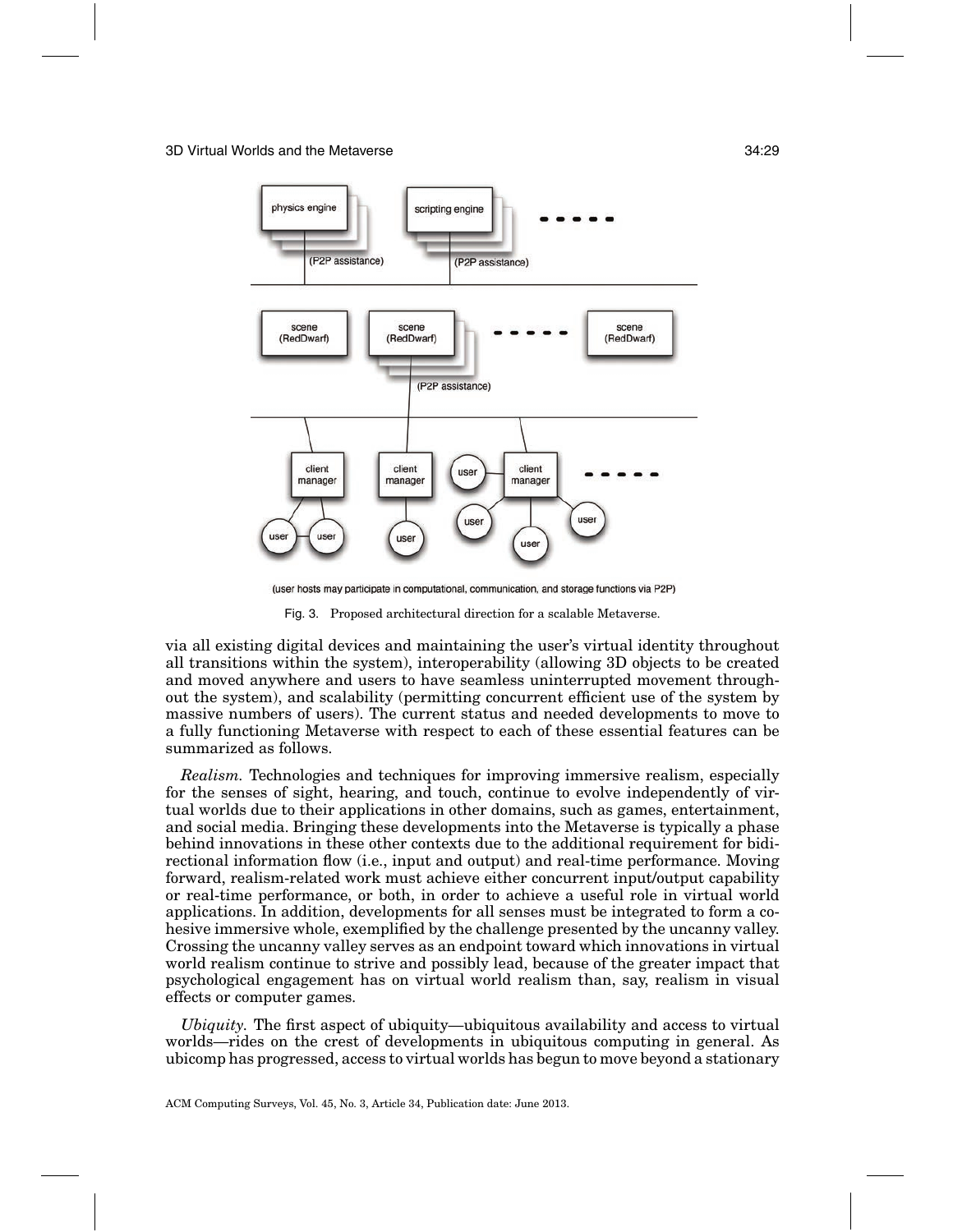desktop PC rig, expanding now into laptops, tablets, mobile devices, and augmented reality. In addition, the evolution of Web browsers from static document viewers into programmable 3D engines in their own right can potentially reduce the barrier to entry into a virtual world environment to a single addressable link, without requiring time-consuming software installation or updates/maintenance. The second aspect ubiquitous identity or *manifest persona*—has emerged as multiple avenues of digital expression (blogs, social networks, photo/video hosting, etc.) have become increasingly widespread. These artifacts extrapolate naturally into virtual world artifacts, such as virtual clothing, objects, and buildings, but currently suffer from balkanization across multiple user accounts and information hubs that integrate only incidentally through the individual or individuals who know the usernames and passwords to each of these venues.

Progress in ubiquitous availability and access to virtual worlds may very well take care of itself, as the increasing power, diversity, and availability of general computing devices as well as the capabilities of browser-based implementations continue to advance. As long as virtual world developments move alongside general ubicomp developments, moving in and out of the Metaverse may become as convenient and fluid as browsing the Worldwide Web is today. In contrast, achieving ubiquitous identity will require more concerted and coordinated effort, both technologically and socially/politically, to allow one's information to flow more freely among various milieus. Social networks are beginning to move in this direction though have not fully reached it yet, and virtual worlds must follow suit in this area. It is also possible that virtual worlds may take a leadership position in this regard because virtual world artifacts may be more closely linked to one's digital persona due to the immersive environment (and therefore may motivate progress in this area more than social networks or blog/community sites can).

*Interoperability.* Interoperability in virtual worlds currently exists as a loosely connected collection of information, format, and data standards, most of which focus on the transfer of 3D models/objects across virtual world environments. Although many standards have been proposed (e.g., VRML, X3D, COLLADA), no single one has gained long-term traction (though COLLADA is showing some promise). However, virtual world interoperability is not solely limited to 3D object transfer: true interoperability also involves communication protocol, locator, identity, and currency standards (with the first two having direct equivalents in the Worldwide Web). The widespread adoption of standards in any area of computing is frequently borne of much work, collaboration, and advocacy, where the most difficult barriers may not actually be technological or computational but social or political. Accomplishing virtual world interoperability is no different and in some ways is exacerbated by the sheer breadth of elements and layers that must transfer seamlessly across different virtual world systems. Candidate standards exist; however, they are either in primary use outside of virtual worlds or else remain preliminary and are still very much works in progress. The wide-ranging requirements and scope of digital assets involved in virtual worlds have the potential of making the Metaverse the "killer app" that finally leads the charge toward seamless interoperability.

*Scalability.* Virtual world technologies are currently in an initial stage of departure from highly centralized system architectures, with the distribution of load being predominantly focused on contiguous regions or areas. The limitations of this strategy have been identified, and multiple independent initiatives have proposed potential next steps ranging from peer-to-peer approaches to divisions of computational and communication load in ways that address the particular scalability needs of virtual world environments [Liu et al. 2010]. Going forward, an integrative phase is needed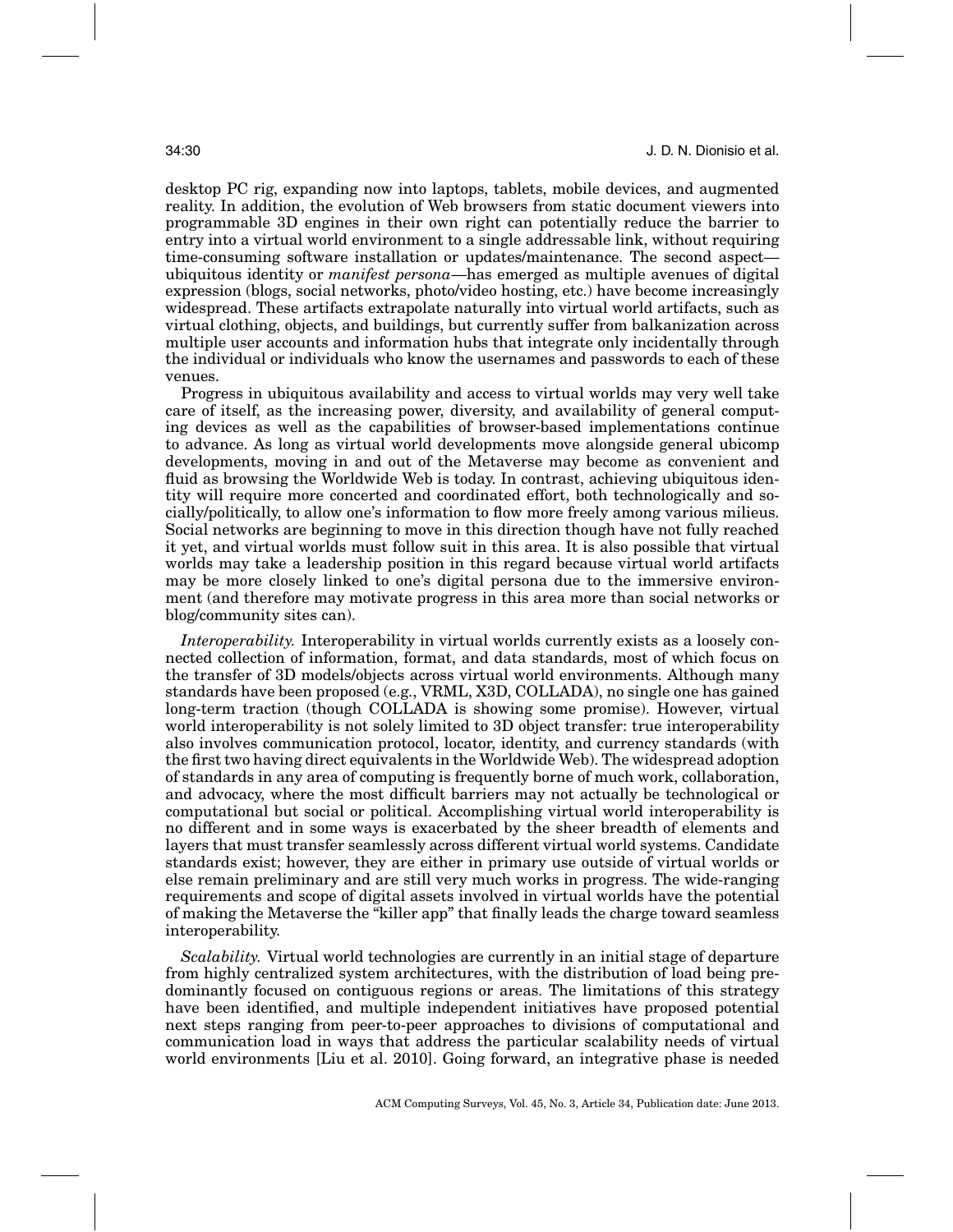where the multiple independent research threads are brought together in complementary and cohesive ways to form a whole that is greater than the sum of its parts. From the surveyed work, an overall architectural strategy based on DSG (with a highperformance "world state" system like RedDwarf at its core), peer-to-peer openness as seen in Open Cobalt and Solipsis for broad distribution of load (not an exclusively technological challenge), and reduction/optimization techniques like action-based protocols appears to hold the most promise for massive scaling of an integrated virtual world system. As echoed in the NAE Grand Challenges, this is scaling of the highest order: Progress in virtual world scalability implies progress in the scalability of many other types of multiuser multitiered systems.

Several factors promote optimism that a fully developed Metaverse can be achieved, alongside a number of significant constraints to realizing this goal. On the encouraging side, the National Academy of Engineering's designation of enhanced virtual reality (with virtual worlds a major subset of this field) as one of the 14 grand challenges for engineering in the 21st century [National Academy of Engineering 2008] along with government reports from China and Japan identifying virtual reality as a priority technology for development [Zhao 2011] provides a strong impetus from major institutional sources for continued innovation in the field. Another source of encouragement comes from the continued expansion of public interest in the use of virtual worlds. According to KZero, a virtual world monitoring service, the number of worldwide registered accounts in virtual worlds approached 1.4 billion as of the end of the second quarter of 2011, representing an overall growth rate of 338% from approximately 414 million global accounts in slightly over two years (http://www.slideshare.net/nicmitham/kzero-universe-q2-2011). Moreover, approximately 70% of current account holders are below the age of 16, with almost half (652 million) in the 10–15 year old segment, and only 3% of worldwide users over the age of 25. These data indicate that a new generation accustomed to graphically-rich 3D digital environments (both virtual worlds and immersive games offered online and through consoles, such as PlayStation, Xbox360, and Wii) is rapidly coming of age and will likely fuel continued development in all immersive digital platforms, including advanced virtual worlds.

Finally, continued improvement in hardware performance, as reflected in Moore's law and Kurzweil's law of accelerating returns [Moore 1965; Kurzweil 2001], promotes confidence that sufficient computing efficiency will be available to achieve real-time performance of any computable function related to the operation of virtual worlds. In sum, top-down forces (i.e., the priority focus of scientific and governmental institutions), bottom-up pressures stemming from expanding popular interest in immersive digital environments, and continued advances in hardware capacity and performance all contribute to positive expectations for progress in achieving a fully-realized Metaverse.

Along with forces that are propelling the development of the Metaverse forward, there are two significant barriers that may inhibit the pace or extent of this progress. The first pertains to current limits in computational methods related to virtual worlds. It is noteworthy that most of the items contained in Zhao's delineation of the major challenges facing virtual world development (such as determining whether it is possible to digitally model any given object in the physical world—a *theory of modelability* or whether a duality/trade-off truly exists between virtual environment fidelity and realtime performance) focus on computational issues (i.e., the development of algorithms, theories, concepts, and paradigms) rather than hardware problems [Zhao 2011]. In fact, based upon current understanding, the computability of many of these key processes is presently unknown and thus conceptual advances will play a pivotal role in future progress toward creating a viable Metaverse. For example, because most of the major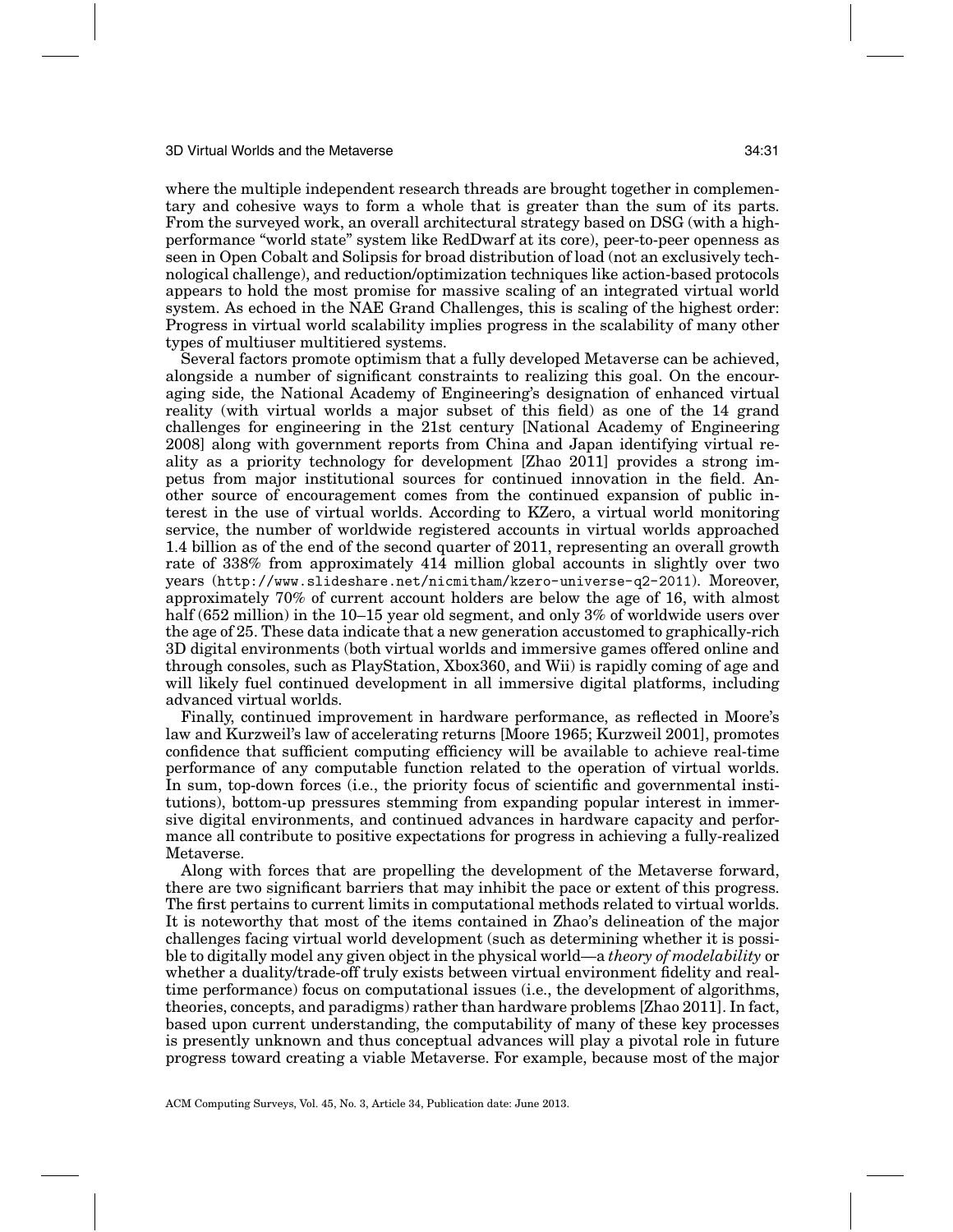algorithms related to immersive realism have been developed and established, significant progress in real-time performance and bidirectional information flow of elements that contribute to this feature is likely in the immediate future. In contrast, in the area of scalability, conceptual solutions related to the optimum architectural configuration are still being considered, and until a consensus is achieved on this issue, it is unlikely that there will be rapid progress in achieving a massively scaled Metaverse.

In addition to conceptual and computational challenges, the development of the Metaverse may be constrained by significant economic and political barriers. Currently, virtual worlds are dominated by proprietary platforms, such as Second Life, Cryworld, Utherverse, IMVU, and World of Warcraft, or government-controlled worlds, such as the China-based Hipihi. These platforms have played an important role in the history of virtual worlds by providing development capital and enhancing public awareness of the technology. However, just as the old walled gardens of AOL, CompuServe, and Prodigy were instrumental in expanding Internet usage early on but ultimately became an inhibitory force in the development of the Worldwide Web, these proprietary and state-based virtual world platforms have sparked initial growth but now risk constraining innovation and advancement. As we have seen with the development of the Internet, progress has been best served by the combined participation and innovation of proprietary and open-source initiatives. Similarly, the advancement of a fully-realized Metaverse would likely be maximized by harnessing the same process of collective effort and mass innovation that was instrumental in the creation and expansion of the Web.

#### **REFERENCES**

- ABATE, A. F., GUIDA, M., LEONCINI, P., NAPPI, M., AND RICCIARDI, S. 2009. A haptic-based approach to virtual training for aerospace industry. *J. Vis. Lang. Comput. 20*, 318–325.
- ACTION = REACTION LABS, L. 2010. Ghost dynamic binaural audio. http://www.actionreactionlabs.com/ ghost.php. (Last accessed on 3/11).
- ADABALA, N., MAGNENAT-THALMANN, N., AND FEI, G. 2003. Real-time rendering of woven clothes. In *Proceedings of the ACM Symposium on Virtual Reality Software and Technology (VRST'03)*. ACM, New York, NY, 41–47.
- ALEXANDER, O., ROGERS, M., LAMBETH, W., CHIANG, M., AND DEBEVEC, P. 2009. The digital emily project: Photoreal facial modeling and animation. In *Proceedings of the 36th International Conferece and Exhibition on Computer Graphics and Interactive Technologies (SIGGRAPH'09)*. ACM, New York, NY, 12:1–12:15.
- ANTONELLI (AV), J. AND MAXSTED (AV), M. 2011. Kokua/Imprudence viewer website. http://www.kokuaviewer. org. (Last accessed 3/11).
- ARANGARASAN, R. AND PHILLIPS JR., G. N. 2002. Modular approach of multimodal integration in a virtual environment. In *Proceedings of the 4th IEEE International Conference on Multimodal Interfaces (ICMI'02)*. IEEE Computer Society, Washington, DC, 331–336.
- ARNAUD, R. AND BARNES, M. C. 2006. *COLLADA: Sailing the Gulf of 3D Digital Content Creation*. A K Peters Ltd, Natick, MA.
- ASPIN, R. A. AND ROBERTS, D. J. 2011. A GPU based, projective multi-texturing approach to reconstructing the 3D human form for application in tele-presence. In *Proceedings of the ACM Conference on Computer Supported Cooperative Work (CSCW'11)*. ACM, New York, NY, 105–112.
- AU, W. 2008. *The Making of Second Life*. Collins, New York, NY.
- AURORA-SIM PROJECT. 2011. Aurora-Sim website. http://www.aurora-sim.org. (Last accessed 3/11).
- BAILLIE, L., KUNCZIER, H., AND ANEGG, H. 2005. Rolling, rotating and imagining in a virtual mobile world. In *Proceedings of the 7th International Conference on Human Computer Interaction with Mobile Devices & Services (MobileHCI'05)*. ACM, New York, NY, 283–286.
- BAKAUS, P. 2010a. Aves engine sneak preview. http://www.youtube.com/watch?v=Ol3qQ4CEUTo. (Last accessed on 6/11).
- BAKAUS, P. 2010b. Building a game engine with jQuery. In *Proceedings of the jQuery Conference*. http: //www.slideshare.net/pbakaus/building-a-game-engine-with-jquery. (Last accessed 7/11).
- BERNERS-LEE, T., FIELDING, R., AND MASINTER, L. 2005. Uniform resource identifier (URI): Generic syntax. Internet STD 66, RFC 3986. http://www.ietf.org/rfc/rfc2396.txt. (Last accessed 7/11).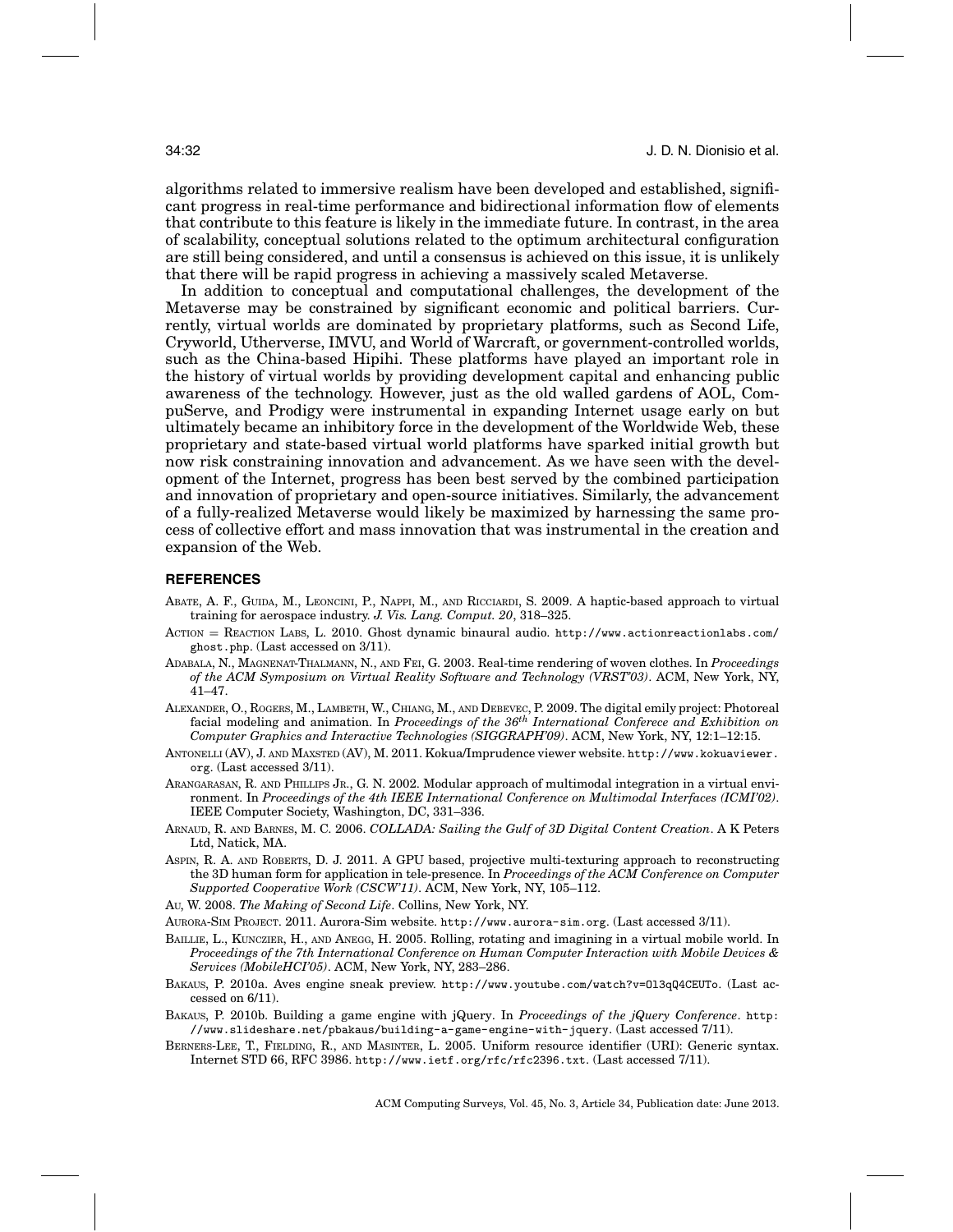- BIOCCA, F., KIM, J., AND CHOI, Y. 2001. Visual touch in virtual environments: An exploratory study of presence, multimodal interfaces, and cross-modal sensory illusions. *Presence: Teleoper. Virtual Environ. 10*, 247– 265.
- BLANCHARD, C., BURGESS, S., HARVILL, Y., LANIER, J., LASKO, A., OBERMAN, M., AND TEITEL, M. 1990. Reality built for two: A virtual reality tool. *SIGGRAPH Comput. Graph. 24*, 35–36.
- BLASCOVICH, J. AND BAILENSON, J. 2011. *Infinite Reality: Avatars, Eternal Life, New Worlds, and the Dawn of the Virtual Revolution*. William Morrow, New York, NY.
- BLAUERT, J. 1996. *Spatial Hearing: The Psychophysics of Human Sound Localization*. MIT Press, Cambridge, MA.
- BOELLSTORFF, T. 2008. *Coming of Age in Second Life: An Anthropologist Explores the Virtually Human*. Princeton University Press, Princeton, NJ.
- BONNEEL, N., DRETTAKIS, G., TSINGOS, N., VIAUD-DELMON, I., AND JAMES, D. 2008. Fast modal sounds with scalable frequency-domain synthesis. *ACM Trans. Graph. 27*, 24:1–24:9.
- BOULANGER, K., PATTANAIK, S. N., AND BOUATOUCH, K. 2009. Rendering grass in real time with dynamic lighting. *IEEE Comput. Graph. Appl. 29*, 32–41.
- BOUTHORS, A., NEYRET, F., MAX, N., BRUNETON, E., AND CRASSIN, C. 2008. Interactive multiple anisotropic scattering in clouds. In *Proceedings of the Symposium on Interactive 3D Graphics and Games (I3D'08)*. ACM, New York, NY, 173–182.
- BRADLEY, D., HEIDRICH, W., POPA, T., AND SHEFFER, A. 2010. High resolution passive facial performance capture. *ACM Trans. Graph. 29*, 41:1–41:10.
- BROWN, C. P. AND DUDA, R. O. 1998. A structural model for binaural sound synthesis. *IEEE Trans. Speech Audio Process. 6*, 476–488.
- BULLION, C. AND GUROCAK, H. 2009. Haptic glove with mr brakes for distributed finger force feedback. *Presence: Teleoper. Virtual Environ. 18*, 421–433.
- BURNS, W. 2010. Defining the metaverse revisited. http://cityofnidus.blogspot.com/2010/04/ defining-metaverse-revisited.html. (Last accessed 5/11).
- CHADWICK, J. N., AN, S. S., AND JAMES, D. L. 2009. Harmonic shells: A practical nonlinear sound model for near-rigid thin shells. *ACM Trans. Graph. 28*, 119:1–119:10.
- CHANDRASIRI, N. P., NAEMURA, T., ISHIZUKA, M., HARASHIMA, H., AND BARAKONYI, I. 2004. Internet communication using real-time facial expression analysis and synthesis. *IEEE MultiMedia 11*, 20–29.
- CHARLES, J. 1999. Neural interfaces link the mind and the machine. *Computer 32*, 16–18.
- CHOW, Y.-W., POSE, R., REGAN, M., AND PHILLIPS, J. 2006. Human visual perception of region warping distortions. In *Proceedings of the 29th Australasian Computer Science Conference - Volume 48 (ACSC'06)*. Australian Computer Society, Inc., Darlinghurst, Australia, 217–226.
- CHUN, J., KWON, O., MIN, K., AND PARK, P. 2007. Real-time face pose tracking and facial expression synthesizing for the animation of 3D avatar. In *Proceedings of the 2nd International Conference on Technologies for e-Learning and Digital Entertainment (Edutainment'07)*. Springer-Verlag, Berlin, Heidelberg, 191–201.
- CINQUETTI (AV), K. 2011. Kirstens viewer website. http://www.kirstensviewer.com. (Last accessed 2/11).
- COBOS, M., LOPEZ, J. J., AND SPORS, S. 2010. A sparsity-based approach to 3D binaural sound synthesis using time-frequency array processing. *EURASIP J. Adv. Signal Proces.*
- COLLADA COMMUNITY. 2011. COLLADA: Digital asset and FX exchange schema wiki. http://collada.org. (Last accessed 5/11).
- COZZI, L., D'ANGELO, P., CHIAPPALONE, M., IDE, A. N., NOVELLINO, A., MARTINOIA, S., AND SANGUINETI, V. 2005. Coding and decoding of information in a bi-directional neural interface. *Neurocomput. 65–66*, 783–792.
- CRUZ-NEIRA, C., SANDIN, D. J., DEFANTI, T. A., KENYON, R. V., AND HART, J. C. 1992. The cave: Audio visual experience automatic virtual environment. *Commun. ACM 35*, 64–72.
- DE PASCALE, M., MULATTO, S., AND PRATTICHIZZO, D. 2008. Bringing haptics to Second Life. In *Proceedings of the Ambi-Sys Workshop on Haptic User Interfaces in Ambient Media Systems (HAS'08)*. ICST (Institute for Computer Sciences, Social-Informatics and Telecommunications Engineering), ICST, Brussels, Belgium, 6:1–6:6.
- DEAN (AV), N. 2011. Nirans viewer project site. http://sourceforge.net/projects/niransviewer. (Last accessed 12/11).
- ELEK, O. AND KMOCH, P. 2010. Real-time spectral scattering in large-scale natural participating media. In *Proceedings of the 26th Spring Conference on Computer Graphics (SCCG'10)*. ACM, New York, NY, 77–84.
- FACEBOOK. 2011. Facebook developers website. http://developers.facebook.com. (Last accessed 5/11).
- FISHER, B., FELS, S., MACLEAN, K., MUNZNER, T., AND RENSINK, R. 2004. Seeing, hearing, and touching: Putting it all together. In *ACM SIGGRAPH 2004 Course Notes (SIGGRAPH'04)*. ACM, New York, NY.

ACM Computing Surveys, Vol. 45, No. 3, Article 34, Publication date: June 2013.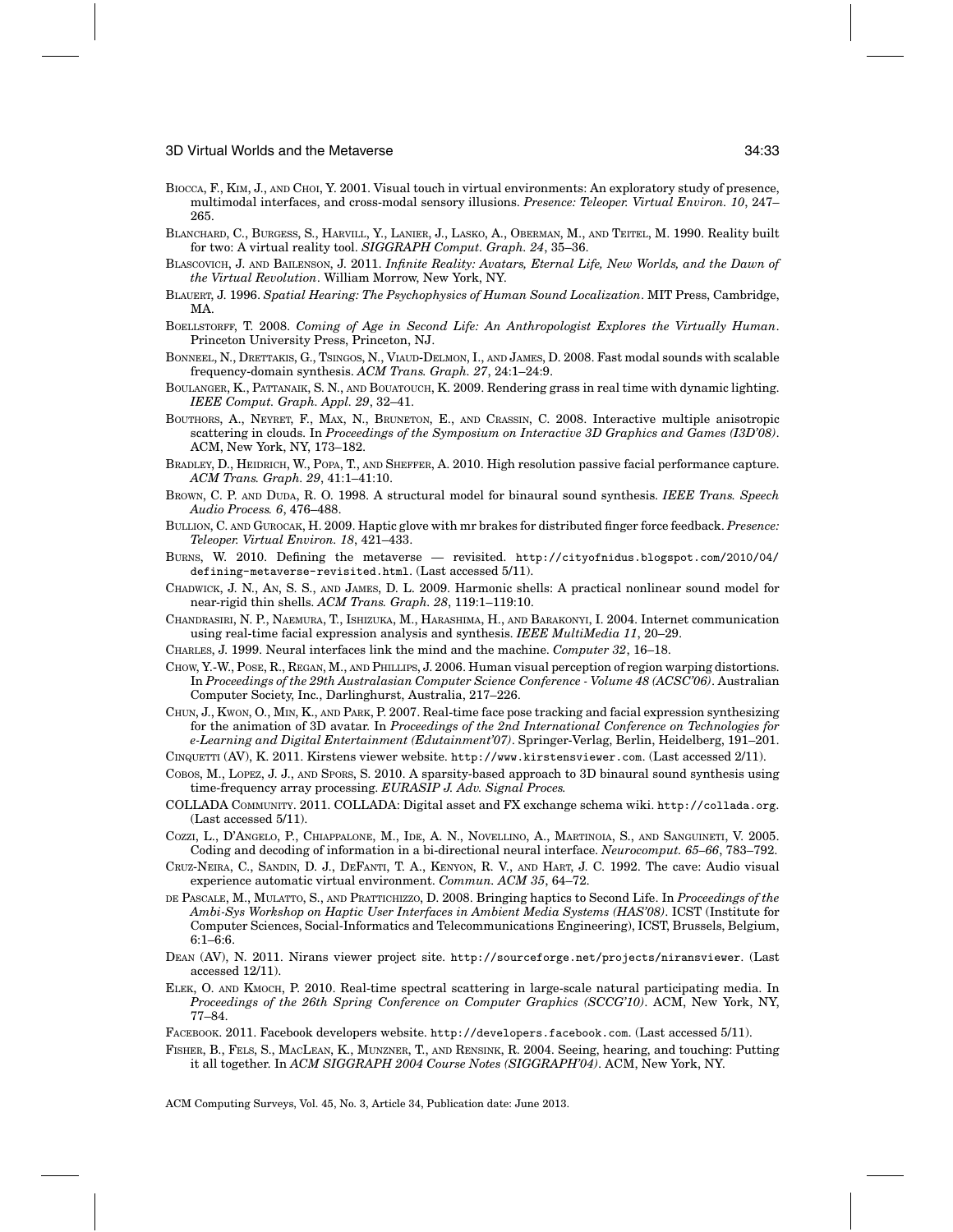- FOLGHERAITER, M., GINI, G., AND VERCESI, D. 2008. A multi-modal haptic interface for virtual reality and robotics. *J. Intell. Robotics Syst. 52*, 465–488.
- FRANCONE, J. AND NIGAY, L. 2011. 3D displays on mobile devices: Head-coupled perspective. http://iihm. imag.fr/en/demo/hcpmobile. (Last accessed 4/11).
- FREY, D., ROYAN, J., PIEGAY, R., KERMARREC, A.-M., ANCEAUME, E., AND FESSANT, F. L. 2008. Solipsis: A decentralized architecture for virtual environments. In *Proceedings of the 1st International Workshop on Massively Multiuser Virtual Environments (MMVE)*. 29–33.
- GAMASUTRA STAFF. 2011. Behind the scenes of Trion Worlds' Rift. http://www.gamasutra.com/view/news/ 35009/Exclusive\_Behind\_The\_Scenes\_Of\_Trion\_Worlds\_Rift.php. (Last accessed 6/11).
- GEARZ (AV), S. 2011. Singularity viewer website. http://www.singularityviewer.org. (Last accessed 3/11).
- GEDDES, L. 2010. Immortal avatars: Back up your brain, never die. *New Scientist 206,* 2763, 28–31.
- GHOSH, A. 2007. Realistic materials and illumination environments. Ph.D. dissertation, University of British Columbia, Vancouver, BC, Canada. AAINR31775.
- GILBERT, R. L. 2011. The P.R.O.S.E. Project: A program of in-world behavioral research on the Metaverse. *J. Virtual Worlds Res. 4,* 1, 3–18.
- GILBERT, R. L. AND FORNEY, A. 2013. The distributed self: Virtual worlds and the future of human identity. In *The Immersive Internet: Reflections on the entagling of the virtual with society, politics, and the economy*, D. Powers and R. Teigland, Eds., Palgrave-Macmillan, 23–37.
- GILBERT, R. L., FOSS, J., AND MURPHY, N. 2011a. Multiple personality order: Physical and personality characteristics of the self, primary avatar, and alt. In *Reinventing Ourselves: Contemporary Concepts of Identity in Virtual Worlds*, A. Peachey and M. Childs, Eds. Springer Publishing, London, 213–234.
- GILBERT, R. L., GONZALEZ, M. A., AND MURPHY, N. A. 2011b. Sexuality in the 3D Internet and its relationship to real-life sexuality. *Psychol. Sexual. 2*, 107–122.
- GLADSTONE, D. 2011. Trion rift opens on HP servers. The next bench blog, http://h20435.www2.hp.com/t5/ The-Next-Bench-Blog/Trion-Rift-Opens-on-HP-Servers/ba-p/61333. (Last accessed on 6/11).
- GLENCROSS, M., CHALMERS, A. G., LIN, M. C., OTADUY, M. A., AND GUTIERREZ, D. 2006. Exploiting perception in high-fidelity virtual environments. In *ACM SIGGRAPH 2006 Courses (SIGGRAPH'06)*. ACM, New York, NY.
- GOSSELIN, B. AND SAWAN, M. 2010. A low-power integrated neural interface with digital spike detection and extraction. *Analog Integr. Circuits Signal Process. 64*, 3–11.
- GREENBERG, S., MARQUARDT, N., BALLENDAT, T., DIAZ-MARINO, R., AND WANG, M. 2011. Proxemic interactions: The new ubicomp? *Interactions 18*, 42–50.
- GUPTA, N., DEMERS, A., GEHRKE, J., UNTERBRUNNER, P., AND WHITE, W. 2009. Scalability for virtual worlds. In *Proceedings of the IEEE 25th International Conference on Data Engineering (ICDE'09)*. 1311–1314.
- HAANS, A. AND IJSSELSTEIJN, W. 2006. Mediated social touch: A review of current research and future directions. *Virtual Real. 9*, 149–159.
- HAO, A., SONG, F., LI, S., LIU, X., AND XU, X. 2009. Real-time realistic rendering of tissue surface with mucous layer. In *Proceedings of the 2nd International Workshop on Computer Science and Engineering - Volume 01 (IWCSE'09)*. IEEE Computer Society, Washington, DC, 302–306.
- HARDERS, M., BIANCHI, G., AND KNOERLEIN, B. 2007. Multimodal augmented reality in medicine. In *Proceedings of the 4th International Conference on Universal Access in Human-Computer Interaction: Ambient Interaction (UAHCI'07)*. Springer-Verlag, Berlin, Heidelberg, 652–658.
- HAYHOE, M. M., BALLARD, D. H., TRIESCH, J., SHINODA, H., AIVAR, P., AND SULLIVAN, B. 2002. Vision in natural and virtual environments. In *Proceedings of the Symposium on Eye Tracking Research & Applications (ETRA'02)*. ACM, New York, NY, 7–13.
- HERTZMANN, A., O'SULLIVAN, C., AND PERLIN, K. 2009. Realistic human body movement for emotional expressiveness. In *ACM SIGGRAPH 2009 Courses (SIGGRAPH'09)*. ACM, New York, NY, 20:1–20:27.
- HO, C.-C., MACDORMAN, K. F., AND PRAMONO, Z. A. D. D. 2008. Human emotion and the uncanny valley: A GLM, MDS, and Isomap analysis of robot video ratings. In *Proceedings of the 3rd ACM/IEEE International Conference on Human Robot Interaction (HRI'08)*. ACM, New York, NY, 169–176.
- HU, Y., VELHO, L., TONG, X., GUO, B., AND SHUM, H. 2006. Realistic, real-time rendering of ocean waves: Research articles. *Comput. Animat. Virtual Worlds 17*, 59–67.
- IEEE VW STANDARD WORKING GROUP. 2011a. IEEE virtual world standard working group wiki. http://www. metaversestandards.org. (Last accessed 5/11).
- IEEE VW STANDARD WORKING GROUP. 2011b. Terminology and definitions. http://www.metaversestandards. org/index.php?title=Terminology\_and\_Definitions#MetaWorld. (Last accessed 5/11).
- IMAGE METRICS. 2011. Image metrics website. http://www.image-metrics.com. (Last accessed 4/11).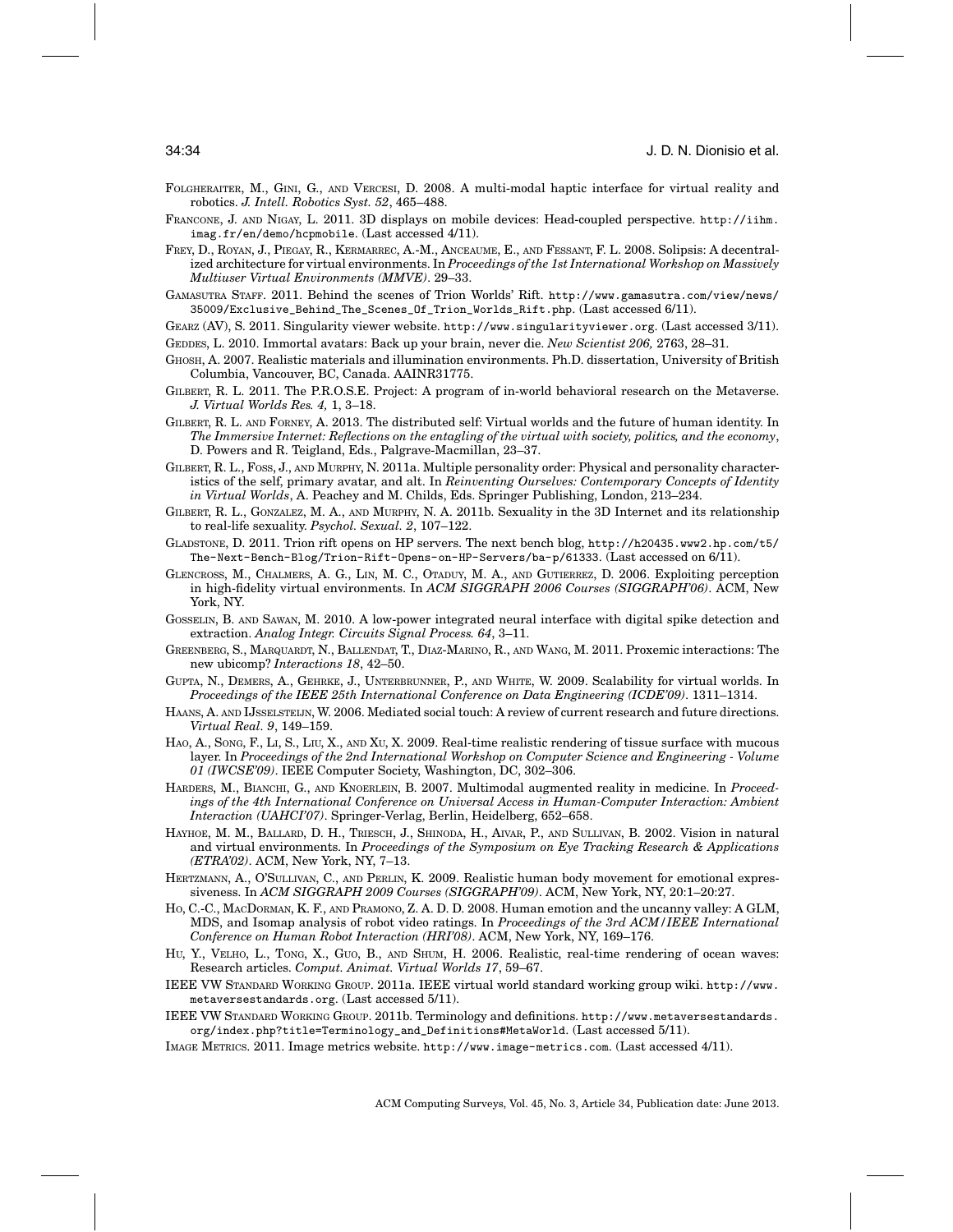- JAY, C., GLENCROSS, M., AND HUBBOLD, R. 2007. Modeling the effects of delayed haptic and visual feedback in a collaborative virtual environment. *ACM Trans. Comput.-Hum. Interact. 14*, 8:1–8:31.
- JEON, N. J., LEEM, C. S., KIM, M. H., AND SHIN, H. G. 2007. A taxonomy of ubiquitous computing applications. *Wirel. Pers. Commun. 43*, 1229–1239.
- JIMENEZ, J., SCULLY, T., BARBOSA, N., DONNER, C., ALVAREZ, X., VIEIRA, T., MATTS, P., ORVALHO, V., GUTIERREZ, D., AND WEYRICH, T. 2010. A practical appearance model for dynamic facial color. *ACM Trans. Graph. 29*, 141:1–141:10.
- JOLY, J. 2010. Can a polygon make you cry? http://www.jonathanjoly.com/front.htm. (Last accessed 5/11). 17, 2011.
- KALL BINAURAL AUDIO. 2010. A brief history of binaural audio. http://www.kallbinauralaudio.com/ binauralhistory.html. (Last accessed 3/11).
- KAWATO, S. AND OHYA, J. 2000. Real-time detection of nodding and head-shaking by directly detecting and tracking the "between-eyes". In *Proceedings of the 4th IEEE International Conference on Automatic Face and Gesture Recognition (FG'00)*. IEEE Computer Society, Washington, DC, 40.
- KELLER, J. AND SIMON, G. 2002. Toward a peer-to-peer shared virtual reality. In *Proceedings of the 22nd International Conference on Distributed Computing Systems (ICDCSW'02)*. IEEE Computer Society, Washington, DC, 695–700.
- KIM, J.-S., GRAČANIN, D., MATKOVIĆ, K., AND QUEK, F. 2010. The effects of finger-walking in place (FWIP) for spatial knowledge acquisition in virtual environments. In *Proceedings of the 10th International Conference on Smart Graphics (SG'10)*. Lecture Notes in Computer Science, vol. 6133, Springer-Verlag, Berlin, Heidelberg, 56–67.
- KOEPNICK, S., HOANG, R. V., SGAMBATI, M. R., COMING, D. S., SUMA, E. A., AND SHERMAN, W. R. 2010. Graphics for serious games: Rist: Radiological immersive survey training for two simultaneous users. *Comput. Graph. 34*, 665–676.
- KOROLOV, M. 2011. Kitely brings Facebook, instant regions to OpenSim. *Hypergrid Business*.
- KROL, L. R., ALIAKSEYEU, D., AND SUBRAMANIAN, S. 2009. Haptic feedback in remote pointing. In *Proceedings of the 27th International Conference Extended Abstracts on Human Factors in Computing Systems (CHI EA'09)*. ACM, New York, NY, 3763–3768.
- KRUEGER, M. W. 1993. *An Easy Entry Artificial Reality*. Academic Press Professional, Cambridge, MA, Chapter 7, 147–162.
- KUCHENBECKER, K. J. 2008. Haptography: Capturing the feel of real objects to enable authentic haptic rendering (invited paper). In *Proceedings of the Ambi-Sys Workshop on Haptic User Interfaces in Ambient Media Systems (HAS'08)*. ICST (Institute for Computer Sciences, Social-Informatics and Telecommunications Engineering), ICST, Brussels, Belgium, 3:1–3:3.
- KUMAR, S., CHHUGANI, J., KIM, C., KIM, D., NGUYEN, A., DUBEY, P., BIENIA, C., AND KIM, Y. 2008. Second life and the new generation of virtual worlds. *Computer 41*, 46–53.
- KURZWEIL, R. 2001. The law of accelerating returns. http://www.kurzweilai.net/the-law-ofaccelerating-returns. (Last accessed 4/11).
- LANIER, J. 1992. Virtual reality: The promise of the future. *Interact. Learn. Int. 8*, 275–279.
- LANIER, J. 2010. *You are not a Gadget: A Manifesto*. Alfred A. Knopf, New York, NY.
- LANIER, J. AND BIOCCA, F. 1992. An insider's view of the future of virtual reality. *J. Commun. 42,* 4, 150–172.
- LATOSCHIK, M. E. 2005. A user interface framework for multimodal VR interactions. In *Proceedings of the 7th International Conference on Multimodal Interfaces (ICMI'05)*. ACM, New York, NY, 76–83.
- LÉCUYER, A. 2009. Simulating haptic feedback using vision: A survey of research and applications of pseudohaptic feedback. *Presence: Teleoper. Virtual Environ. 18*, 39–53.
- LEE, Y., WAMPLER, K., BERNSTEIN, G., POPOVIĆ, J., AND POPOVIĆ, Z. 2010. Motion fields for interactive character locomotion. *ACM Trans. Graph. 29*, 138:1–138:8.
- LEWINSKI, J. S. 2011. Light at the end of the racetrack: How Pixar explored the physics of light for *Cars 2*. *Sci. Am., 20*.
- LINDEN LAB. 2011a. Extended Second Life knowledge base: Graphics preferences layout. http://wiki. secondlife.com/wiki/Graphics\_Preferences\_Layout. (Last accessed 4/11).
- LINDEN LAB. 2011b. New SL viewer with improved search and real-time shadows. http://community. secondlife.com/t5/Featured-News/New-SL-Viewer-with-Improved-Search-and-Real-Time-Shadows/ ba-p/927463. (Last accessed 7/11).
- LIU, H., BOWMAN, M., ADAMS, R., HURLIMAN, J., AND LAKE, D. 2010. Scaling virtual worlds: Simulation requirements and challenges. In *Proceedings of the Winter Simulation Conference (WSC)*. The WSC Foundation, Baltimore, MD, 778–790.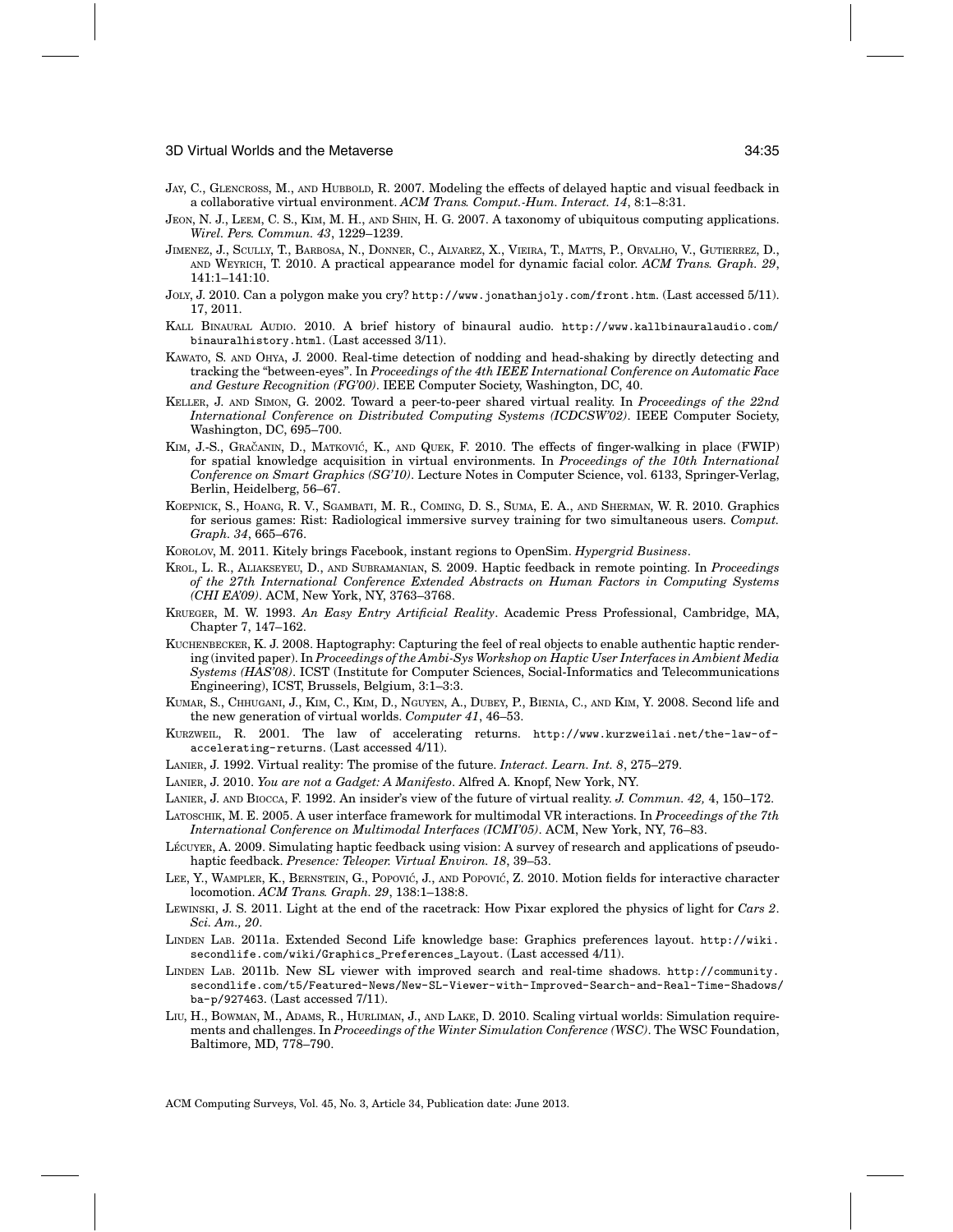- LOBER, A., SCHWABE, G., AND GRIMM, S. 2007. Audio vs. chat: The effects of group size on media choice. In *Proceedings of the 40th Annual Hawaii International Conference on System Sciences (HICSS'07)*. IEEE Computer Society, Washington, DC, 41.
- LUDLOW, P. AND WALLACE, M. 2007. *The Second Life Herald: The virtual tabloid that witnessed the dawn of the Metaverse*. MIT Press, New York, NY.
- LYNN, R. 2004. Ins and outs of teledildonics. *Wired*. http://www.wired.com/. (Last accessed 3/11).
- LYON (AV), J. 2011. Phoenix viewer website. http://www.phoenixviewer.com. (Last accessed 3/11).
- MARCOS, S., GÓMEZ-GARCÍA-BERMEJO, J., AND ZALAMA, E. 2010. A realistic, virtual head for human-computer interaction. *Interact. Comput. 22*, 176–192.
- MARTIN, J.-C., D'ALESSANDRO, C., JACQUEMIN, C., KATZ, B., MAX, A., POINTAL, L., AND RILLIARD, A. 2007. 3D audiovisual rendering and real-time interactive control of expressivity in a talking head. In *Proceedings of the 7th International Conference on Intelligent Virtual Agents (IVA'07)*. Lecture Notes in Computer Science, vol. 4722, Springer-Verlag, Berlin, Heidelberg, 29–36.
- MCDONNELL, R. AND BREIDT, M. 2010. Face reality: Investigating the uncanny valley for virtual faces. In *ACM SIGGRAPH ASIA 2010 Sketches (SA'10)*. ACM, New York, NY, 41:1–41:2.
- McDONNELL, R., JÖRG, S., McHUGH, J., NEWELL, F. N., AND O'SULLIVAN, C. 2009. Investigating the role of body shape on the perception of emotion. *ACM Trans. Appl. Percept. 6*, 14:1–14:11.
- MECWAN, A. I., SAVANI, V. G., RAJVI, S., AND VAYA, P. 2009. Voice conversion algorithm. In *Proceedings of the International Conference on Advances in Computing, Communication and Control (ICAC3'09)*. ACM, New York, NY, 615–619.
- MISSELHORN, C. 2009. Empathy with inanimate objects and the uncanny valley. *Minds Mach. 19*, 345–359.
- MOORE, G. E. 1965. Cramming more components into integrated circuits. *Electronics 38,* 8.
- MORI, M. 1970. Bukimi no tani (the uncanny valley). *Energy 7,* 4, 33–35.
- MORNINGSTAR, C. AND FARMER, F. R. 1991. *The Lessons of Lucasfilm's Habitat*. MIT Press, Cambridge, MA. 273–302.
- MORRIS, D., KELLAND, M., AND LLOYD, D. 2005. *Machinima: Making Animated Movies in 3D Virtual Environments*. Muska & Lipman/Premier-Trade, Cincinnati, OH.
- MOSS, W., YEH, H., HONG, J.-M., LIN, M. C., AND MANOCHA, D. 2010. Sounding liquids: Automatic sound synthesis from fluid simulation. *ACM Trans. Graph. 29*, 21:1–21:13.
- NAKAMOTO, S. 2009. Bitcoin: A peer-to-peer electronic cash system. http://www.bitcoin.org/bitcoin.pdf. (Last accessed 6/11).
- NATIONAL ACADEMY OF ENGINEERING. 2008. *Grand Challenges for Engineering*. National Academy of Engineering, Washington, DC.
- NAUMANN, A. B., WECHSUNG, I., AND HURTIENNE, J. 2010. Multimodal interaction: A suitable strategy for including older users? *Interact. Comput. 22*, 465–474.
- NEWMAN, R., MATSUMOTO, Y., ROUGEAUX, S., AND ZELINSKY, A. 2000. Real-time stereo tracking for head pose and gaze estimation. In *Proceedings of the 4th IEEE International Conference on Automatic Face and Gesture Recognition (FG'00)*. IEEE Computer Society, Washington, DC, 122.
- OAUTH COMMUNITY. 2011. OAuth home page. http://oauth.net. (Last accessed 5/11).
- O'BRIEN, J. F., SHEN, C., AND GATCHALIAN, C. M. 2002. Synthesizing sounds from rigid-body simulations. In *Proceedings of the ACM SIGGRAPH/Eurographics Symposium on Computer Animation (SCA'02)*. ACM, New York, NY, 175–181.
- OLANO, M., AKELEY, K., HART, J. C., HEIDRICH, W., MCCOOL, M., MITCHELL, J. L., AND ROST, R. 2004. Real-time shading. In *ACM SIGGRAPH 2004 Course Notes (SIGGRAPH'04)*. ACM, New York, NY.
- OLANO, M. AND LASTRA, A. 1998. A shading language on graphics hardware: The pixelflow shading system. In *Proceedings of the 25th Annual Conference on Computer Graphics and Interactive Techniques (SIGGRAPH'98)*. ACM, New York, NY, 159–168.
- OPEN COBALT PROJECT. 2011. Open Cobalt website. http://www.opencobalt.org. (Last accessed 3/11).
- OPEN WONDERLAND FOUNDATION. 2011. Open Wonderland website. http://www.openwonderland.org. (Last accessed 3/11).
- OPENID FOUNDATION. 2011. OpenID Foundation homepage. http://openid.net.
- OPENSIMULATOR PROJECT. 2011. OpenSimulator website. http://www.opensimulator.org. (Last accessed 3/11).
- OTADUY, M. A., IGARASHI, T., AND LAVIOLA, JR., J. J. 2009. Interaction: Interfaces, algorithms, and applications. In *ACM SIGGRAPH 2009 Courses (SIGGRAPH'09)*. ACM, New York, NY, 14:1–14:66.
- PALEARI, M. AND LISETTI, C. L. 2006. Toward multimodal fusion of affective cues. In *Proceedings of the 1st ACM International Workshop on Human-Centered Multimedia (HCM'06)*. ACM, New York, NY, 99–108.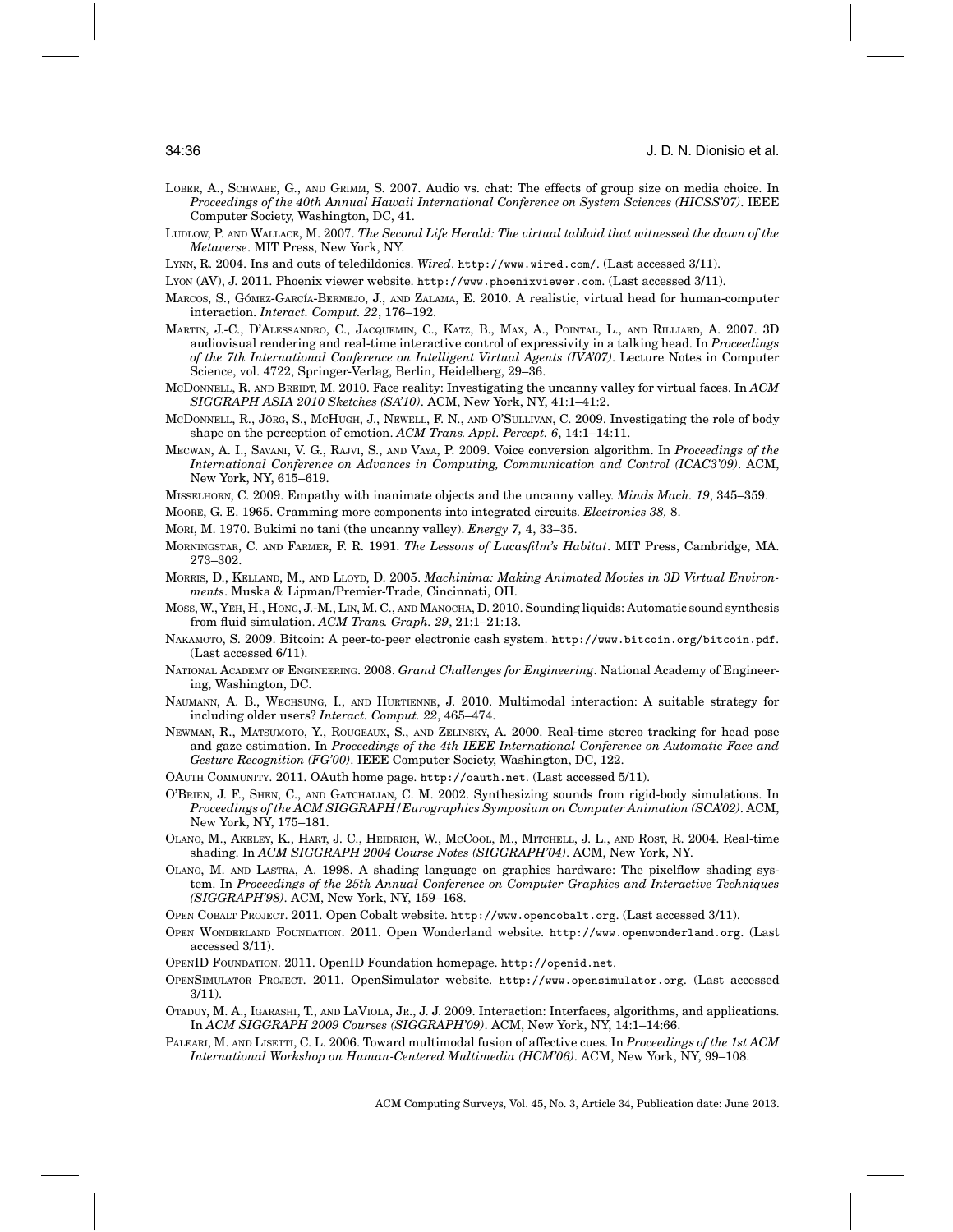- PIOTROWSKI, J. AND TERZIS, G. 2011. Virtual currency: Bits and bob. http://www.economist.com/blogs/ babbage/2011/06/virtual-currency. (Last accessed 6/11).
- POCKET METAVERSE. 2009. Pocket Metaverse website. http://www.pocketmetaverse.com. (Last accessed 5/11).
- RAHMAN, A. S. M. M., HOSSAIN, S. K. A., AND SADDIK, A. E. 2010. Bridging the gap between virtual and real world by bringing an interpersonal haptic communication system in Second Life. In *Proceedings of the IEEE International Symposium on Multimedia (ISM'10)*. IEEE Computer Society, Washington, DC, 228–235.
- RANKINE, R., AYROMLOU, M., ALIZADEH, H., AND RIVERS, W. 2011. Kinect Second Life interface. http://www. youtube.com/watch?v=KvVWjah\_fXU. (Last accessed 5/11).
- RAYMOND, E. S. 2001. *The Cathedral and the Bazaar: Musings on Linux and Open Source by an Accidental Revolutionary*. O'Reilly & Associates, Inc., Sebastopol, CA.
- REALXTEND ASSOCIATION. 2011. realXtend website. http://realxtend.wordpress.com. (Last accessed 12/11).
- RECANZONE, G. H. 2003. Auditory influences on visual temporal rate perception. *J. Neurophysiol. 89,* 2, 1078– 1093.
- REDDWARF SERVER PROJECT. 2011. RedDwarf server website. http://www.reddwarfserver.org. (Last accessed 6/11).
- REED, D. P. 2005. Designing croquet's teatime: A real-time, temporal environment for active object cooperation. In *Companion to the 20th Annual ACM SIGPLAN Conference on Object-Oriented Programming, Systems, Languages, and Applications (OOPSLA'05)*. ACM, New York, NY, 7.
- ROH, C. H. AND LEE, W. B. 2005. Image blending for virtual environment construction based on tip model. In *Proceedings of the 4th WSEAS International Conference on Signal Processing, Robotics and Automation*. World Scientific and Engineering Academy and Society (WSEAS), Stevens Point, WI. 26:1–26:5.
- ROST, R. J., LICEA-KANE, B., GINSBURG, D., KESSENICH, J. M., LICHTENBELT, B., MALAN, H., AND WEIBLEN, M. 2009. *OpenGL Shading Language* 3rd Ed. Addison-Wesley Professional, Boston, MA.
- SALLNÄS, E.-L. 2010. Haptic feedback increases perceived social presence. In *Proceedings of the International Conference on Haptics - Generating and Perceiving Tangible Sensations: Part II (EuroHaptics'10)*. Lecture Notes in Computer Science, vol. 6192, Springer-Verlag, Berlin, Heidelberg, 178–185.
- SCHMIDT, K. O. AND DIONISIO, J. D. N. 2008. Texture map based sound synthesis in rigid-body simulations. In *ACM SIGGRAPH 2008 Posters*. ACM, New York, NY, 11:1.
- SENG, D. AND WANG, H. 2009. Realistic real-time rendering of 3D terrain scenes based on OpenGL. In *Proceedings of the 1st IEEE International Conference on Information Science and Engineering (ICISE'09)*. IEEE Computer Society, Washington, DC, 2121–2124.
- SEYAMA, J. AND NAGAYAMA, R. S. 2007. The uncanny valley: Effect of realism on the impression of artificial human faces. *Presence: Teleoper. Virtual Environ. 16*, 337–351.
- SEYAMA, J. AND NAGAYAMA, R. S. 2009. Probing the uncanny valley with the eye size aftereffect. *Presence: Teleoper. Virtual Environ. 18*, 321–339.
- SHAH, M. 2007. Image-space approach to real-time realistic rendering. Ph.D. dissertation, University of Central Florida, Orlando, FL. AAI3302925.
- SHAH, M. A., KONTTINEN, J., AND PATTANAIK, S. 2009. Image-space subsurface scattering for interactive rendering of deformable translucent objects. *IEEE Comput. Graph. Appl. 29*, 66–78.
- SHORT, J., WILLIAMS, E., AND CHRISTIE, B. 1976. *The Social Psychology of Telecommunications*. Wiley, London, U.K.
- SMART, J., CASCIO, J., AND PATTENDORF, J. 2007. Metaverse roadmap overview. http://www.metaverseroadmap. org. (Last accessed 2/11).
- SMURRAYINCHESTER (AV) AND VOIDVECTOR (AV). 2008. Mori uncanny valley.svg. http://commons.wikimedia. org/wiki/File:Mori\_Uncanny\_Valley.svg under the Creative Commons Attribution-Share Alike 3.0 license. (Last accessed 6/11).
- STOLL, C., GALL, J., DE AGUIAR, E., THRUN, S., AND THEOBALT, C. 2010. Video-based reconstruction of animatable human characters. *ACM Trans. Graph. 29*, 139:1–139:10.
- SUBRAMANIAN, S., GUTWIN, C., NACENTA, M., POWER, C., AND JUN, L. 2005. Haptic and tactile feedback in directed movements. In *Proceedings of the Conference on Guidelines on Tactile and Haptic Interactions*.
- SUN, W. AND MUKHERJEE, A. 2006. Generalized wavelet product integral for rendering dynamic glossy objects. *ACM Trans. Graph. 25*, 955–966.
- SUNG, J. AND KIM, D. 2009. Real-time facial expression recognition using STAAM and layered GDA classifier. *Image Vision Comput. 27*, 1313–1325.
- TAYLOR, M. T., CHANDAK, A., ANTANI, L., AND MANOCHA, D. 2009. RESound: Interactive sound rendering for dynamic virtual environments. In *Proceedings of the 17th ACM International Conference on Multimedia (MM'09)*. ACM, New York, NY, 271–280.